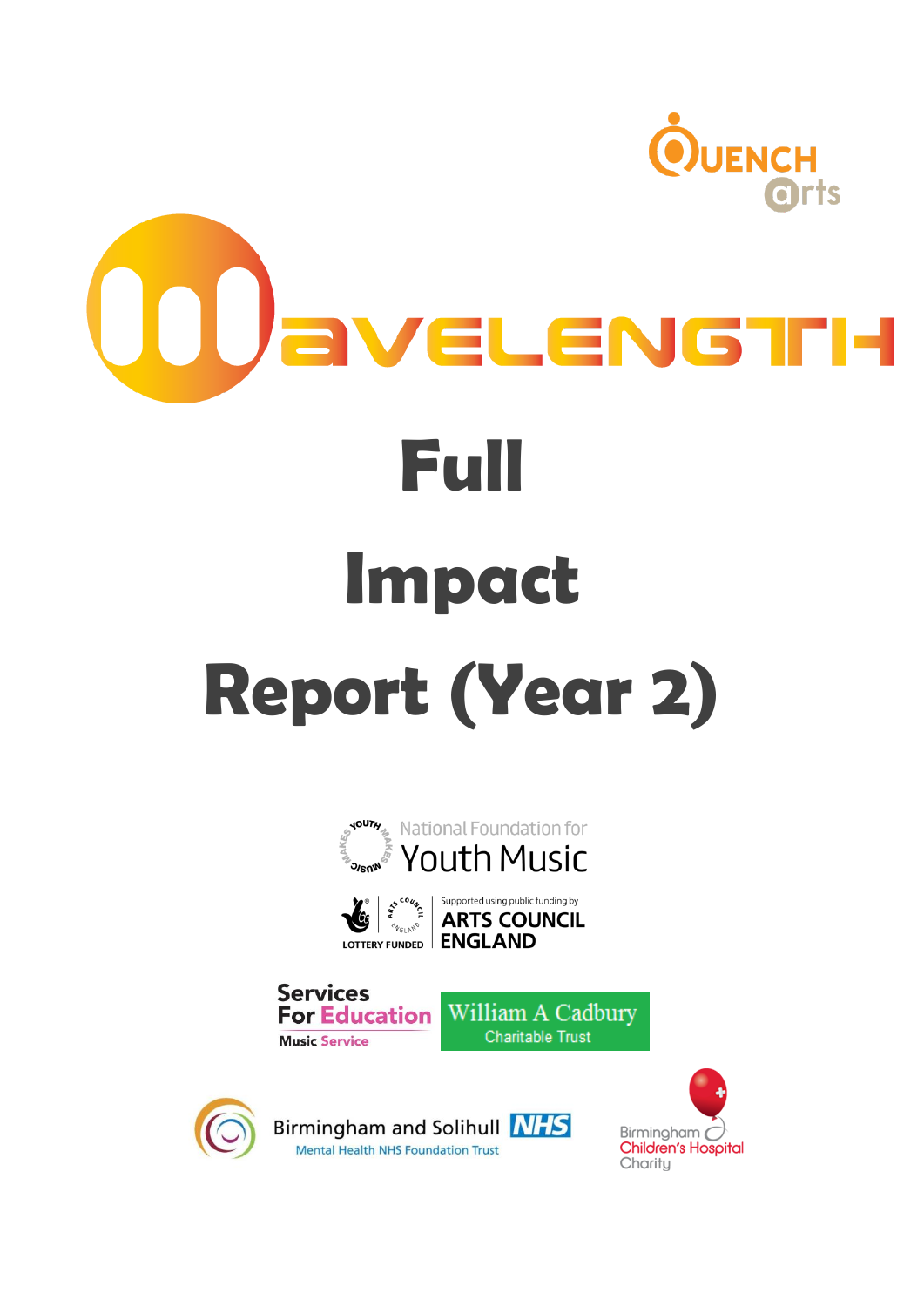#### **Contents**

P3: Activity Summary

#### **Analysis of Participant Progress**

- P4: Baseline Analysis: Your Music Section/ Outcome 1
- P8: Baseline Analysis: It's All About You Section/ Outcome 2
- P11: Baseline Analysis: 'How You Doin'?' Section/ Outcome 3
- P13: Five Ways to Wellbeing Section
- P14: Participant Case Studies

P14: Case Study 1 P16: Case Study 2 P17: Case Study 3 P19: Case Study 4 P21: Case Study 5 P23: Case Study 6 P24: Case Study 7 P26: Case Study 8 P28: Case Study 9 P30: Case Study 10 P32: Case Study 11 P34: Case Study 12

#### **Analysis of Participant Progress Workforce Development/Sharing Practice Progress**

P35: Outcome 4: Developing the local music and mental health workforce

P35: Background P37: Peer Observations

- P39: Outcome 5: Developing families' and mental health professionals
- P40: Reflections and lessons learned
- P42: Links: photos, blogs, practice sharing, project CD, Mental Health First Aid information, Five Ways to Wellbeing and Outcomes Star information.
- P43: Thanks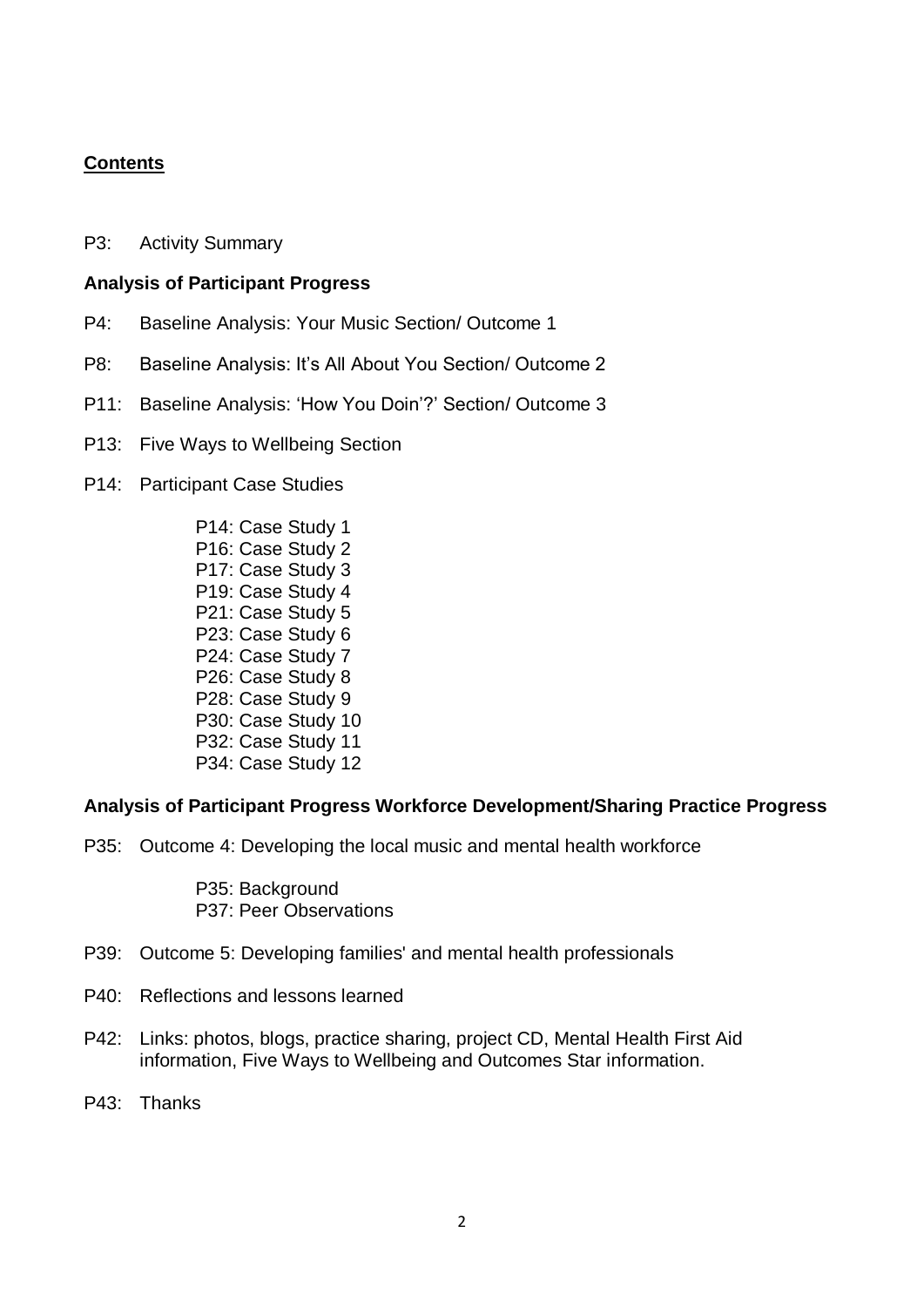#### **Wavelength Year 2 (2016-17) Activity Summary**

We've worked with 49 young people with diagnosed mental health conditions this year through the main community programme and 2 bespoke mini projects at Birmingham Children's Hospital Parkview Clinic and at Ardenleigh (Forensic Child & Adolescent Mental Health Service unit). We worked with 27 young people in the mini projects (15 group sessions/3 one-to-ones at Parkview; 16 one-to-one sessions at Ardenleigh), over-achieving on our target of 4 young people per setting. We engaged 22 different young people in the main community programme, including 2 young people continuing engagement from year 1. Of the 49 participants, 30 were 'core'.

Across the main programme we delivered:160 one-to-one music sessions, 10 group sessions (ensemble skills), 10 songwriting sessions, 16 half-day recording sessions (8 days), 2 social opportunities (seeing The Who's rock musical 'Tommy' at The Rep, plus the Musical Connections concert, mac, for vulnerable adults which older Wavelength members may progress onto) and 10 family support sessions. We held an end-of-year sharing with a signposting marketplace on 8th July at mac (Midland Arts Centre).

We provided further development support to 3 shadow music leaders recruited in year 1. We trained 5 music leaders and 1 project manager in the nationally recognised 2 day Mental Health First Aid course, below our target of 8 as the training provider postponed one course (these 2 will be trained in September). We have uploaded blogs to the Youth Music Network to share learning. Two training courses have been delivered for parents/carers and mental health professionals via a new partnership with Recovery College.

We held 3 steering group meetings, attended by a core group of regular attendees from stakeholder groups directly involved in the project. Attendance from senior strategic staff hasn't always been as consistent as we'd like though, particularly from Forward Thinking Birmingham (awarded Birmingham's 0-25 mental health provision contract). Steering group minutes have been circulated to key contacts, however, and we will work hard to better engage senior staff and strategic contacts this year as we look to pursue further funding/commissioning relationships.

Project recruitment this year has greatly benefitted from improved referral contacts, now that the changes and handover in youth mental health provision across Birmingham and Solihull have taken place and new staff and systems are more established. The profile and reputation of the project is also growing. In Year 3, group activities will take place in both Birmingham and Solihull, to aid engagement and participation from Solihull young people and build on strategic links with Solar (Solihull's youth mental health programme run by Birmingham & Solihull Mental Health NHS Foundation Trust).

This year participants have generally been at either the younger end (age 14/15) or older end (age 24/25) of our target age for referrals (age 14-25). Four young people with very significant mental health conditions have been engaged in the community programme, benefitting from 1-to-1 sessions and some collaboration for the CD recording. Group/songwriting sessions have been too challenging for these participants due to anxiety and/or risk assessment guidance, however 3 of these participants will to continue the project next year and hope to attend group sessions (one will be too old).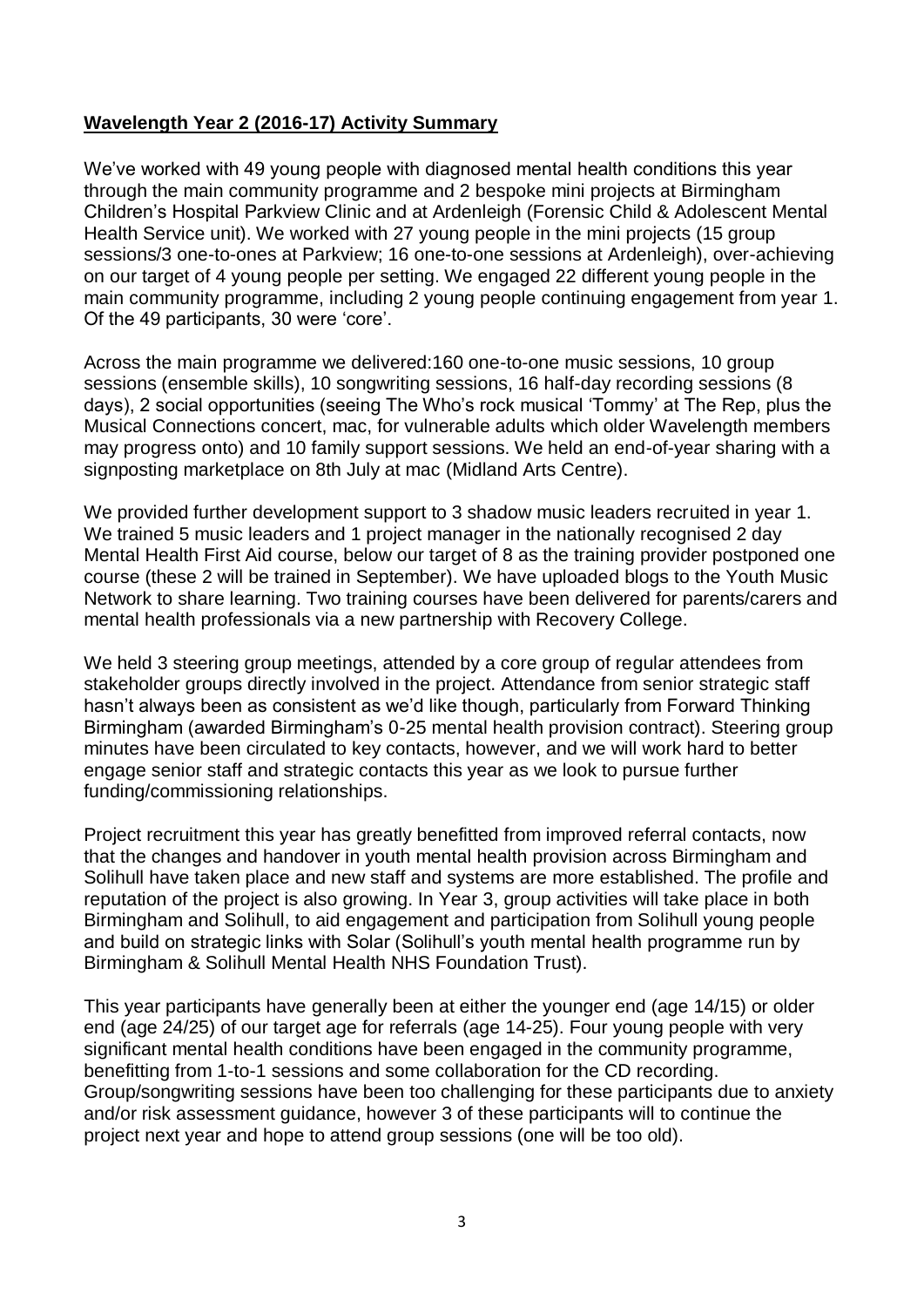#### **Wavelength Year 2 (2016-17) Analysis of Participant Progress**

#### **Baseline Analysis**

The following is a summary impact analysis of evaluation material collected from the second year of the Wavelength project via a creative baseline activity with 'core' participants including those attending the main community project and regular participants attending Parkview and Ardenleigh sessions. Our baseline evaluation tools were devised to use creative and practical activities to engage participants in the process and to enable us to collect data to help us monitor progress and project impact. Participants have reflected on a range of musical, social and wellbeing indicator statements collated from sources such as Youth Music's evaluation questionnaires and from the adult wellbeing projects that we run, which include questions from the Warwick-Edinburgh Mental Wellbeing Scale (WEMWBS), outcomes/mental health recovery star and Five Ways to Wellbeing nationally recognised tools. The same baseline activities were completed by participants, with the support of their project artist, at the beginning and end of the project to measure distance travelled. This data has been analysed on a cohort basis to give statistical results.

Working in mental health, this data can be greatly affected by how the participant is feeling at the time of baseline completion if, for example, they are having a really good/bad day so we triangulate data to ensure multiple evidence sources and also produce contextual case studies.. These case studies are important to add context to baseline data, for example sometimes a lower mark for the  $2<sup>nd</sup>$  baseline, which might look negative, could mean that the participant now recognises that there is room for improvement through meeting more experienced musicians and has actually gained higher aspirations. Twelve case studies, as examples, are provided at the end of this document, with each project artist having written case studies on a selection of the participants they have worked with.

Please note that, in Year 3 we have decided not to use our baseline evaluation tools during the projects based at Birmingham Children's Hospital Parkview Clinic and Ardenleigh Forensic CAMHS. The sessions here are mini projects and due to the nature of these settings and the severity of the young people's mental health conditions, sessions tend to run as 'drop-in' group sessions. Asking such detailed questions in this context therefore seems inappropriate. Instead, we will rely on sessional feedback including graffiti walls and plenary discussions, with artist and staff observations included, also producing case studies where engagement and impact deems these appropriate.

#### **Your Music Section:**

This section of the baseline related to Youth Music Outcome 1.

- **Outcome:** To develop the musical skills, understanding and communication of young people with mental health conditions.
- **Indicators:** Participants' own assessment of their musical ability, understanding and communication. Music leaders' assessment of participants' musical ability, understanding and communication. Musical recordings showing participant progression and development.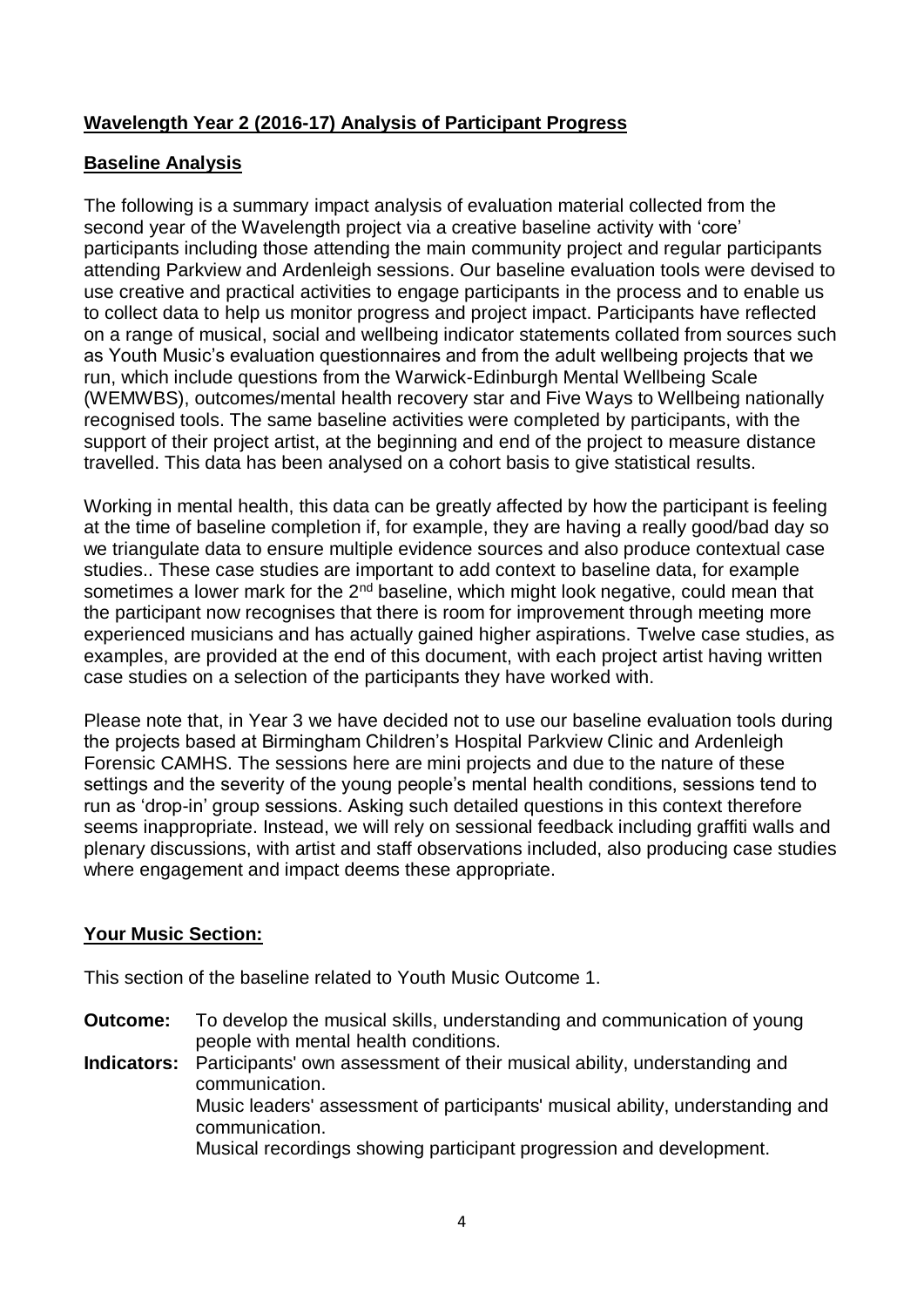**Evidence:** Participant revisited baseline questionnaires. Music leaders' sessional reports. Project recordings of participants' work, and end of year project CD.



Participants were shown a mixing desk. Each fader was marked  $1 - 7$ . Number 1 (the bottom) meant they strongly disagreed, number 7 (the top) meant they strongly agreed. Fader 1 responded to question 1 below, fader 2 to question 2, etc. Participants were asked to move each fader to show how strongly they agreed with each question. This activity was done at the beginning and end of the project year, to measure distance travelled.

#### **Of members completing baseline documents at the beginning and then end of the project:**

73% showed improvement in the statement, **'I am pleased with my current level of musical ability'**. 18% stayed as they were at the beginning of the year, as several participants marked themselves towards the top of the scale at the beginning of the project. The most improvement was 2 points, on a scale of 1 to 7. The average movement was 0.45 points. 31% of the collective potential progression points available were achieved, which shows good progress for those whose initial baselines allowed room for progression.

64% showed improvement in the statement, **'I can express my thoughts, feelings and emotions through my own music making'**. 45% stayed as they were at the beginning of the year, again because several participants marked themselves towards the top of the scale at the beginning of the project. The most improvement was 3 points, on a scale of 1 to 7. The average movement was 0.91 points. 48% of the collective potential progression points available were achieved, again showing good progress for those whose initial baselines allowed room for progression.

55% showed improvement in the statement, **'I am good of making sense of what other people are expressing though music (e.g., thoughts, feelings and emotions)'**. 45% stayed as they were at the beginning of the year, again because several participants marked themselves towards the top of the scale at the beginning of the project. The most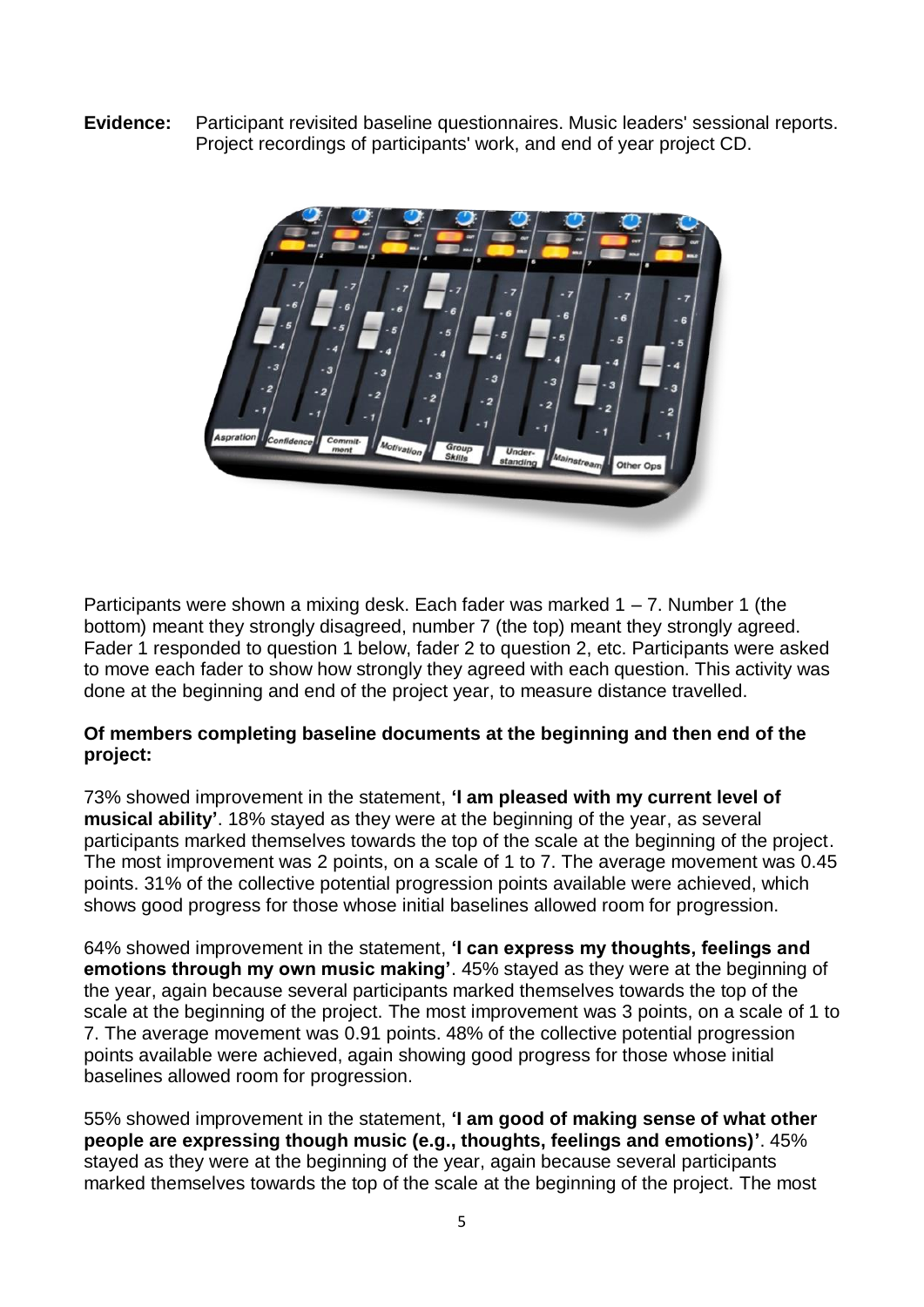improvement was 3 points, on a scale of 1 to 7. The average movement was 0.86 points. 56% of the collective potential progression points available were achieved, showing excellent progress for those whose initial baselines allowed room for progression.

55% showed improvement in the statement, **'I have a good understanding of the different elements of music (pitch, rhythm, melody, timbre, dynamics, texture, harmony, structure, etc.)'**. The most improvement was 3 points, on a scale of 1 to 7. The average movement was 1.18 points. 36% stayed as they were at the beginning of the year, reflecting those marking themselves highly on their initial baselines. 56% of the collective potential progression points available were achieved, showing excellent progress for those whose initial baselines allowed room for progression.

45% showed improvement in the statement, **'I feel like music making allows me to be creative'**. The most improvement was 2 points, on a scale of 1 to 7. The average movement was 0.36 points. 55% stayed as they were at the beginning of the year. These results reflect the fact that many of the participants marked themselves as near the top of the scale within their initial baseline data. 44% of the collective potential progression points available were achieved, showing good progress for those whose initial baselines allowed room for this.

64% showed improvement in the statement, **'I find it easy to sing/play in front of others'**. The most improvement was 4 points, on a scale of 1 to 7. The average movement was 1.18 points. 36% stayed as they were at the beginning of the year, reflecting those who marked themselves at the top of the scale at the beginning of the year. 45% of the collective potential progression points available were achieved, showing good progress for those whose initial baselines allowed room for this.

#### **Extra Information**

Wavelength participants were at the heart of the songwriting process throughout the year both in their one-to-one sessions and group sessions. In year 2, collaborative sessions were structured in a weekly rotation of songwriting (focused on lyric writing, musical form, structure, tonality, and chord sequences), group music making (focused on ensemble skills and band arrangements of material produced in songwriting sessions) and recording (documenting new songs/tracks made in group sessions). This structure worked well and, as a result, participants made significant improvements in the proficiency of their musical skills. They increased their understanding of musical form and structure, chord sequences, tonality, texture, rhythm and feel and also lyric writing and setting music to lyrics. In addition, they gained an understanding of the recording and production process.

Participant and parent/carer evaluations, as well as monitoring and evaluation feedback from music leaders, note examples of participant progress against outcome 1, including:

- Participant O (Y1 participant) continued to progress on the quitar (a new instrument last year). She was almost non-vocal at the beginning of the project but by the end she was singing expressively and contributing to lyric-writing much more.
- Participant Z played very basic keyboard with one hand at the beginning of the year but by the end was able to play chords and a melody at the same time.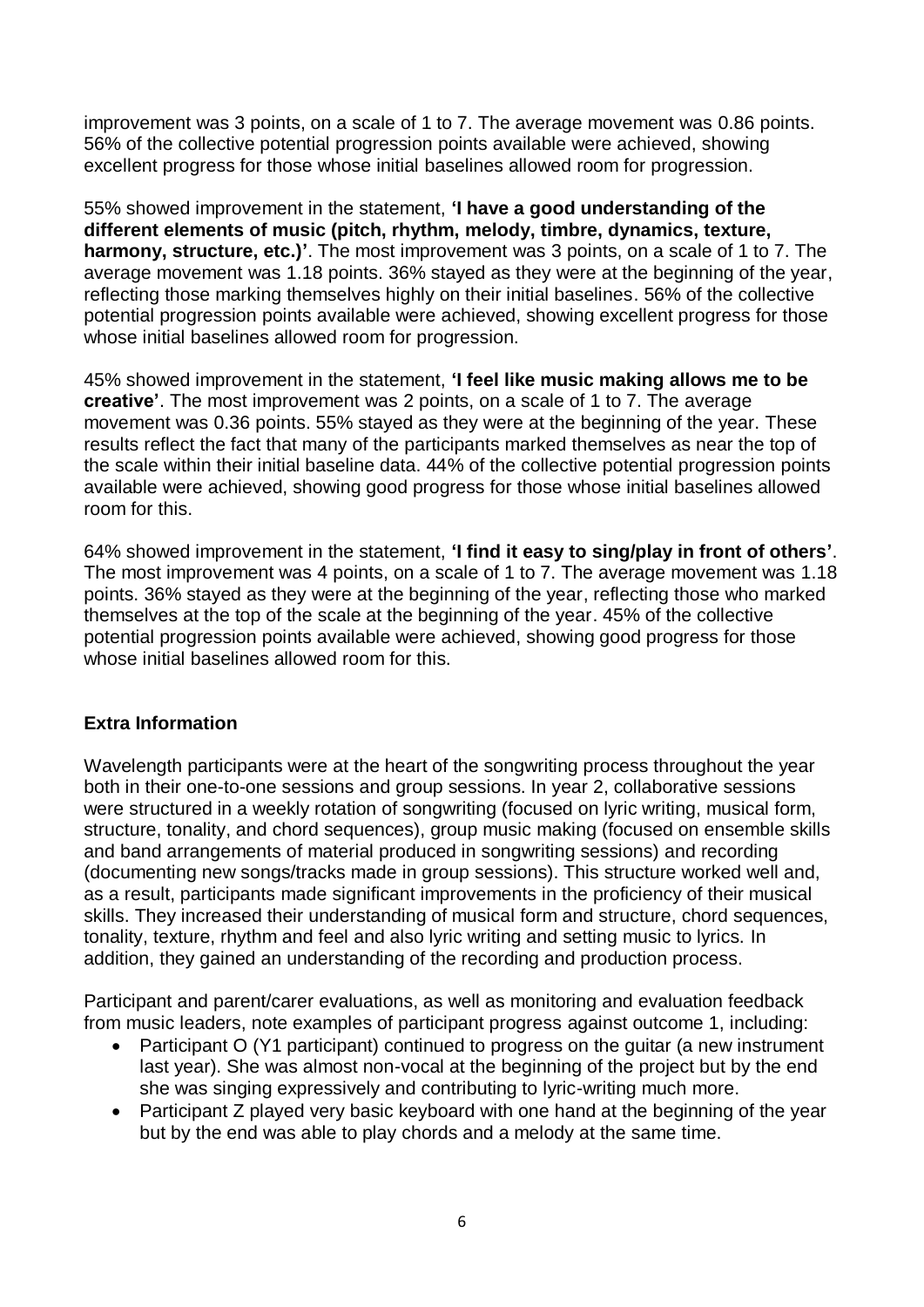- Participant E had no previous musical experience but he learnt how to use Garageband and Logic to create an electronic piece of music using many layers and adding numerous effects.
- Participant D gained confidence with chord positions and practised one particular chord progression very hard for the final concert. He also learnt how to play bass guitar to a good level.
- Participant N vastly improved in his ability to communicate his musical ideas to the rest of the group. He had never sung publicly before. By the end of the project, he sang a solo of the song he had written.
- Participant U could not play any instruments and had a limited understanding of timing and rhythm. By the end of the year, she could develop and learn parts on the keyboard and, with practise, could play them in time.
- Participant I grew vocally in confidence. She started the year very timidly but by the end of the year she recorded and performed some strong vocal tracks (solos and in a chorus). She had some knowledge of the guitar at the start of the year but limited experience of playing with others. Through attending sessions, her knowledge regarding chords and melodies developed.
- Participant K is very isolated. He is musically gifted, with an incredible ear for teaching himself to play film theme tunes. Wavelength was his first experience of making music with another person and through the project, his knowledge and use of chords has developed. He also developed and understood more about the use of the sustain pedal.
- Participant P, a drummer, has developed his ability to keep a steady beat and, as a result, now works much better in an ensemble.

Parent feedback includes:

- *"Her knowledge and confidence has grown and she has tried loads of new things."* (Participant C's mother)
- *"Although music has never been a subject [Participant E] had thought about he has gained so many skills and enjoyed making his song."* (Participant E's mother)
- Participant L started the project with singing skills but wanted to learn how to play instruments. By the end of the year, he could play keyboard and bass guitar and was starting to learn Logic on the Macbook.
- Participant Y has always had lots of musical ideas but she struggled to communicate them initially. As time passed, she was able to explain much more clearly what she wanted each musician to play.

Participants' names have been coded in order to maintain anonymity.

Recordings were taken at the end of every session, not only as an aide memoir, but to chart the musical progress of participants. Informal recordings from group sessions were then used as a basis for development and refinement in the recording sessions, focused on creating tracks to be included on the CD, alongside tracks written by individuals in their 1-2- 1 sessions.

In summary, our indicators and evidence (from monitoring, sessional recordings and/or evaluation) show that all of the young people engaged, even those not retained for the whole programme, showed some development of musical skill, understanding and communication. Some young people showed a significant improvement in specific areas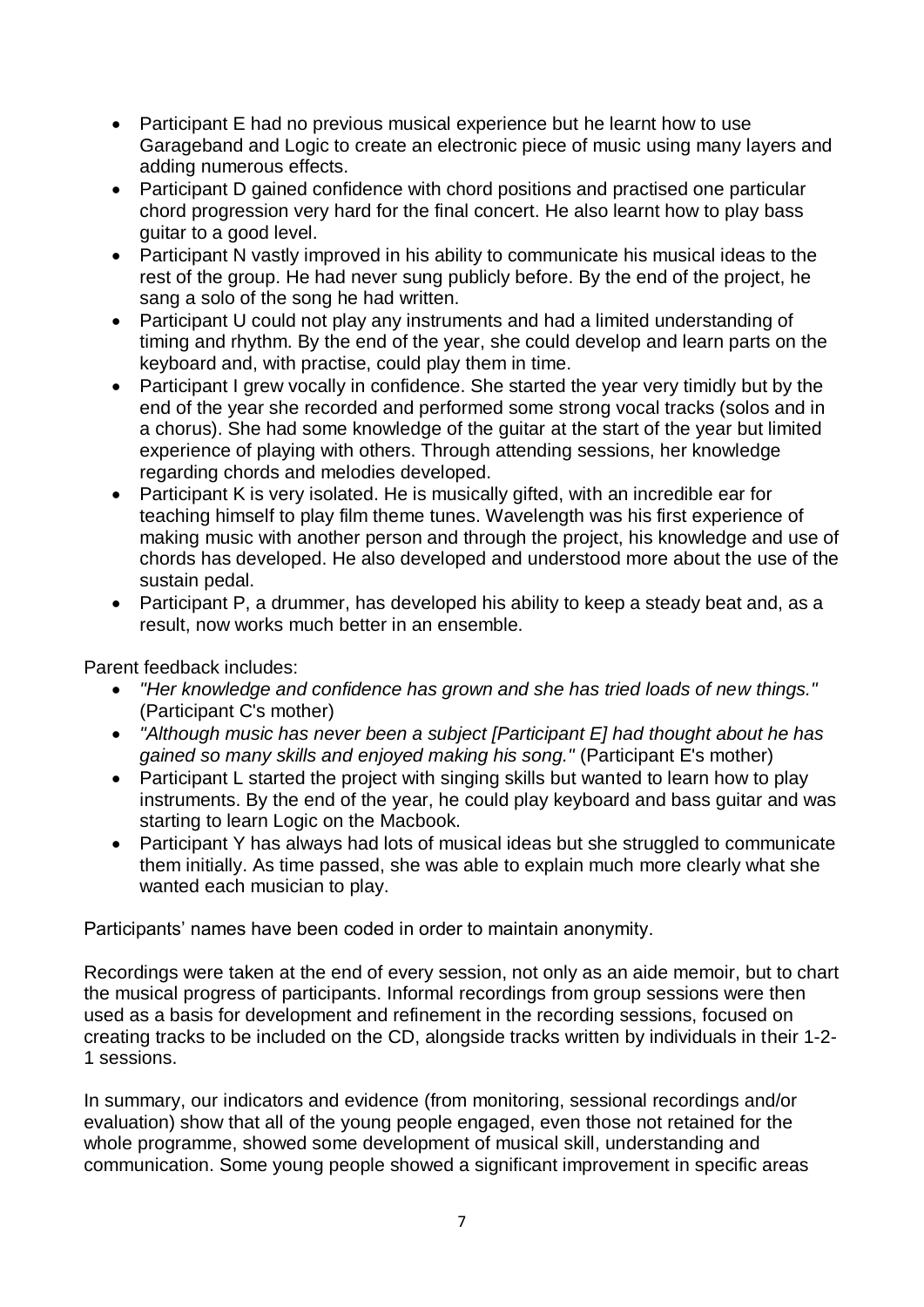(e.g., rhythmically or with using a specific software programme) over a short period but the most impact shown was where young people engaged for a longer duration and were also able to access group activities.

This year we produced a double CD showcasing the musical outcomes of the project due to the amount of material young people had created through individual tracks and group songs. Please visit our Soundcloud account to listen to the work created:

[https://soundcloud.com/quench\\_arts/sets/wavelength-year-2-cd-1](https://soundcloud.com/quench_arts/sets/wavelength-year-2-cd-1) [https://soundcloud.com/quench\\_arts/sets/wavelength-year-2-cd-2](https://soundcloud.com/quench_arts/sets/wavelength-year-2-cd-2)

The project structure this year created a real focus for each session, with content feeding into the next session in a monthly rotation of songwriting, group music making and recording sessions, as mentioned. However, the structure did not allow much time for revisiting of group tracks created throughout the year. In Year 3, reflecting on participant and parent feedback given, we intend to revisit the project structure to allow more time for the refinement and rehearsal of group tracks, so that compositions can be revisited and tweaked and to allow for more rehearsal time prior to the performance, further developing ensemble skills and confidence.

#### **It's All About You Section:**

This section of the baseline related to Youth Music Outcome 2.

- **Outcome:** To develop the resilience, confidence and self-worth of young people with mental health conditions.
- **Indicators:** Participants' own assessment of their resilience, confidence and self‐worth. Music leaders' (and other professionals', where relevant) assessment of participants' resilience, confidence and self‐worth. Participants' involvement in project performance, recording and accreditation opportunities.
- **Evidence:** Participant revisited baseline questionnaires. Music leader sessional reports and case studies on each participant. Registers and documentation from performance/recording/arts award opportunities.

Participants were shown a picture of a star and asked to imagine that they were the star. Each point of the star was marked 1 -7. Number 1 (the inside) meant they strongly *disagreed*, number 7 (the end of each point) means they strongly *agreed*. Participants were asked to colour in each point of the star to show how strongly they agreed with each question. This activity was done at the beginning and end of the project year, to measure distance travelled.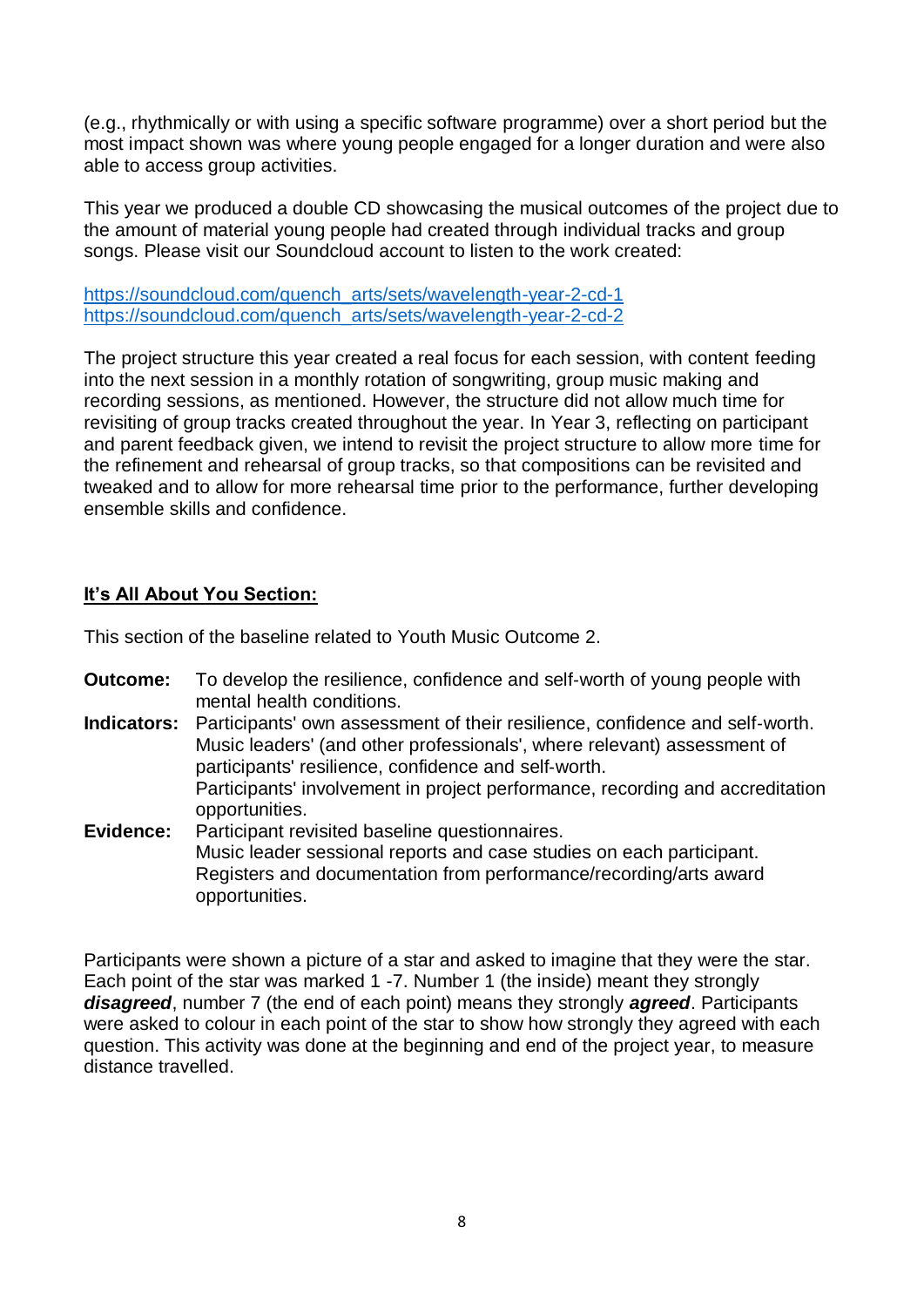

55% showed improvement in the statement, **'I've been feeling relaxed'**. The most improvement was 2 points, on a scale of 1 to 7. The average movement was 0.45 points. 27% stayed as they were at the beginning of the year. 22% of the collective potential progression points available were achieved.

73% showed improvement in the statement, **'I've been feeling confident'**. The most improvement was 3 points, on a scale of 1 to 7. The average movement was 0.95 points. 27% stayed as they were at the beginning of the year. 43% of the collective potential progression points available were achieved.

27% showed improvement in the statement, **'I've been feeling useful'**. The most improvement was 4 points, on a scale of 1 to 7. The average movement was 0.68 points and 73% stayed as they were at the beginning of the year, reflecting the fact that many of the participants marked themselves as at the very top of the scale in their initial baselines. 31% of the collective potential progression points available were achieved.

55% showed improvement in the statement, **'I've been feeling good about myself'**. The most improvement was 3 points, on a scale of 1 to 7. The average movement was 0.86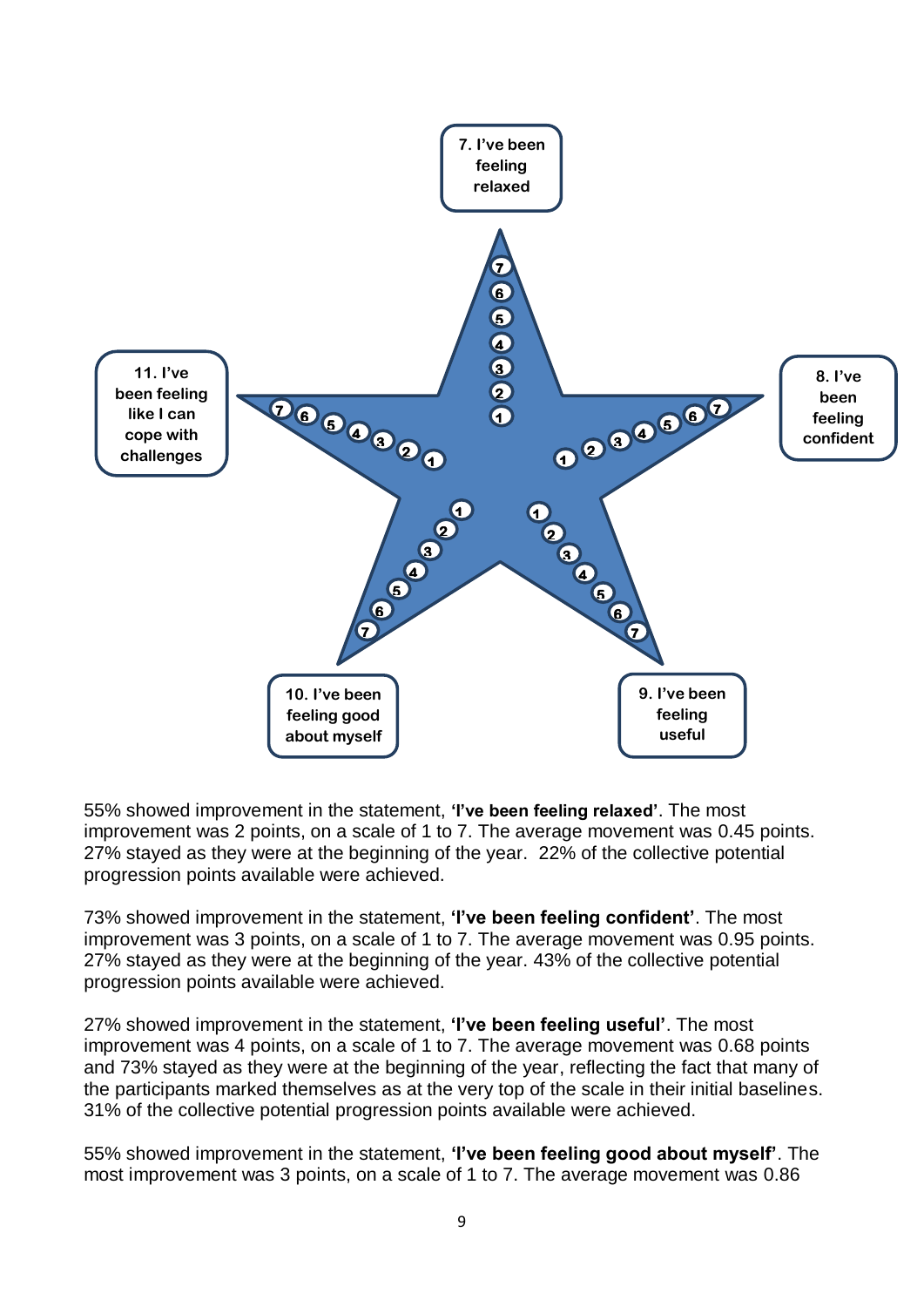points. 45% stayed as they were at the beginning of the year. 37% of the collective potential progression points available were achieved, showing good progress for those who allowed room for progression in their original baseline scores.

64% showed improvement in the statement, **'I've been feeling like I can cope with challenges'**. The most improvement was 3 points, on a scale of 1 to 7. The average movement was 0.91 points. 27% stayed as they were at the beginning of the year. 38% of the collective potential progression points available were achieved.

#### **Extra Information**

Particular examples of participant progress towards this outcome include:

- Participant C (a wheelchair user) is home schooled as she felt she did not fit in at the special school she was placed in. Through the project she has developed from hardly saying a word to being the main contributor in group sessions. She has recently applied to Access to Music FE College to study music when she completes her GCSEs next year.
- Participant N developed enough confidence to apply for and get a part time job. He has now expressed a desire to develop a career within community music and has been signposted to other training opportunities. He will continue to support in Y3 as a peer mentor.
- Participant L developed confidence to access another opportunity at The Hippodrome, as signposting and progression evidence.
- Participant D started the project as a very nervous young man and stated he would not be getting involved in group activity. After a couple of one to ones he decided to come to a group session and then, despite suffering from ill health, committed to almost every single group activity for the rest of the year. This was an incredible achievement for him. Also, Participant D could barely make eye contact at the start but, by the end, was engaging in conversations, asking questions, and remembering information from past chats. In feedback from his parents, they stated, *"It has given [Participant D] self-worth, confidence, communication and social skills a real boost. Wavelength has been a lifeline to our family."*
- As the sessions progressed, Participant U developed self-awareness and began to see her mistakes more clearly.
- Participant O initially kept to herself and looked to her parents to answer questions on her behalf. By the end of the year she was confident enough to engage with others and contribute in front of the group. Additionally, she has started to study pet grooming as a result of improved confidence.
- Participant Z's self-esteem and self-worth have dramatically improved. He has said that he now feels much more confident when communicating at school.
- Participant E was very nervous about coming to sessions. He would not make eye contact and would only speak to put himself down or tell staff that he didn't like working with other people. During the last few sessions, he talked about wanting to play his piece at the concert and that he felt he could now start coming to group sessions.

We are nearly ready to submit 4 Arts Award Bronze folders for moderation in the Autumn. We aim to complete even more in Year 3.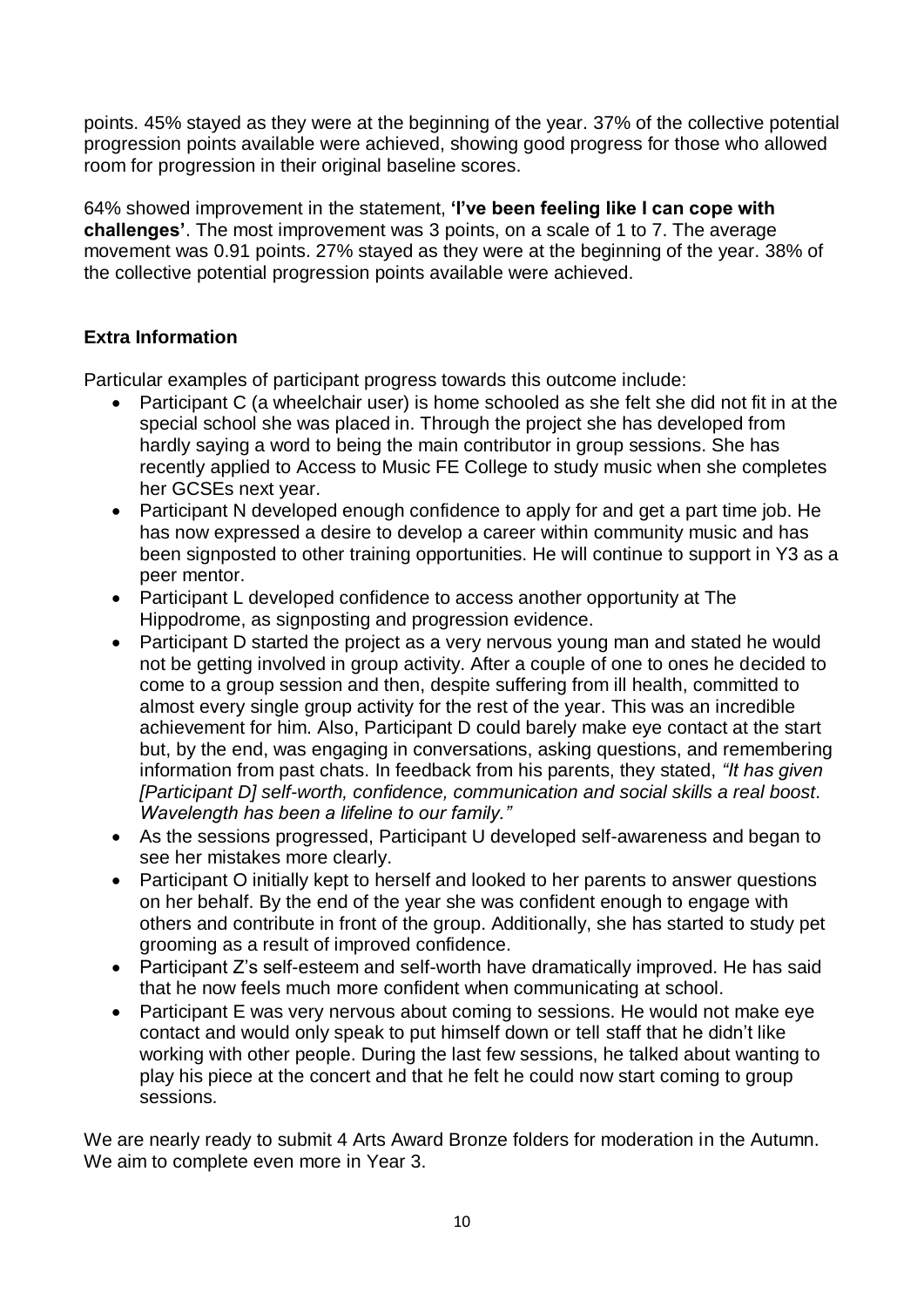Over the second year of Wavelength, 14 young people attended (with additional one-offs) the main community-based project group/recording/performance opportunities. Several young people on the main project were unable to access group sessions within their first year due to anxiety or as a result of risk assessments given by keyworkers (for those in acute/secure settings). Where participants were unable to access full group activity, participants were introduced to collaborative working by combining or overlapping participants' one-to one sessions and/or using other participants to contribute to the recording of their tracks, wherever possible.

The end of year project sharing and CD launch, in the Foyle Studio at mac on 8<sup>th</sup> July, was a huge success, despite the venue being incredibly hot due to a lack of air conditioning and a very hot summer day. We had envisaged keeping the event as a relatively informal sharing, predominantly targeted to parents, families and keyworkers, however the concert was exceptionally well attended (we had to request more chairs from mac!). This resulted in a real sense of occasion and achievement for the young people involved, and a lovely, supportive atmosphere. We were incredibly pleased to have attendance in the audience from some young people who hadn't been able or well enough to attend the project group sessions, with one of these participants also performing on the night. For others, it was fantastic that they were present to hear their recorded track played from the project CD and to hear such positive feedback from the audience. All participants received a CD of the original tracks created in the project from their one-to-one and group sessions, and a certificate was presented to all involved.

#### **'How You Doin'?' Section**

This section of the baseline related to Youth Music Outcome 3.

**Outcome:** To develop the social skills and team working of young people with mental health conditions.

**Indicators:** Participants' own assessment of their social skills and team working. Music leaders' (and other professionals', where relevant) assessment of participants' social skills and team working. Participant reps' focus group interviews/reflection about participants' social skills and teamworking.

**Evidence:** Participant revisited baseline questionnaires. Music leader sessional reports and case studies on each participant; project manager observation reports on sessions visited. Notes from participant representative discussions at Steering Group Meetings.

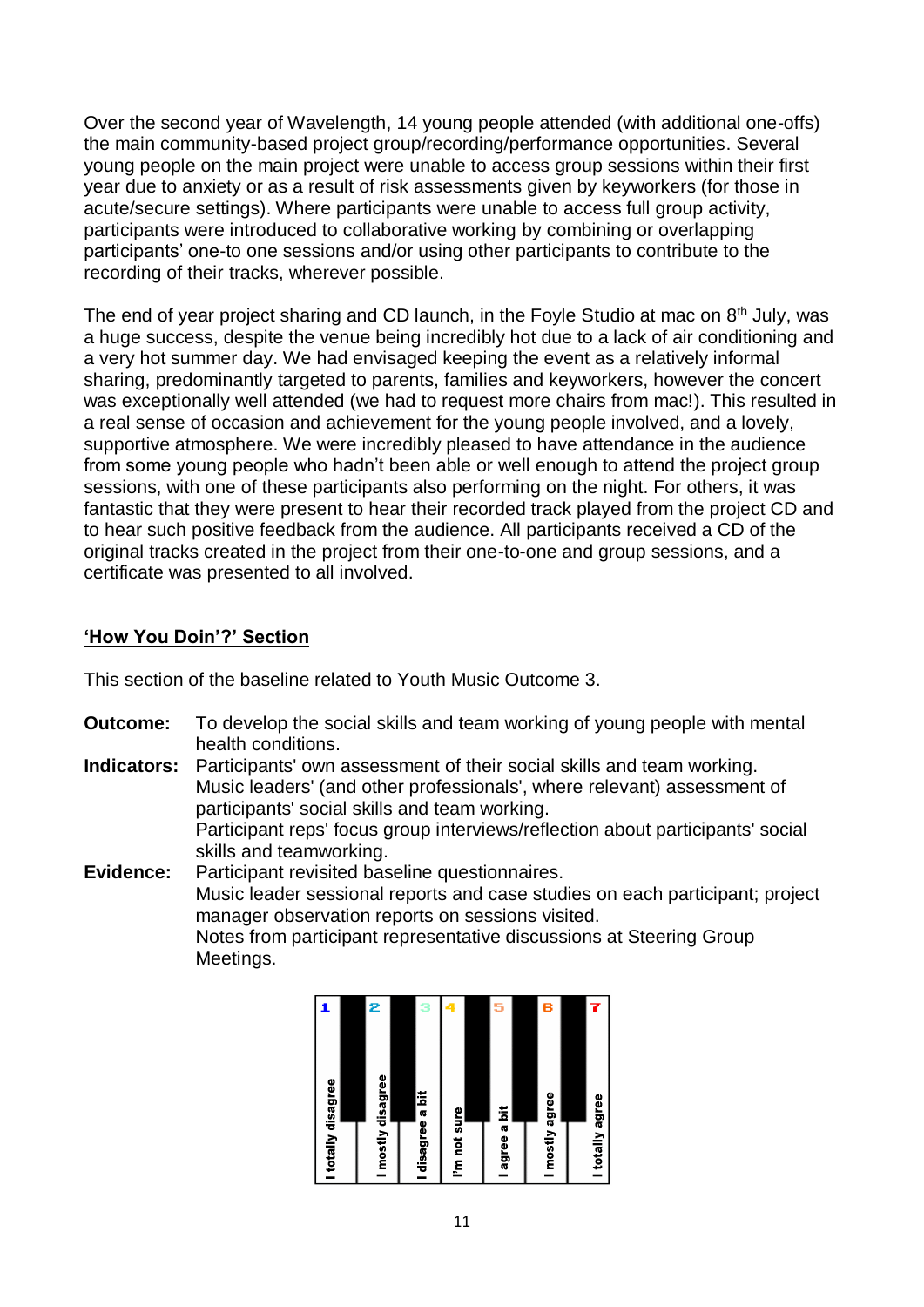In this section the music leader showed their participant a scale of 7 notes from low to high. Participants were asked to play a *low* sound on the keyboard in front of them if you *disagreed*, raising up to a *high* sound on the keyboard if they totally *agreed*, with all the notes in between if they thought they didn't quite agree or didn't quite disagree. If were totally unsure, they could press note 4.

73% showed improvement in the statement, **'I feel that I have good social skills'**. The most improvement was 5 points, on a scale of 1 to 7. The average movement was 1.09 points. 27% stayed as they were at the beginning of the year. 39% of the collective potential progression points available were achieved.

91% showed improvement in the statement, **'I feel that I am good at working in a team'**. The most improvement was 6 points, on a scale of 1 to 7. The average movement was 1.36 points. 18% stayed as they were at the beginning of the year. 55% of the collective potential progression points available were achieved.

#### **Extra Information**

Due to the nature of their conditions, it was an achievement for many of participants to gain the confidence to attend group sessions. Through ice breakers, warm-ups and songwriting, participants got to know each other and slowly lost some inhibitions/anxieties. Examples of progress include:

- For Participant K, attending (one-to-one) sessions at our base in Winson Green has been a significant achievement. His mother stated, *"This is the only 'out of the house' experience [participant K] has. The rest of [participant K]'s time is in his bedroom with his keyboard and his dog. [Participant K] loves music, it helps him cope with the world around him that he finds very stressful and challenging. Thank you for this wonderful experience."*
- Participant U, a young lady with Downs Syndrome, has felt isolated during her education and has not made many friends. Her mother stated, *"[Participant U] does not find groups easy to join and she has always looked forward to coming."* About the project, and music making in general, she states, *"it gives them a platform to build social confidence, break out of their safe social circles and build a skill sets (sic) that gives them pride and increased self-worth."*
- Participant X's support worker stated, *"He can communicate with more patience and clarity now."*
- Participant Y initially struggled with working in a group environment as she liked to be in charge but throughout the year she became better at it, supporting the work of other participants rather than dominating.
- Participant L found groups difficult as he had experienced bullying at school. During the project, he developed more confidence and social skills and made friends in the group. He said he felt "safe" in the sessions.
- Participant O was very excited about asking Participant C and I to sing on her song, which they took on very responsibly. The 3 of them really bonded on the project and became real friends who communicated outside the project.
- As Wavelength progressed, Participant I, C and P enjoyed working together and communicated outside of sessions to prepare for the recording of the CD. It was apparent that they came to sessions not only for the music, but to see each other.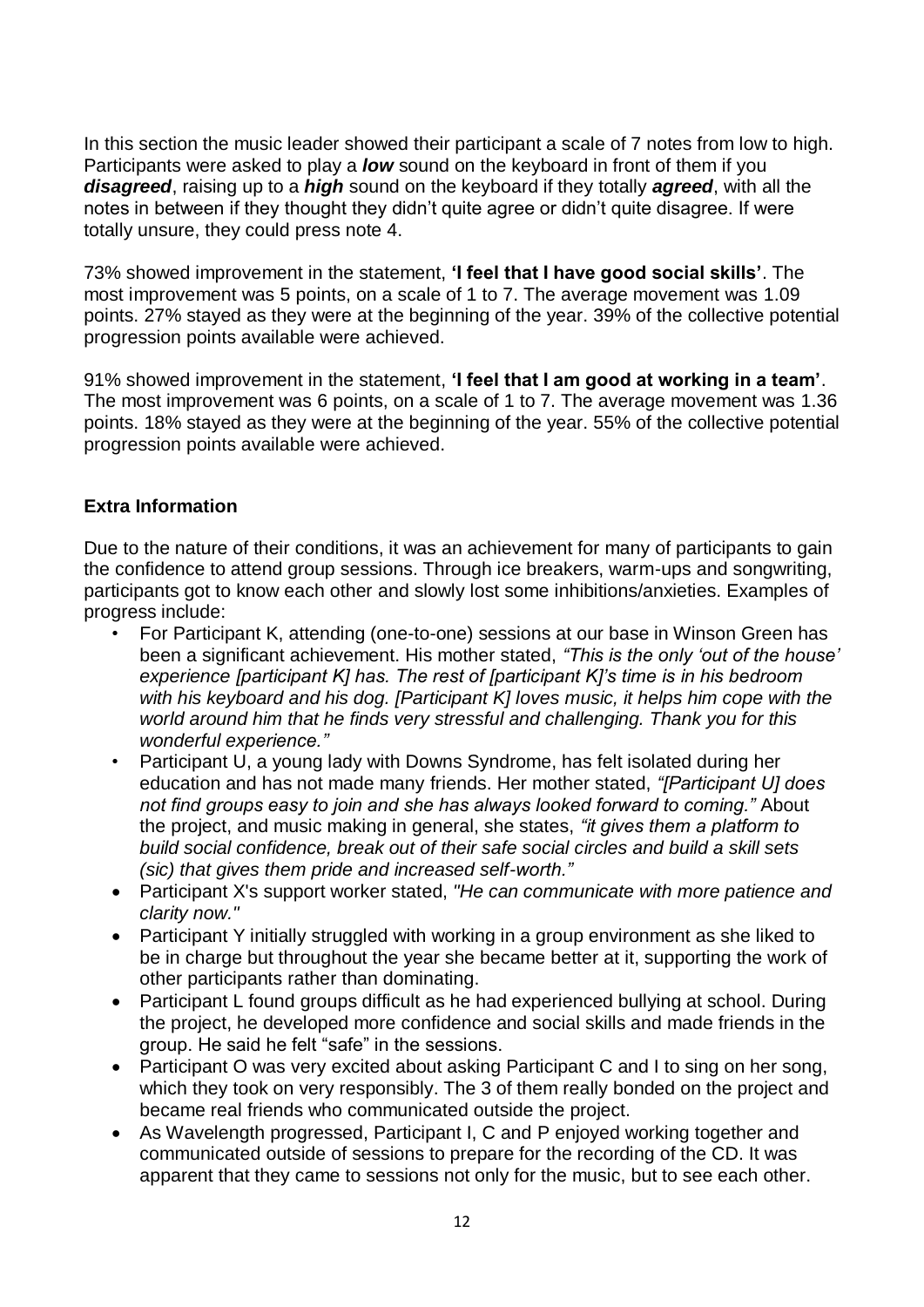• Participant D was apprehensive about working with other young people at the beginning of the sessions. He began to break down these walls by working with Participant N, who was the same age, on writing lyrics.

We have run 10 group, 10 songwriting and 16 production sessions, focused on building team working skills this year. We provided 2 social opportunities: the Musical Connections concert and a trip to see 'Tommy the Musical' at the Birmingham Rep Theatre. Some participants who felt unable to access the project group sessions came along to the social opportunities with parental support. In addition, for participants unable to access the main group sessions, we provided the opportunity for collaborative working within their one-toone sessions wherever possible. For example, Participant Z was very anxious about attending the group sessions, as was participant D. We brought them together to collaborate in their one-to-one sessions with the support of both their project music leaders and, as a result, participant D then began to attend group sessions and participant Z attended the project social and final gig as an audience member, and is keen to give group activity a try next year. Several participants are in contact with each other outside of project sessions, proving that friendships have been formed.

Again, in year 2 we have not had a participant representative at Steering Group meetings because of the confidence levels of the young people recruited. However, we have identified a participant from year 2 to fulfil this role in Year 3 and this person has also contributed to our training for mental health professionals and parents, giving a service user point of view. This participant, with another from year 2 who has also recently turned 26, will volunteer as peer mentors in Year 3 of the programme, supporting new participants with the musical and personal skills that they have gained through the programme.

#### **Five Ways to Wellbeing Section**

This section was added in order to help participants set their own personal goals for taking part in the project, related to the New Economics Foundation, 'Five Ways to Wellbeing' [\(http://www.neweconomics.org/projects/entry/five-ways-to-well-being\)](http://www.neweconomics.org/projects/entry/five-ways-to-well-being)

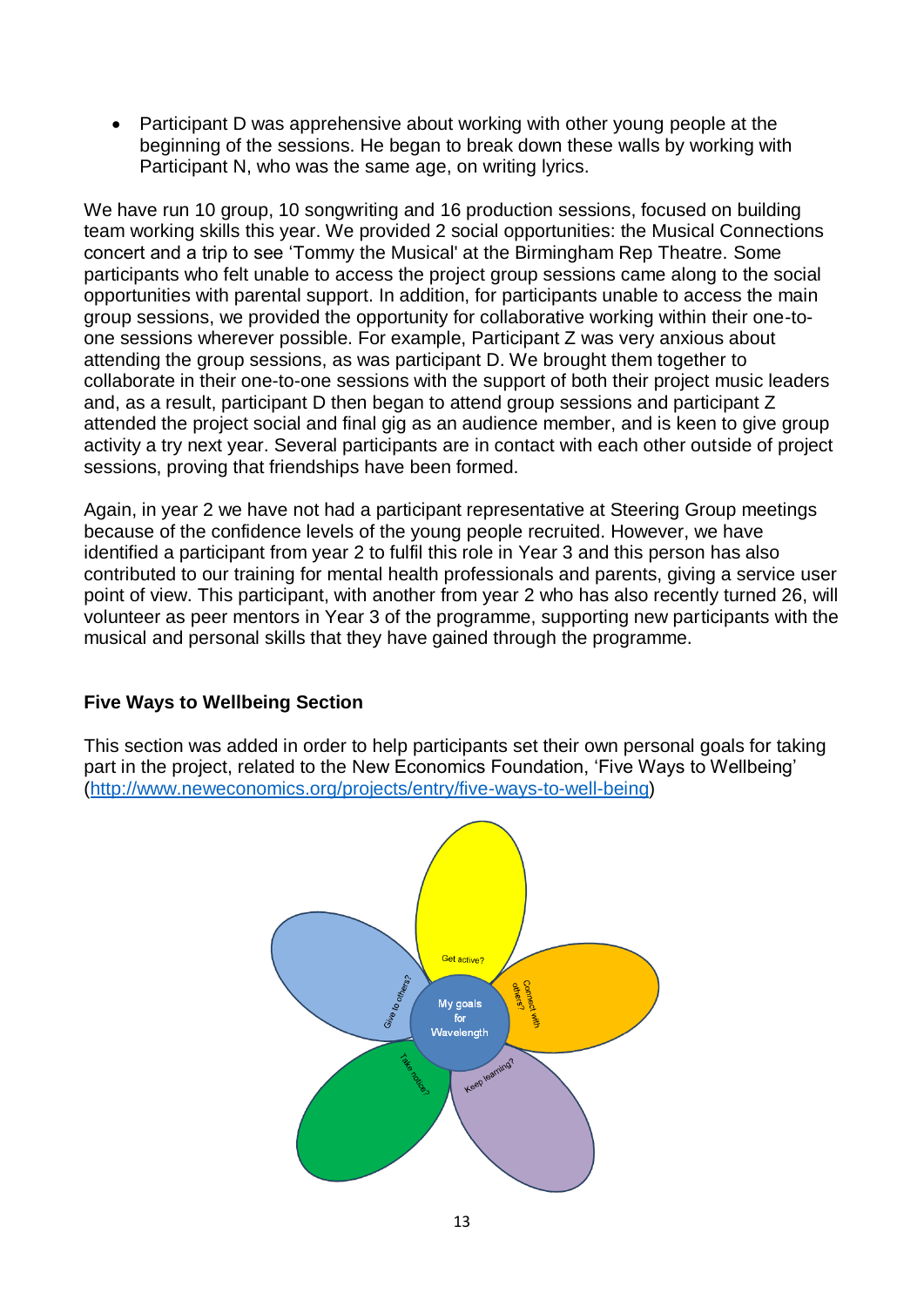Participants were encouraged to set personal goals for their engagement in the project related to 'connect with others', 'keep learning', 'be mindful', 'give to others', 'get active'.

Out of 41 personal wellbeing goals set at the beginning of the year goals, 28 goals were met, 6 were exceeded and 7 goals were identified by participants as still working towards meeting. Most of the goals not met related to participants unable to access group sessions where this was an initial goal due to their anxiety/mental health or because they hadn't yet been able to gain community leave from secure/acute settings to attend.

#### **Participant Case Studies**

Below are completed case studies detailing the progress of 12 participants recruited onto the Wavelength project this year. These case studies have been written by the artist working with each participant in 1-to-1 sessions and refer back to sessional monitoring forms from one-to-one and group sessions (with participant comments), participant feedback (such as graffiti walls and plenary reflection recordings) from group sessions, informal audio recordings of work in progress, participant/trainee evaluation forms for each project element and participant baselines/evaluations as evidence for any observations made. In addition, where possible, contextual information and feedback about the impact of the project for each participant has been obtained from health professionals/ carers/ family with permission, in order to gain a wider context. Some of these case studies are stronger than others in regards to evidencing project impact but they have all been included here for project learning. Participant names have been coded to maintain anonymity.

### **Case Study 1 – Participant K Written by Paul Carroll (Project Artist) July 2017**

Participant K has Asperger syndrome, depression and self-harm and sensory issues (like heat, vanilla smells, chewing noises and touch). He was referred by his support worker at Birmingham Mind. He said he loved the piano ("*it keeps me calm*"), had taught himself to play by ear and was interested in learning to read music. He didn't do group work or leave his house for anything except college. He found it difficult to see how he would enjoy Wavelength but his mum and Quench Arts were keen to encourage him to give it a go. He only came to his first session because his brother was coming anyway.

Because of Participant K's difficulties with heat, I opened the windows and drew the blinds for his sessions. In the first session, because he was interested in reading music, I produced some basic information sheets about piano layout and we spent much of the session analysing the harmonic movement of one of the pieces he had taught himself some of the musical score from Pirates of the Caribbean. By the end of the first session, Participant K had a good grasp of the language of chords and their physical shapes on the piano. He had started to put that into practice by making up his own chord progression for his left hand and a melody for his right. Despite these successes, Participant K said very bravely at the end of the session that he would not be coming back. He said his issue with heat was not only to do with the room temperature - he also got overly hot when he was out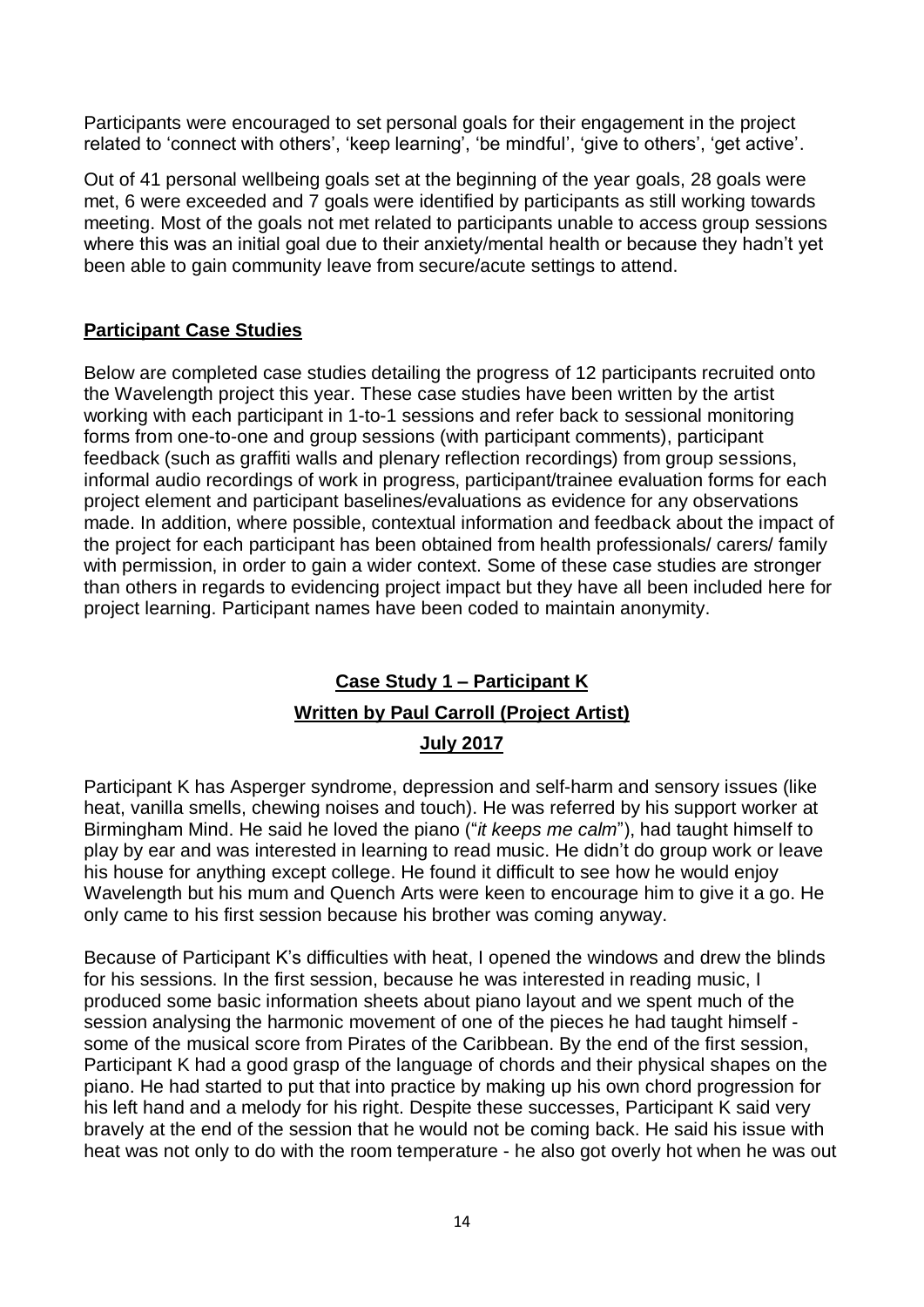of his comfort zone so working with someone he didn't know very well on skills he was unsure about was likely to be unbearable.

To my surprise, Participant K attended and fully took part in his second session a month later. He never mentioned heat or not coming back again and went on to complete all nine available sessions. We spent a session or two focusing on Participant K's interest in computer game theme tunes and the driving bass lines of the rock band Muse. Over time, the two were merged resulting in a harpsichord piece with a driving bass section. Using Apple Logic software we started using electronic percussion and synths but eventually steered back away from that direction and changed parts to real-sounding instruments like violins and flutes.

During this process, Participant K became more open with his thinking and we were talking more together by session 4. Later on, as his piece of music developed and was heard by his brother and mum, he received positive encouragement from them about his ideas. Participant K also began to smile and show signs that he was pleased with what he was achieving. He knew what to expect in sessions now and got into the routine of coming in and adding parts and making corrections. He was very focused and showed a great ear for perfection. Having said that, on one occasion I over-corrected something in Logic and Participant K asked me to put it back, saying the wisest thing a young person has ever said to me: "*It's the imperfections that make perfection!*"

Participant K ended up really enjoying the one-to-ones. He says, "*I always felt good after a session and it kept me busy afterwards thinking about how I could improve my song*." In the evaluation he marked his overall opinion of the project as excellent and said, "*I'm glad I gave this a chance, was a great experience.*" The finished result is a fine piece of music that Participant K created and played on, with dynamic and complementary sections, showing off Participant K's keyboard and composition skills. It sounded fantastic through the concert venue's PA system and received an enthusiastic applause. Unfortunately, due to Participant K's difficulty with groups, he was unable to attend but he was pleased to receive the project CD with his track on.

In his baseline questionnaire, completed at the beginning and end of the project, Participant K generally showed improvement across the board with how he felt about his music and himself. In particular he improved markedly with how he felt about himself, feeling useful, about his musical ability and understanding different elements of music and how he can cope with challenges and stress. His thinking about team working and social skills at the beginning of the project were very low. Now he's just not sure. He said, "*I didn't work as a team at all before because I didn't think I could. I have improved because I've worked with Paul [artist]. I'm not sure about social skills because it's not the sort of thing people tell how you did afterwards.*"

Participant K met most of the goals he set himself at the beginning of the project but says he's still working on "*teaching my mom a song*." Despite not coming to the concert and his uncertainty about teamwork and social skills, I was delighted when Participant K told me that he is keen to try coming to a group session when we start up again later in the year. This is a huge step in his thinking and we will need to be mindful of his sensory issues with heat and contact when preparing. Perhaps we could run special small groups to start with, with his brother and just one or two others.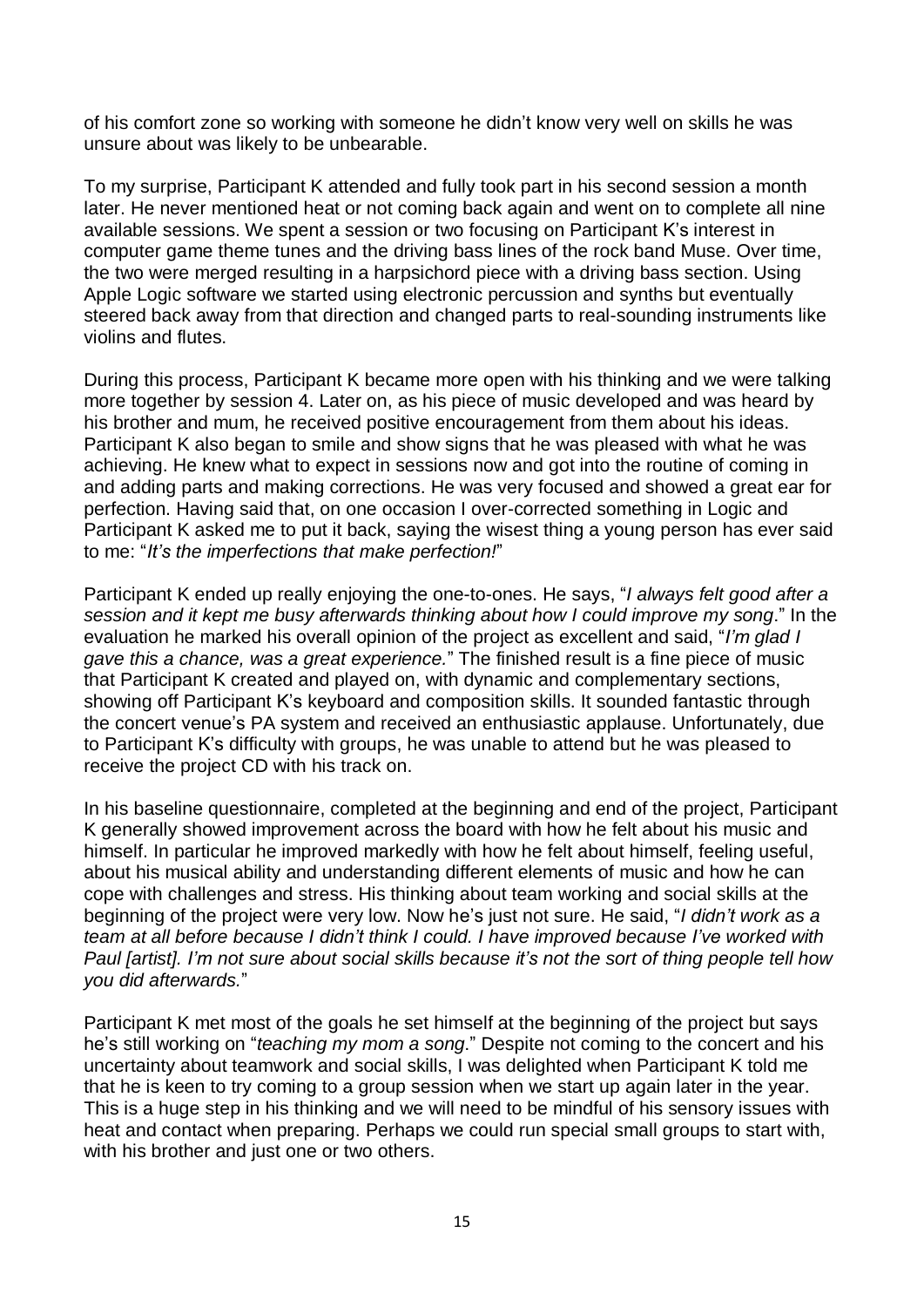# **Case Study 2 – Participant P Written by Paul Carroll (Project Artist)**

#### **July 2017**

Participant P was referred to the Wavelength project by Spurgeons, a young carer support organisation. He was also receiving support from the CAMHS team. His support worker said things were difficult for him at home and Wavelength would be an outlet for him because he enjoyed singing, playing instruments and being creative.

Participant P and I did a lot of playing together, Participant P on drums and me on bass or electric guitar. At first he was quite flippant in his creativity, which meant that the flow of sessions was good but we could work on something one month and then would forget about it by the next time or have lost interest. It wasn't until half-way through the project, after a session of playing rock cover versions, that he was inspired to write something more serious, something he was proud of. After he wrote all the lyrics, it was a perfect opportunity for inviting one of the other young singers to sessions to sing with us. Artist Sarah kindly joined us on bass guitar.

In groups, Participant P contributed to lyrical ideas and played drums. It was interesting to see how, when with other singers, he shied away from singing himself. He was certain that he didn't want to sing on his own one-to-one song so we got someone else in to do that. However, he rediscovered his singing ability in the last group recording session and at the gig, when he was happy to join in with all the others.

Participant P was enthusiastic all of the time. His support worker said that he sometimes gets angry and shouts when things aren't going well at home but we never saw any of this behaviour. He was always positive when working with me and in groups with other young people. He had exams to work for so missed a few of the group sessions but he was dedicated to the one-to-ones.

Participant P is a fairly good drummer and can complement different timings of different songs well but his steadiness was a little wobbly sometimes. He comes across as very confident on the outside so it was good to see that as he collaborated with other skilled musicians, he started to compliment other members of the group and show insight into the areas of drumming where he could improve. During rehearsals and the final performance, Participant P really focused (I think this was all that was lacking) and kept in time much better than he had before.

On his before-and-after baseline scores, Participant P improved on every aspect except 'making music allows me to be creative' and 'I've been feeling confident / useful,' which he'd given full marks to anyway and 'I find it easy to play in front of others.' When I asked him about the latter he said that playing with others has made him see that he could be better. He exceeded three of his goals, saying "*I do a lot more things now and I'm outside a lot*", "[*I] formed bonds with other musicians*" and "*I started playing other instruments [apart from drums]*."

Participant P really enjoyed the performance, saying on his evaluation form, "'*Excellent' doesn't quite cover the gig.*" He marked everything else as 'Excellent' and said that the best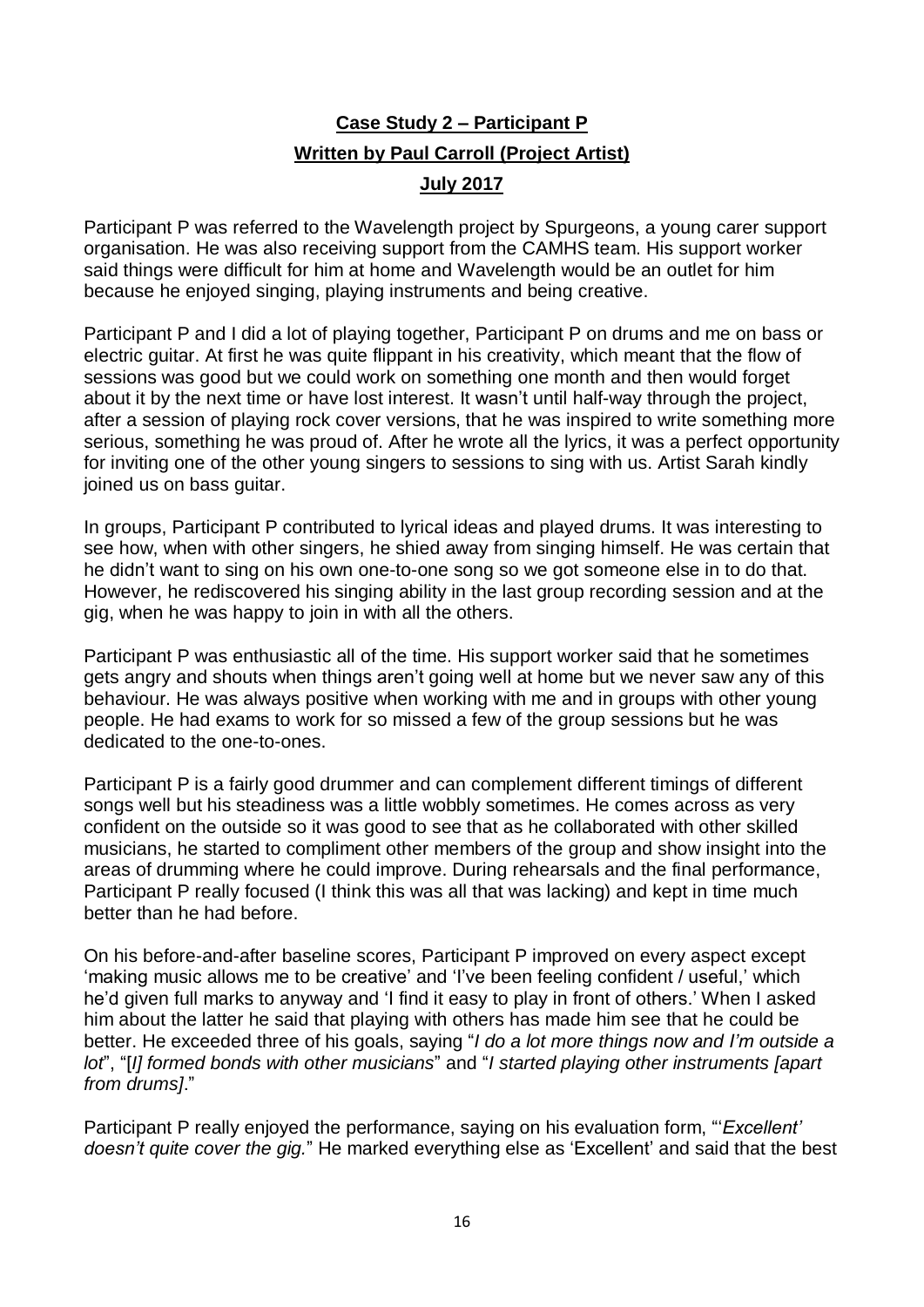things about Wavelength were the people ("*How musicians of varied skill coming together*") and writing his own song ("*All I ever do is covers normally*.")

Participant P is hoping to go on to college and study music, sociology and history in September. The broadening of his instrumental skills was his downfall at a recent college open day, however, when they made him play bass guitar because there were three other drummers there!

### **Case Study 3 – Participant Y Written by Sarah Wilson (Project Artist) and Quench Arts July 2017**

Participant Y attended sessions having been referred onto the project through meeting a member of staff via the Choir with No Name Birmingham, a choir for people who have experienced homelessness. She is a vulnerable young person who has suffered from depression and anxiety and who is very bravely facing internal confusion in regards to her self-identity, sexuality and how this impacts on her religion.

Participant Y started off very withdrawn and distrusting. She came in to the first session with a ream of lyrics and said she didn't think we could do what she had in her head but she would like to try. Her voice was flat and her eyes looked disappointed. We spent the first session working out the chords for one of her songs. She was frustrated that she did not have the musical language to communicate how it should sound so I said we could work it out by ear and asked her to sing it to me. She did this and we worked out the chords on guitar quite quickly. As this process got underway she started to get animated and said she had tried to get other people to help her and they had not listened properly but that this was sounding good.

Over the next few sessions, as her confidence in our relationship grew, she began to share more and more creative ideas and we worked out more and more layers of the song using the technique where she would sing the melody and describe the sound for that melody and I would work out what instrument she meant, how to play the melody and teach her to play it. Up until this point we had done everything on a keyboard. When we got to the bass line I asked her if she would have a go at playing a real bass. She said she would try but she did not think it would go well. I showed her what to play to go with the chords of her song and she started playing and a smile started growing on her face. This was a real turning point and by the next session she had bought herself a bass and was playing at home.

Participant Y was also growing in confidence in the group sessions: contributing more, being braver about singing and playing in front of others. This confidence and enthusiasm would feed back in to her 121s and she was always early and always left around an hour late despite being given clear boundaries. She wanted to squeeze every drop out of the opportunity and would work really hard at home, always arriving prepared and behaving like a professional in sessions because she had practised so hard. She started to collaborate with staff and get us to play on her tracks. Participant Y loved getting the ideas out of her head and said she never believed it could be this close to what she had created in her imagination.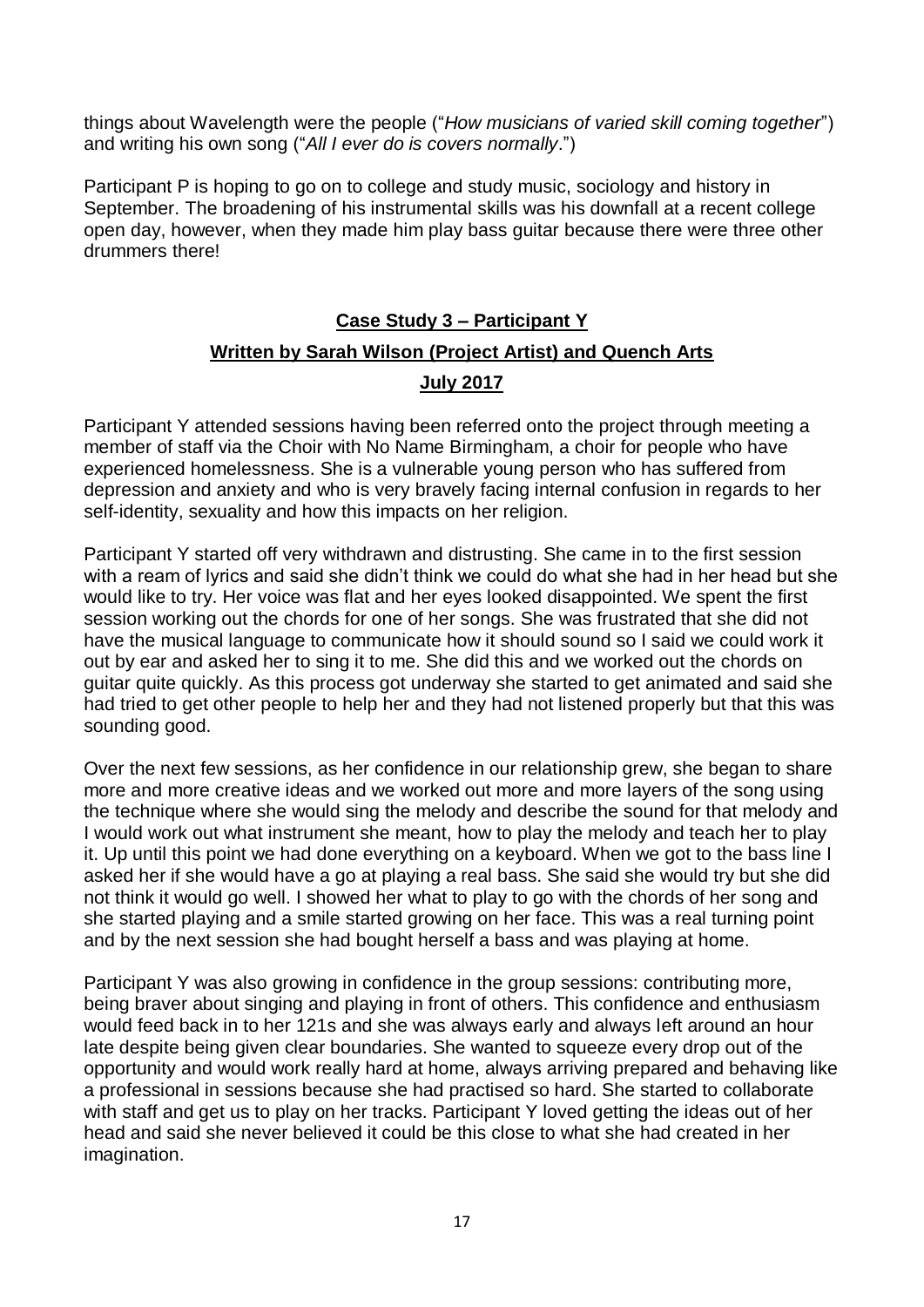Participant Y created three individual pieces during the project and contributed to a great number of group tracks. She can be easily knocked but rolls with banter well and enjoys it it seems to make her relax if things are less serious. By the end of the project Participant Y was performing and sharing her music confidently, developing friendships and creative partnerships with her peers in the group sessions and starting to make collaborations with people outside of the project, talking about new ideas and opportunities for musical creation and development. Participant Y's confidence is much improved and I think she trusts people more than she did as well as being more able to express her musical ideas and stand up for them.

Participant Y says she wants to come to more sessions and she wants them to be longer. She can't believe that the project has come to an end. She thinks it has been brilliant and it has helped her to improve herself and learn about music and get her ideas made in to tracks.

#### **Baseline and Evaluation Data**

Participant Y self-assessed herself fairly highly on her initial baseline at the start of the project which has affected how much progression she can show here at the end of the project. She gained 1 point improvement (on a scale of 1-7) for the statements, 'I am pleased with my current level of musical ability', and 'I've been feeling confident', feeling that she had progressed to the top of the scale by the end of the year. She also showed 1 point improvement for the statement, 'I am good of making sense of what other people are expressing though music', marking herself as a '6', on a scale of 1-7, at the end of the project. She also improved from a 3 to a 4 for 'I feel that my health and wellbeing are good'. She stayed the same for many of the other areas of the baseline, mainly because she had already marked herself at the top on the scale at the beginning of the project. For the statement, 'I've been feeling relaxed', she reduced her assessment by 1 point on the scale of 1-7, possibly because of a recent relationship break-up. However, Participant Y did show significant improvement for the statements, 'I feel that I have good social skills' (up 5 points), 'I feel that I am good at working in a team' and 'I feel that I am able to connect with other people on the project' (both up 6 points), which is incredibly positive.

Participant Y has met all of her personal aims for the project, including: creating backing tracks for her music; working with others by getting them to build up the instrumentation in group sessions; developing on bass guitar; listening to other music and [understanding] how it is constructed and sharing her music ideas and presenting them to an audience. In her evaluation Participant Y stated that all elements of the project were excellent. She said that the, *"one-to-one sessions are amazing, and recording sessions"* but that she would like more and longer one-to-ones. She states, *"I have achieved my own goal in getting my songs recorded and performed live. Wavelength is amazing. I've really enjoyed it."*

Participant Y has recently turned 26 years of age so will not be able to be a Wavelength participant next year. However, we are hoping to involve her as a project volunteer as she brings confidence, enthusiasm and support to the group sessions.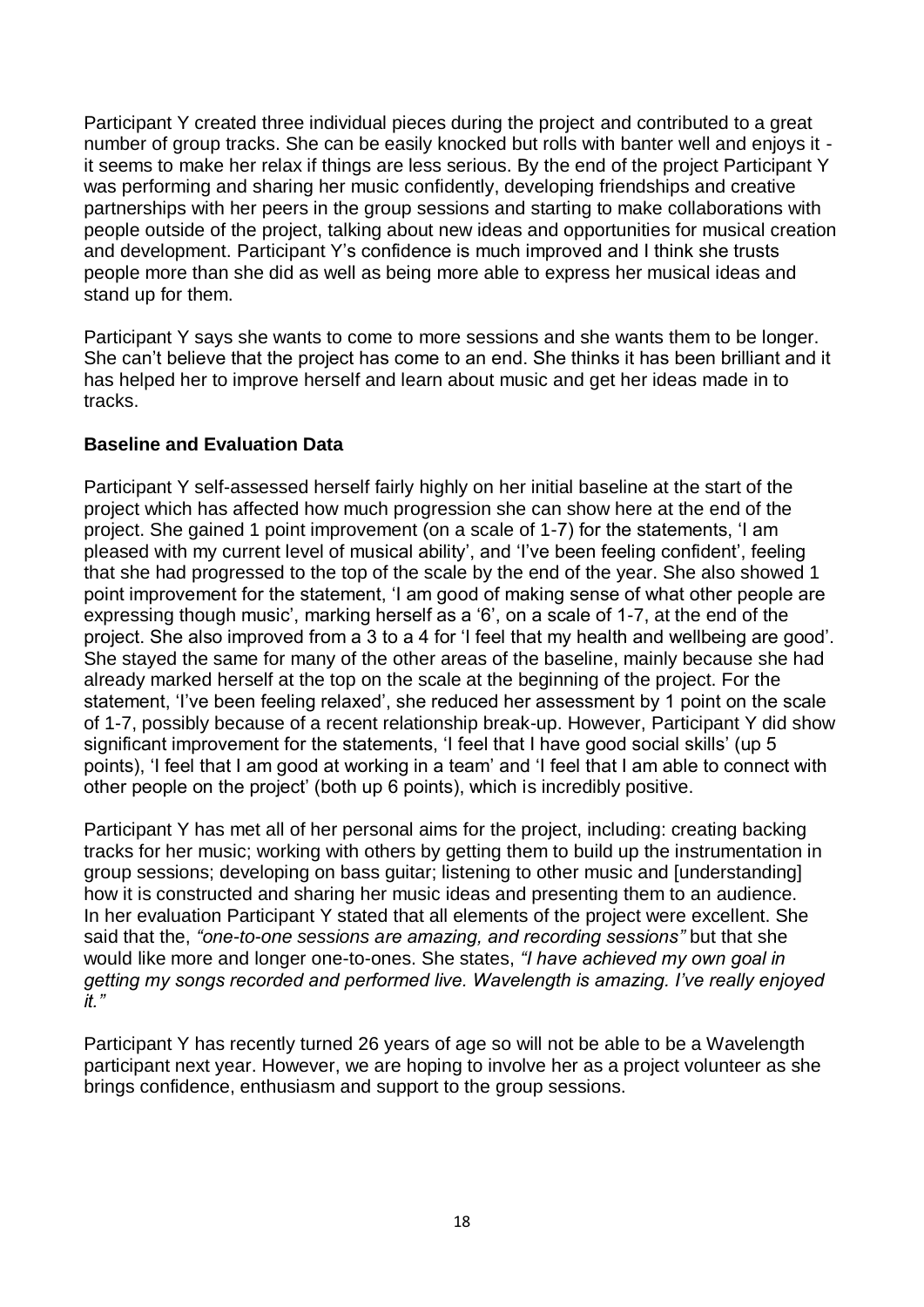## **Case Study 4 – Participant E Written by Sarah Wilson (Project Artist) and Quench Arts**

#### **July 2017**

Participant E came in to the first session not being able to make eye contact and talking about how his brother was quite good at music and, although he listened to music a lot and was confident about his taste in music, he was not sure that he had any musical skills to offer.

We started slowly listening to things he liked and talking about what influences he would like to draw on to create his own piece. He began to relax as he saw that the pace of the sessions and the content were his to dictate. By the end of the first session we had a good idea of what he wanted to make and he had decided that because he was studying computer science he would like to learn to make something using computer software.

When Participant E came in to the next few sessions we started playing around with music software and keyboards. Whilst he had no experience of this, he has a keen ear and is able to learn phrases if they are taught to him so we found things he liked, shaped them and he learnt to play them and record them. This started to shape itself into a track that he wanted to develop and he got quite excited by the sculpting and shaping of music. He had grand ideas and loved going into the minutiae of sound and changing timbre and texture, as well as sequencing transitions.

At this stage I could see his confidence growing and he was less apologetic and much more positive in his self-appraisal. He began to see that music production was a valid skill and that he had a great deal to offer in this area. He came in with ideas he had developed in his head and new pieces for us to listen to and draw inspiration from. He made more eye contact and started to work on the computer making his own edits and playing his own drum parts. He said he was feeling more comfy and actually wanted to come to the sessions. It had been hard at the start and he had had to force himself but now he looked forward to coming and enjoyed spending time with me. He was more confident about his ideas and his voice was stronger along with more upright posture.

Participant E listened through his track and talked about his love for War of the Worlds and how he would like to do something similar creatively. We started experimenting with vocal recordings until he found effects and words that he thought would work. It took two sessions to write the two paragraphs he used in his song - he was very deliberate about each word. This slow and measured way of working would have caused a lot of apology at the beginning of the project but by now he was fully aware of the time being his and worked how he needed to without discomfort.

Participant E was very pleased with the final track and was keen to play it to his mum and brother. Towards the end of the project he started to collaborate with his brother, something that had been floated as an idea at the start of the project but something that he had, up 'til now, avoided. It showed a great improvement in his confidence with his own creativity. He has also showed an interest in starting to come to group sessions which is something he has actively avoided in the past.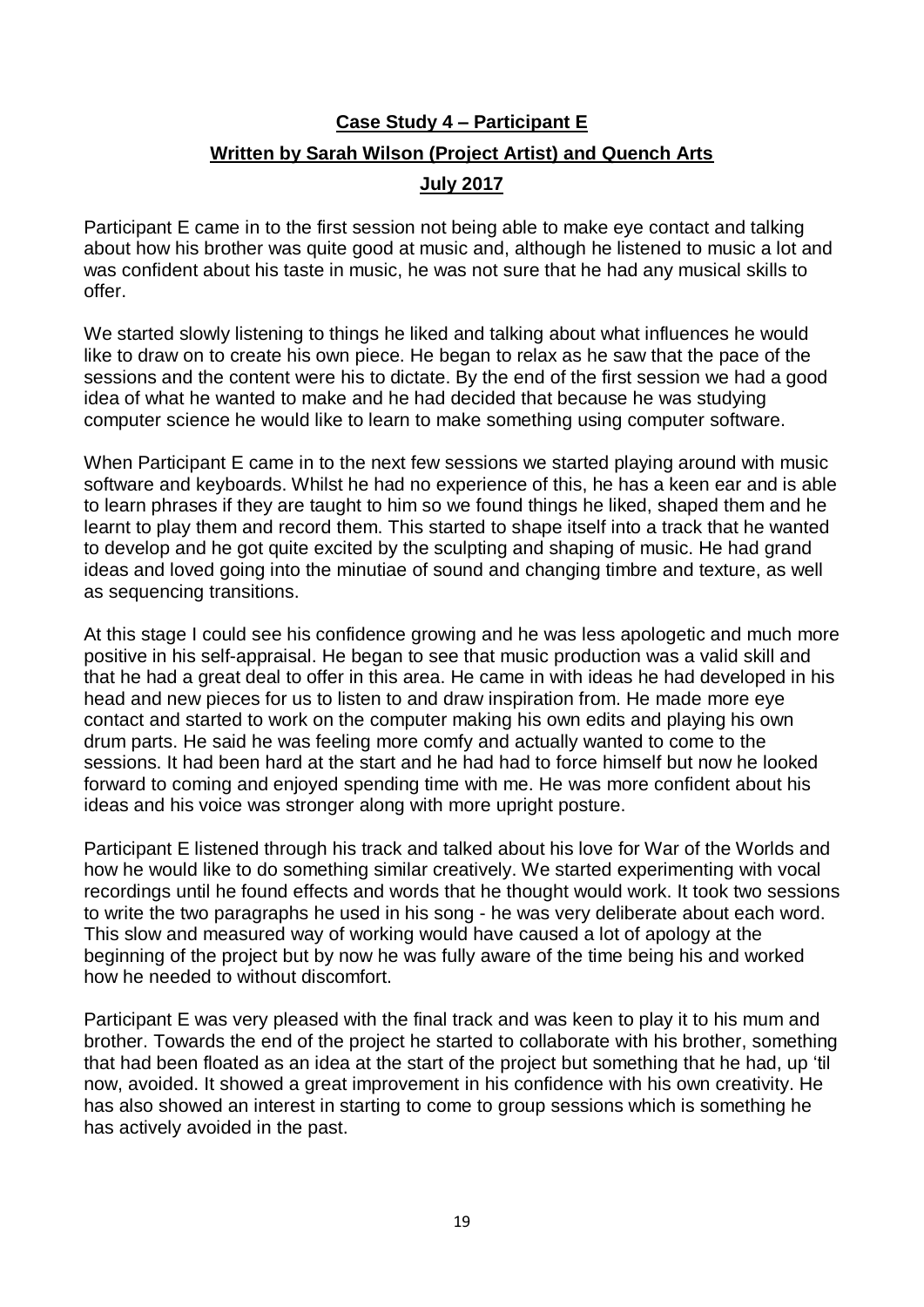Participant E said he had really enjoyed the process and was really pleased with the track he had made. He thinks his musical skill has improved and now he has more time after college he is going to look at learning more about music software.

Participant E's mum says it is the only thing they leave the house for and she is really pleased that they [Participant E and his brother Participant K] have enjoyed it so much. She thinks it's great that he and his brother are both even considering coming to group sessions.

#### **Baseline and Evaluation Analysis**

Participant E showed improvement in the majority of areas covered in the baseline statements, with the only decline being 1 point (on a scale of 1-7) in regards to the statement, 'I've been feeling useful'. His greatest improvements were 3 points progression for the statements, 'I am good of making sense of what other people are expressing though music (e.g., thoughts, feelings and emotions)', 'I find it easy to sing/play in front of others' and 'I feel that I am able to connect with other people on the project'. He also showed 2 points progression for the statements, 'I have a good understanding of the different elements of music (pitch, rhythm, melody, timbre, dynamics, texture, harmony, structure, etc.)' and 'I feel that I am good at working in a team'.

Participant E met most of his personal aims for the project, getting into computer music, separating musical parts and sharing his music. He feels that he is still working towards collaborating with his brother, as he has only just started this, and would now like to learn how to use Logic.

Participant E evaluated all aspects of the project that he engaged in as excellent. The best thing about the project he said was, *"Being able to put my ideas down and express my thoughts."* In regards to the difference that the project has made he stated, *"I feel my confidence has improved especially when considering my musical ability."*

Participant E's mother stated, *"Although music has never been a subject [Participant E] had thought about he has gained so many skills and enjoyed making his song…Doing this project has helped boost [Participant E's] confidence, he has been proud to show off his work… [Participant E] has really enjoyed all the sessions with Sarah [project artist], he was able to connect and felt very comfortable. This doesn't come easy to [Participant E]."*

In relation to how the project has helped Participant E's self-worth, resilience, social skills and teamwork, his mum gave the following comments:

- *"[Participant E] has found pleasure in music; it's something he never tried before. It has certainly made him feel better in himself."*
- *"[Participant E] has very bad anxiety issues. Music has helped him to calm down; it has been good to have something for [Participant E] to concentrate on."*
- *"[Participant E] has only been able to manage the one-to-one sessions, but I do hope in time he will try the group session to help with his social skills."*
- *"It has helped [Participant E] enormously doing the one-to-one sessions, but [he] still finds communication difficult."*
- *"[Team work] is difficult for [Participant E] to do but I am hoping it's something he's willing to build upon."*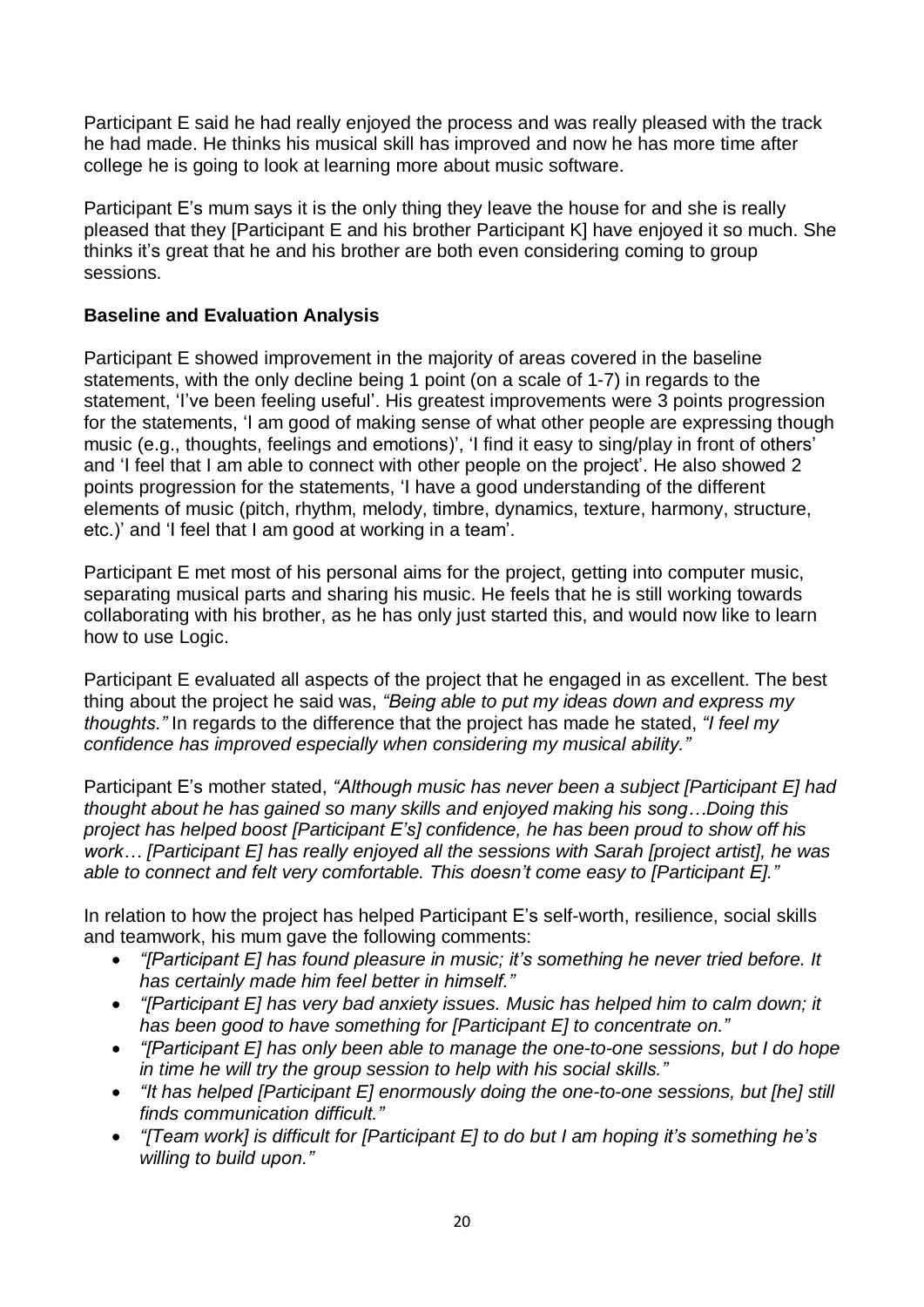Finally, she ended with, *"Music helps enormously with mental health issues, it not only gives a sense of purpose, and it also helps in channelling feelings and emotions. Thank you for this wonderful experience."*

### **Case Study 5 – Participant C Written by Sarah Wilson (Project Artist) and Quench Arts July 2017**

Participant C had been referred to the project by Solar (Solihull youth mental health services) and suffered from depression and anxiety as well as issues related to a health condition which meant that she was a wheelchair user. Participant C was very shy when I first met her. She wore thick white makeup, her mum did most of the talking, she was bent over and when she did talk it would be mumbled and really quiet and always selfdeprecating. She said she had no skills so I asked her what she liked and, after listening to some music, we started to try and work out the piano part to one of her favourite songs. She showed a good level of skill. She had good pitch and good timing and had obviously played before but thought that her playing was terrible and would not accept any compliments. I suggested that we record her work so she could listen back and when she heard it she admitted that it was ok.

In the next session she expressed an interest in learning more about the computer, saying that the fact that you can play different layers had appealed to her so that she could play in the melody and then the chords, etc. She started bringing tracks in that she had made using Garageband on her iPad after a brief introduction during one of the sessions. We experimented with Garageband and Logic and, as the sessions went on, she became more and more excited about music technology and started buying things to build a home studio. Her confidence was growing, her voice was louder, she was smiling, excited and passionate.

Participant C came in one day and said she wanted to play with my synth noises, as she was bored of the ones that come with the software packages. So we started to build a track based on how it feels when everything is sucked away from you and you are left feeling stunned and bereft. We developed some lovely layers and textures and I bounced them down as separate tracks or stems that she could take home and sequence into a track. She did this and every session we would work on the piece on her computer and we would edit it a bit and add layers and she would take it home and work on it more. This autonomy suited her. She loved having something that she was absolutely in creative control of and her makeup disappeared and her posture changed.

Participant C was showing much more confidence in group sessions too and her selfesteem was obviously rising. She gradually stopped refusing to share her music and started contributing ideas and singing in front of the group. Her mum stopped talking for her. Then she started to develop vocal melodies and play instruments in group sessions and make friends and collaborations started to happen. She would turn up early so as to work with others when asked and always with a high level of professionalism. Lyrics were prepared and practised, with ideas for developing tracks and songs, etc. All the while she was developing her track at home which was showing an incredible level of skill and talent. She stopped telling everyone how bad her skill level was and began accepting compliments.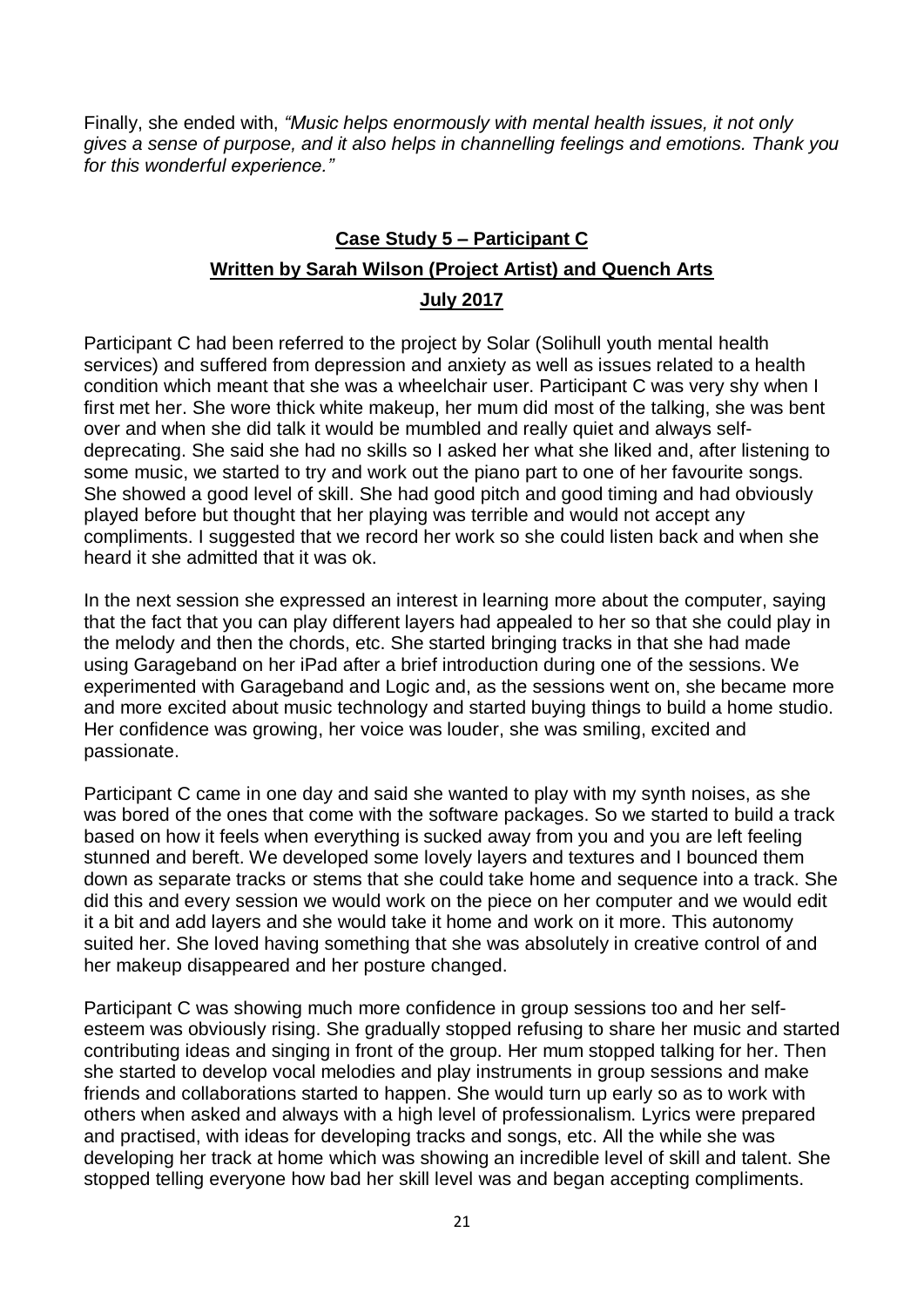Towards the end of the project she was preforming her own songs, collaborations and group songs. She has completed her bronze Arts Award and she is set up to go on and do performance and singing at college.

Participant C's mum cannot believe the change in her daughter and is really pleased that she has found something that she can focus on going forward, as well as feeling more confident and making so many friends. Participant C says that it's [music] all she wants to do now and she can't wait to do it at college. The project has had a massive impact on her self-esteem and on what she feels she can achieve. She can't wait to get more software and equipment.

#### **Baseline and Evaluation Analysis**

Participant C's baseline shows that she feels that she has improved in all areas of the baseline statements with no decline. She only stayed the same, comparing her initial and final baseline scores, where she had already assessed herself as being at the top of the scale at the beginning of the project, for the statements, 'I am good of making sense of what other people are expressing though music' and 'I feel like music making allows me to be creative'. Her biggest gain of 2.5 points (on a scale of 1-7) for 'I've been feeling good about myself' but she also made gains of 2 points for 'I find it easy to sing/play in front of others', 'I've been feeling relaxed', 'I feel that I have good social skills' and 'my health and wellbeing are good'.

Participant C exceeded 4/5 of her personal aims for the project, meeting the other one. These included starting to look at own equipment and making own music, coming to group sessions and talking to friends on social media, and keeping learning on her own kit and in future sessions. She met the aim of learning from others about instruments and processes and exceeded her aim to perform in the final concert by performing on 9 tracks at the show, including collaborations and group tracks.

In her evaluation Participant C stated that the best thing about the project was that she had found a way to express herself through music. In regards to what we could do better she stated that, *"It would be nice if the project was permanent as I enjoy myself."* When asked about the difference that the project had made she said, *"I believe I have become slightly more confident and I have become more musical."* She added, *"I love the ability to express my emotions through music. Thank you!"*

Participant C's mum, who has attended sessions giving Participant C support, said in her evaluation comments: *"Her knowledge and confidence has grown [in relation to musical skills] and she has tried loads of new things…She's grown in confidence [in regards to communication skills], learned to share her ideas and listen to others."* In relation to team work skills, she states that Participant C, *"Joins in well, listens, teaches and learns musical and vocal skills – [and has] enjoyed working together with others."* She says that Participant C's confidence has grown massively, as has her self-worth in general, as well as musically. In regards to resilience, mum states that Participant C *"still has her moments but in general copes well and is learning. Socially, Participant C has made friends, engages in group discussions and is confident to start conversations."*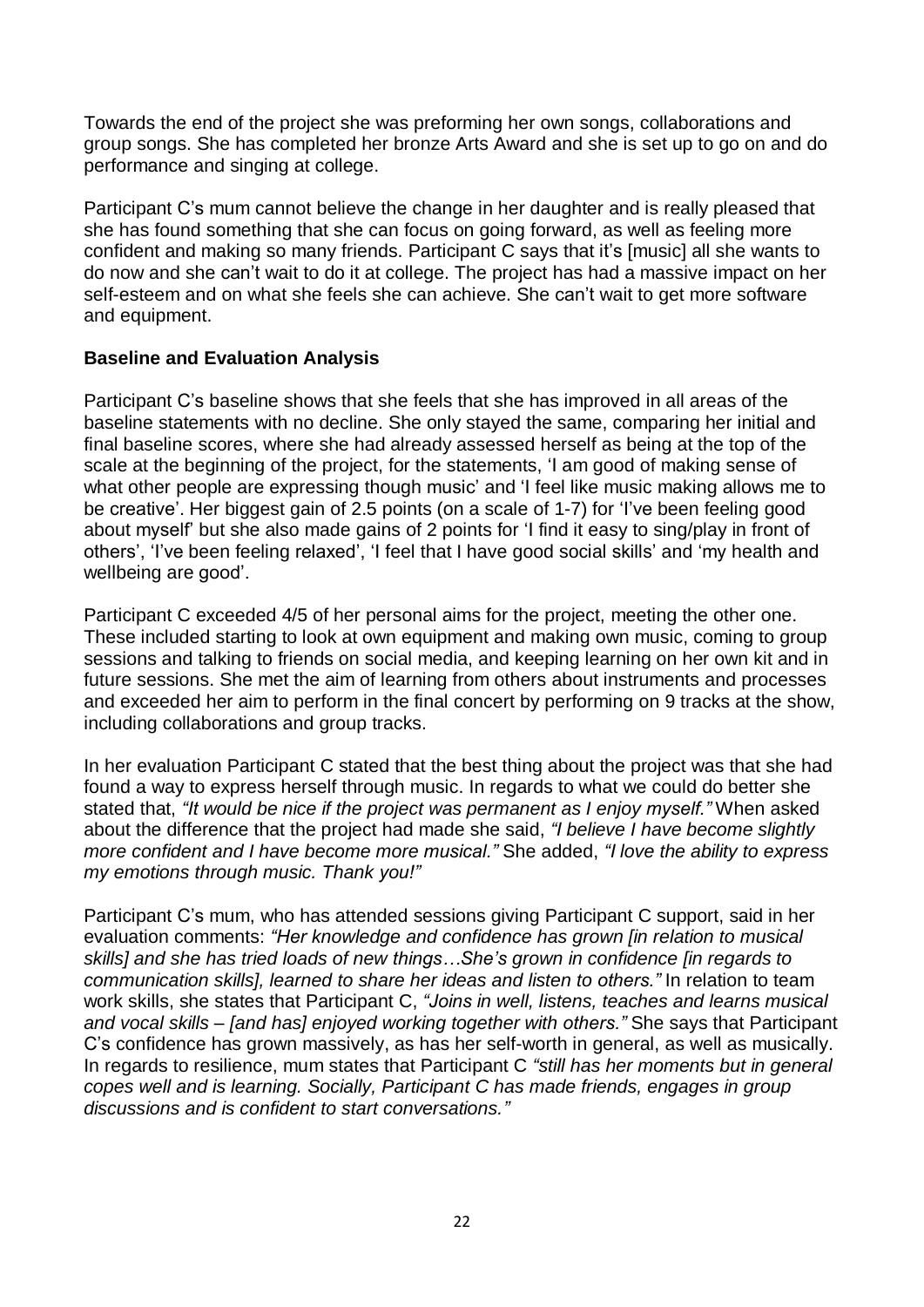When asked how music can help young people with mental health conditions, Participant C's mum states that "*it can allow expression, releases feelings, and enables participants to have a fun time." She states that, "the change in her [Participant C] is night and day!!"*

### **Case Study 6 – Participant L Written by Sarah Wilson (Project Artist) and Quench Arts July 2017**

Participant L is a young carer and was referred to the project by Spurgeons, a young carers organisation. He was also receiving support from the CAMHS team. Participant L's mother suffers from serious health problems which does affect Participant L's life overall, including his ability to commit to any activity in his spare time or even going to school regularly.

I had met Participant L on a previous project and I was really pleased to be working with him again. When I first met him, his self-esteem was painfully low but now he had got to the stage where he was shy but aware that he had a lot to offer and a little more aware of his importance in the world.

He came in saying he would like to have a go at making his own track and playing keyboards. He had sung before but had not developed his own backing track. He started exploring melodies on the piano and when he had found something he enjoyed playing he learnt how to record it and we talked about what he could layer over it. Participant L enjoyed experimenting with different drum noises and rhythms. As the sessions went on he developed a lovely track, which he added a complex bass line to using keys and bass guitar. He was happy to be in control of the creative process and steered well, always being kind and careful with my feelings.

Participant L joined in with group sessions and made friends easily. His voice got louder and he started to shine: singing in front of others became easier and easier for him and he contributed really well to song writing sessions. The 121s were coming along really well and he recorded a great vocal over his backing track. Then he said he would like to move on to exploring bluesy bass lines so we played some and then he made up his own. It took him ages to learn to play this and he persevered and enjoyed the process.

Participant L started saying really positive things about his musical skill; the friendships he was developing in the group sessions were obviously nurturing and good for his selfesteem. It was good for him to see his level of skill measured against his peers and to see that people have strengths and weaknesses in different areas and that creatively we all benefit from that. When his exams started at school he became a little distracted and stopped coming to as many sessions. Then he stopped coming all together but kept promising he would.

I ran in to Participant L on another project and he said he really enjoyed Wavelength but that he had been really busy - he is a young carer and sometimes he just has too much to do. He did say he would perform at the final show but he did not come because his mother had recently had a baby. However, he did perform the piece created through Wavelength with myself at a young carers' event. I can say from working with him on the other project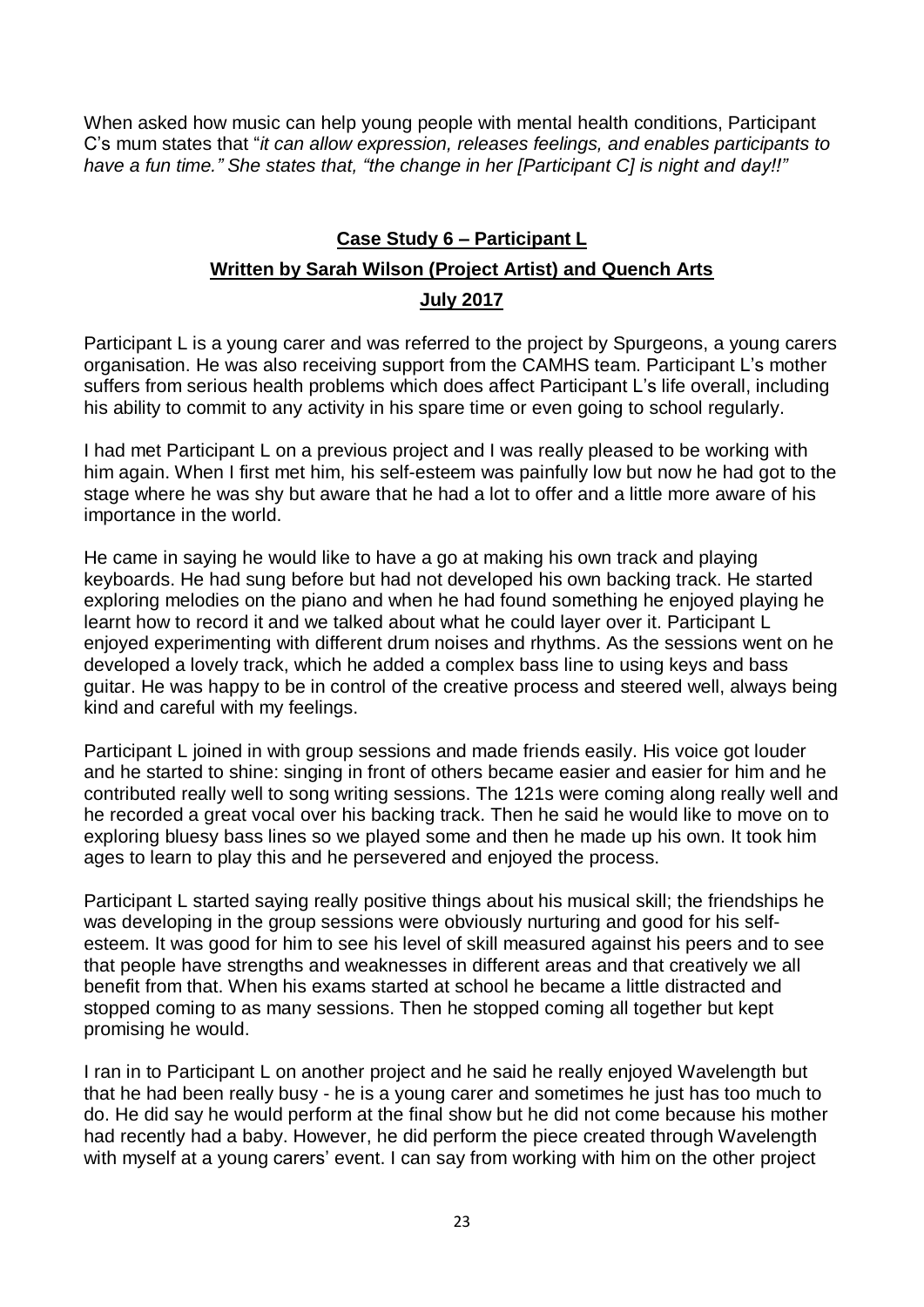that he is growing into a confident and talented musician and performer. He holds himself differently and seems to feel much more positively about himself now.

As he did not complete the project Participant L did not give any final baseline or evaluation data. He felt that he was still working towards his personal aims of having the chance to talk to other people but that he had met his other aims of learning to create a backing track; gaining more understanding of music technology, learning more about music and sharing his music.

# **Case Study 7 – Participant U Written by Sarah Wilson (Project Artist) and Quench Arts**

#### **July 2017**

Participant U came in to her first session brimming with confidence saying she was really pleased to be in a studio at last. She told me she had written songs before and she was a really good singer. Participant U has learning difficulties and Downs Syndrome and sees her skill level as being much higher than it is. It took me a long time to get her to start to shape the words of her first song into something that we could start thinking about fitting in to a musical structure. Once she had done this she could see the improvement and things started to flow better.

We played with some drum noises and I got her to record different layers to start to build a drum track. Again, she found it very difficult to see where things had gone wrong and thought she had done everything brilliantly. Getting her to redo something so it was in time took long conversations and patience. Once she could hear the improvement she was really happy but always wanted to move on really quickly to the next stage. As she got to know the process, she would be a little more patient and so she started to learn to play melodies that I taught her, taken from her playing around on the keyboard. I would mark up the key that we were working in and she would hit notes until we found melodies that fitted together then I would teach her to play the phrases and record them. Using this technique we made a track that she could rap over and when it was finished she almost burst with excitement!

As the sessions went on, this revision of her work and talking to her about improvements that could be made started to take their toll. She just wanted things to be finished and did not want to work on self-improvement. We sat down and talked about The Voice and X Factor, which she had told me are her favourite shows on TV. We talked about how people work on their singing and they have coaches and try to get better. This seemed to buoy her up and she became more positive about developing her voice and her musical skills.

Group sessions were difficult for Participant U. She would not really interact with the other participants; she acted as if she had been snubbed but I never saw this happen and I did witness a great deal of kindness from other members of the group towards her. I am not sure if she found it difficult to join in or just did not want to - she was happy to join in with staff and let them support her but did not really involve herself with the other participants. Participant U sings very loudly and in one tone and this is something we were working on in her 121s. This work seemed to help her to join in better in the group sessions.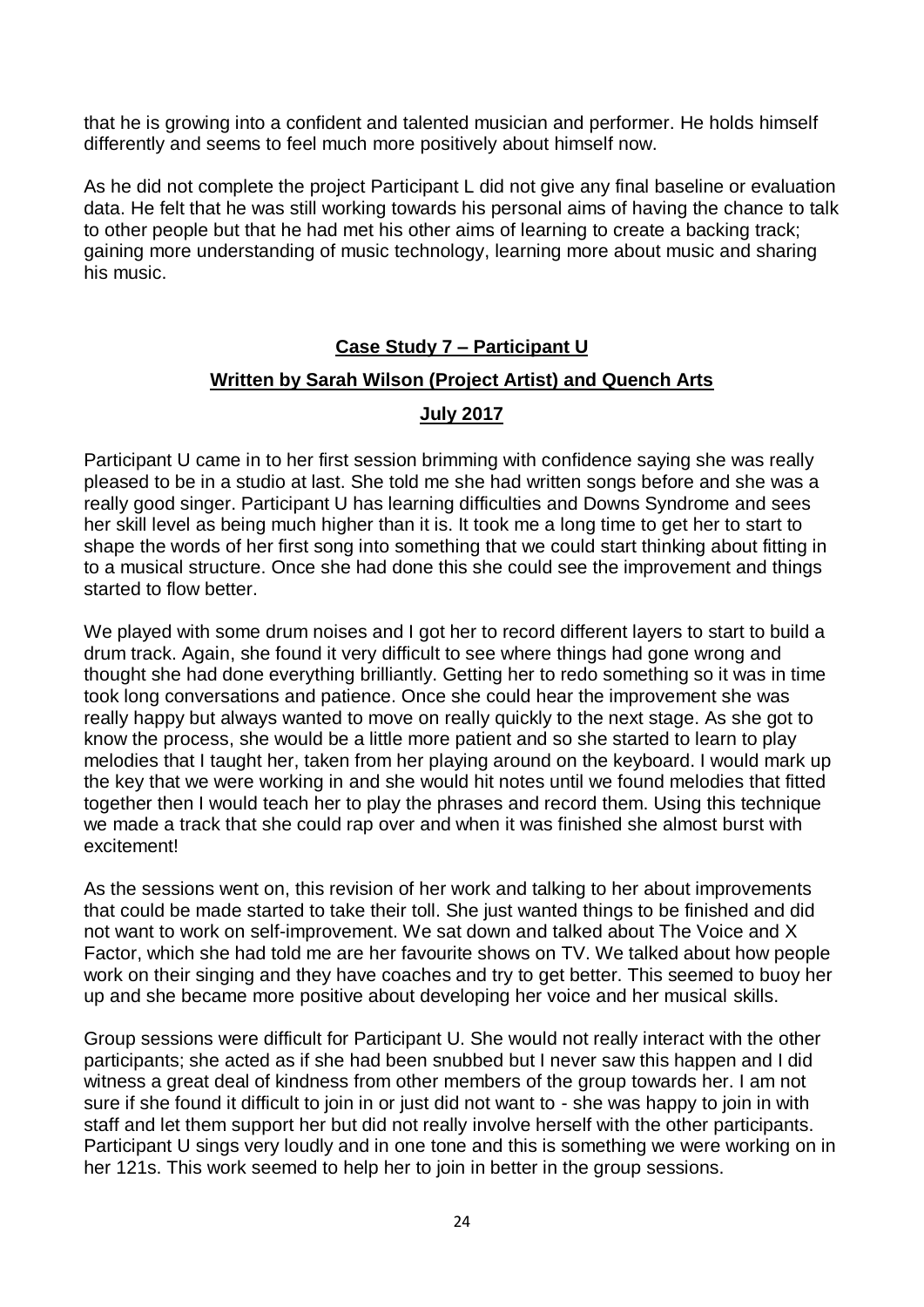Participant U finished two individual songs and we started a third. She started to get more withdrawn in group sessions and then she stopped coming to her 121s. Towards the end of the project it became clear that her parents had separated and messages about times and dates of sessions were not getting to her but she did come to the final show and she loved the attention and was obviously very proud when her completed song was shared.

Participant U's mum said the project has had a really positive impact on her and she had been really excited to be part of it.

#### **Baseline and Evaluation Analysis**

Participant U did not complete a final baseline for the project but did complete a project evaluation form with her mum's support. They said that the best thing about Wavelength was, *"Inclusivity. She felt a part of the group"* and Participant U stated that, *"it's something I look forward to coming to,"* with her mum adding, *"[Participant U] does not find groups easy to join and she has always looked forward to coming."*

The evaluation asked parents/carers to think about the impact that being involved in the project had had for their children on different areas. Participant U's mum's comments are given below.

- Musical Skills: *"She now wants to perform and has more experience."*
- Communication Skills: *"Her confidence with communication has improved."*
- Team Work: *"Helped her go in to new team situations like college."*
- Confidence: *"Yes. Her confidence with other people."*
- Self-worth: *"She used to have stage fright and now she feels worthy of being on stage and contributing."*
- Resilience: *"Yes, she is braver breaking away from her safe circle of friends. Has been really good for her."*
- Social skills: *"She always wants to come and that is new for [Participant U]. She enjoys being with the group and her one-to-one."*
- Other: *"She loves coming and she's been supported to move forwards into other projects."*

With regards to the ways they feel music can help young people with mental health conditions, mum stated, *"It gives them a platform to build social confidence, break out of their safe social circles and build a skill sets (sic) that gives them pride and increased selfworth."*

In summary, Participant U has obviously gained a lot from her involvement in the project and it was unfortunate that, due to the family situation, she was unable to complete all her one-to-one sessions. On recruitment we were told that Participant U would have a support worker with her in sessions but, unfortunately, this didn't happen and we didn't have the heart to turn her away because of this. There is some reflection needed for project staff in regards to whether the project is set up for young people who, as well has having a mental health condition, also have moderate or severe learning difficulties because, at times, Participant U's participation in group sessions was limited due to her communication and understanding. This did sometimes affect the group dynamic as well as musical progression/quality. That being said, Participant U had a lot to offer the group in regards to enthusiasm and positivity and many of the other participants were boosted by this and supportive of her involvement.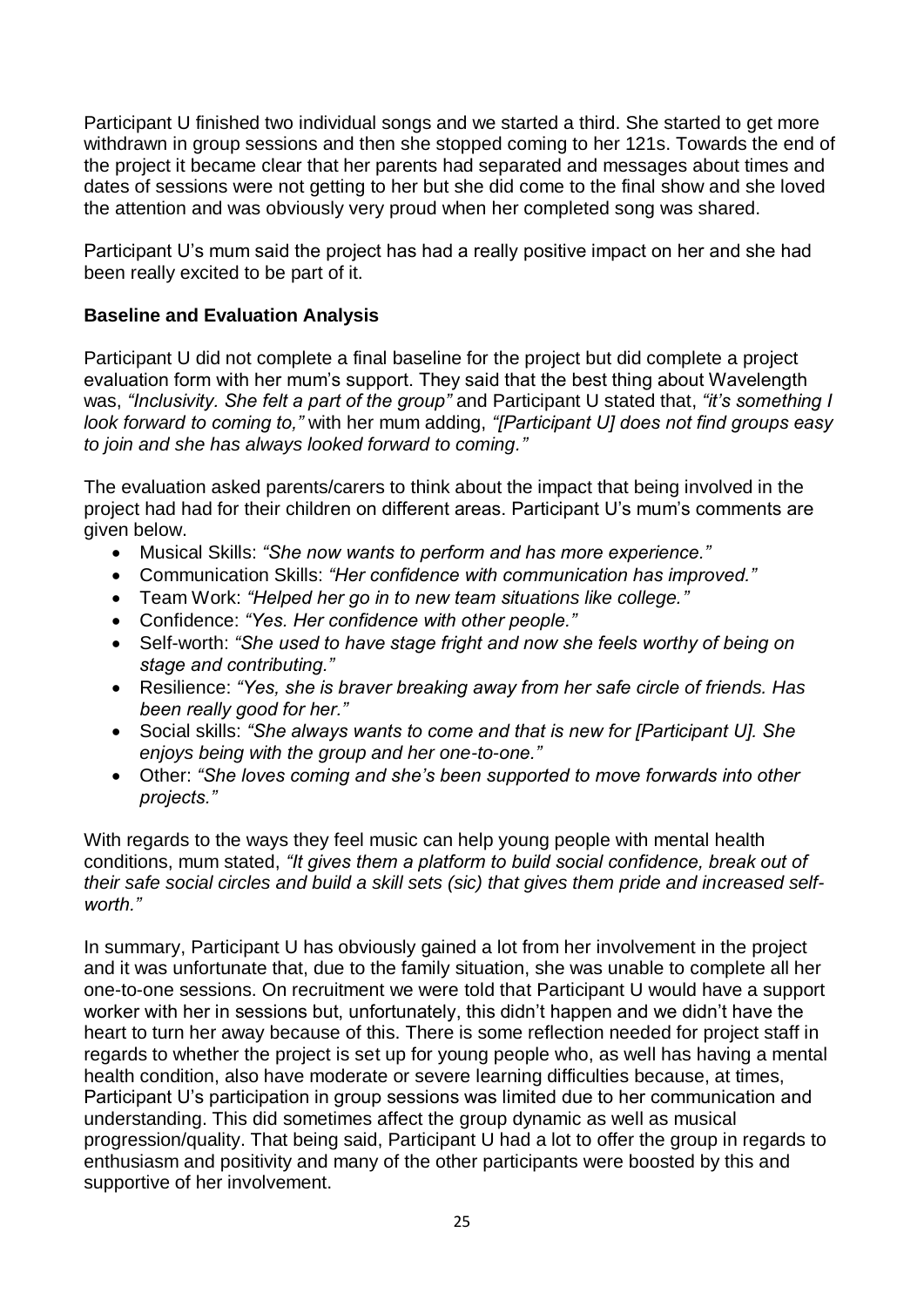## **Case Study 8 – Participant Z Written by Meldra Guza (Project Artist) and Quench Arts**

#### **July 2017**

"*My experience on Wavelength has been great. I have enjoyed learning to play piano and I have really enjoyed creating my own music and recording it. I feel that I have more knowledge and that I know how to express my emotions in music".* Participant Z

Although Participant Z has been actively involved on Wavelength during the  $2<sup>nd</sup>$  vear, his first contact with Wavelength was during its first year whilst he was in the Parkview Clinic of Birmingham Children's Hospital where he resided at the time. We were delivering music sessions in wards; every now and again Participant Z would get involved.

On the 2nd Year of Wavelength, Participant Z joined the main community-based project as one of the participants, having been discharged from the unit, and we hope that he will also continue his involvement in the 3rd year by joining the group sessions. Participant Z said that he wanted to join Wavelength because he was back at home, back at school and he wanted to work more on his piano playing.

Although Participant Z has really struggled with the idea of joining the group sessions and, as a result, has only taken part in the 1-2-1 sessions, he is slowly but surely becoming more confident. Recently he came to the project social event to watch the musical Tommy as well as to the final concert where one of his own created works was played (as he is anxious about performing, a recording of his song was played from the project CD). Although he did not come to any group sessions during the  $2<sup>nd</sup>$  year of the project, it is important to note that he has become more socially open and interested in taking part. After the final concert I asked him if he might be interested in joining the group sessions now that he has seen how friendly everyone is and he said, *"I think I could do."*

Additionally we encouraged Participant Z to work with Participant D who had 1-2-1 sessions scheduled at the same time with James Stanley (one of the other music leaders on Wavelength). Initially Participant Z was scared but I explained that Participant D would really benefit from practising with someone else and therefore Participant Z didn't feel as nervous as he felt that he was helping. When we recently spoke about the Wavelength project, Participant Z said that he enjoyed playing together with Participant D and would like to, *"maybe create a song for piano and guitar soon."*

When it comes to personal development Participant Z has come a long way and Wavelength has been a big part of this. Participant Z smiles more often; he appears to be more comfortable to engage and express his opinion. The first few sessions of the project I noticed that Participant Z used his highly intelligent mind to try and guess what the 'correct' answer might be to a prompting music/opinion-based question. It was interesting to notice this, but as a result, I had to intentionally pretend to look for something on the desktop or casually look away whilst talking to give him time to feel brave enough to say what he actually thought. This was a successful method and in the last few months Participant Z has been able to keep eye contact and have a calmer gaze when presented with a question. He takes his time and, when ready, gives his own opinion and idea. This is also likely to be directly linked with his musical progress and the fact that he feels more fluent in speaking a musical language: he has more experience in creating music and therefore has a more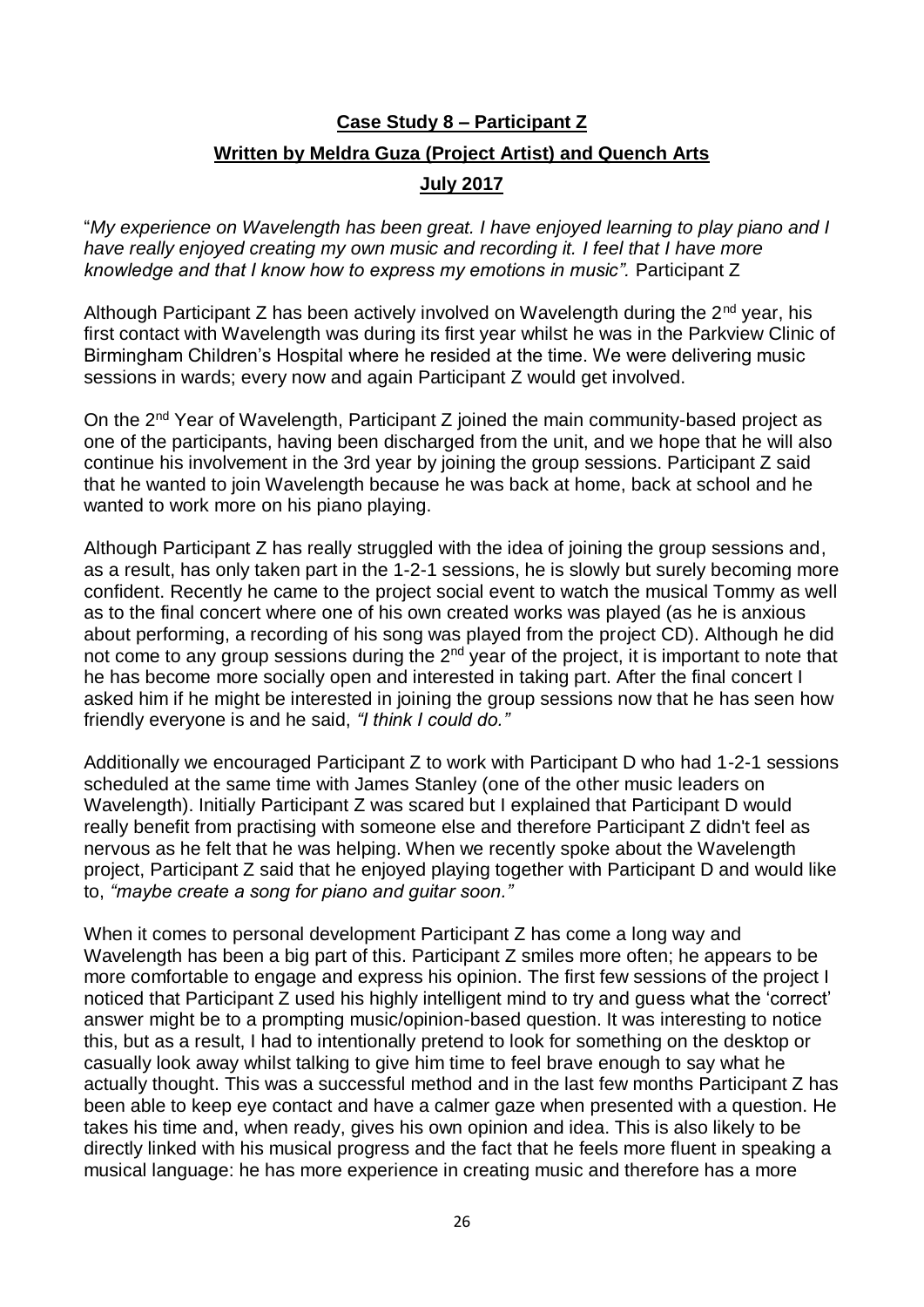personal approach to creating new work which he now uses with confidence. Participant Z has shared that whenever he comes to the music sessions, he feels happier: "*Even though initially I feel nervous about the thought of going to the session, once I am here all is fine and I feel happy".*

When we started the 1-2-1 sessions I noticed that Participant Z naturally had a very good sense of rhythm. However anxiety would sometimes get in the way of well executed performance. We had to work together through the fear of making mistakes. We often discussed and zoomed into the main fear - making the mistake and discussing what effect (none whatsoever) it would have on much larger events, such as the earth continuing rotating in the same direction, etc. Once Participant Z realised that it is fine to make mistakes, he became more inquisitive in the actual creative process, including music theory. He has learnt about building blocks of chords, about various emotive shades that different notes in chords can add (for example in 7<sup>th</sup> chords and suspended chords). He has also explored Logic ProX, GarageBand and has been actively recording using MIDI keyboard. He has explored the relationship between various instruments in arrangement and has a greater understanding of orchestrating instrumental pieces of music. In addition to that, he has often chosen one main instrument to 'tell the story'- he has shown a lot of interest in melody building and creating an emotional sound that could fit a visual scene.

One of Participant Z's instrumental pieces is called 'Hopeful' and it appears that this is now exactly how Participant Z feels about his life. Hearing about his achievements at school has been very valuable in establishing his social development as we tend to only interact with him during the 1-2-1 sessions where only he and his mum are present. It is wonderful to know that Participant Z has developed socially also outside of the project and his increased emotional wellbeing has resulted in him being a big part of friendship groups at school. Participant Z has told me that often he is helping out other pupils by explaining challenging science problems, *"and at school they say- Why can't [*Participant Z*] teach us?"* If we look back at the day when I first met Participant Z at the Parkview Clinic, he didn't even say a word, did not keep any eye contact; this has been a wonderful development.

Participant Z wants to help others and become a psychologist when he grows up. There is no reason he cannot achieve this - he has been working so hard to battle the anxiety and he is succeeding every day.

#### **Baseline and Evaluation Analysis**

Participant Z felt that he had progressed in every single area of the baseline tools, covering musical, personal and social statements. In particular, he has self-assessed an improvement of 3 points (on a scale of 1-1) for the following statements:

- 'I am good of making sense of what other people are expressing though music (e.g., thoughts, feelings and emotions)'
- 'I find it easy to sing/play in front of others'
- 'I've been feeling useful'
- 'I've been feeling good about myself'
- 'I've been feeling like I can cope with challenges'

Though Participant Z is still working towards his personal aim of attending group sessions, as mentioned above, he did collaborate with another participant in his one-to-one sessions and he also attended the project social and end of year gig, so has made good progress.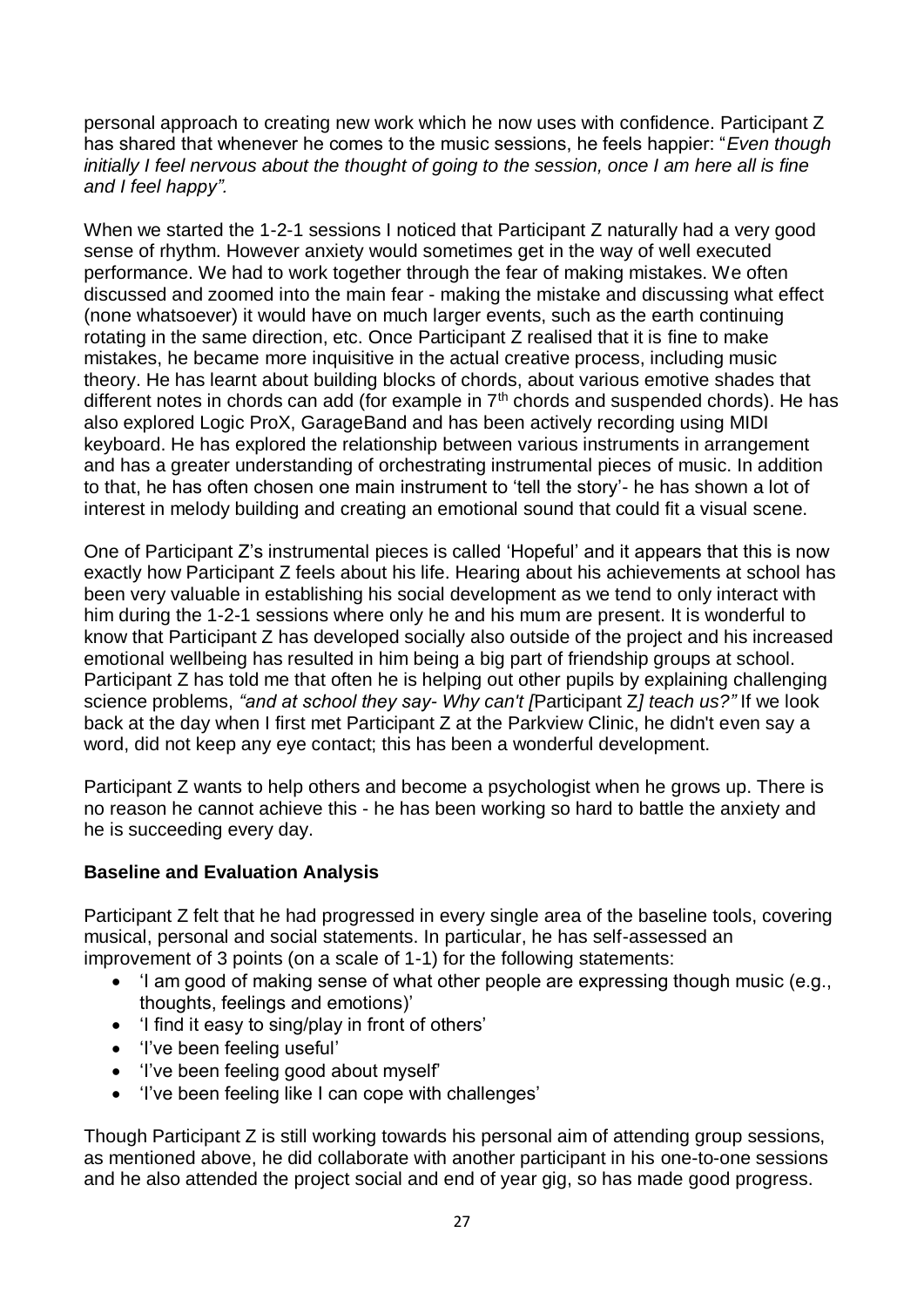Participant Z is keen to be involved in Year 3 of the project and attend group activities. He has also said that the project has helped to improve his social skills and that he has taken part in charity events in school which include social skills. He is almost ready to submit his Bronze Arts Award folder as well which will be an excellent way to show what he has achieved this year.

### **Case Study 9 – Participant D Written by James Stanley (Project Artist) and Quench Arts July 2017**

Participant D was referred to Wavelength by Birmingham and Solihull Mental Health NHS Foundation Trust. Having been ill for a while with very low confidence, his support worker felt that the project would greatly benefit him due to his interest in music. Participant D did not engage with any other activities and struggled with everyday life.

Participant D first came along to a one-to-one session in September. He was incredibly nervous, clearly suffering from a huge amount of anxiety. He had a small amount of exposure to playing music. He brought along a guitar which he knew a couple of chords on and a book which he'd written about 4 songs worth of lyrics in. I struggled to get him to do too much in that first hour and a half. We chatted and got on well but when it came to sharing the songs that he'd written, he was just too nervous and kept saying, "*maybe next time*." I invited him along to the group sessions and he said he didn't think it was a great idea; that he'd probably just stick with his one-to-one sessions. I spoke to his parents after the session and they confirmed that he was incredibly anxious about the project and to just see how I got on because they'd never heard him sing themselves.

The next session we started to play more music together; he was comfortable playing the guitar chords he'd written for the songs and I played along with some piano. We started to do some recording and production of the track. Somewhere along the way, his confidence began to grow and he began to feel more and more comfortable. He sang the entirety of his song in the second session when his parents had never even heard him sing and weren't convinced that he even could! This was huge progress. From this point onwards he got a lot more involved and got a lot more out of the sessions. This isn't to say that it was a miraculous change: Participant D was very up and down over the coming months with his mental health. Some sessions he'd be so anxious about what he was working on that he just wouldn't be able to do it. Sometimes he felt bad because he hadn't practised through things at home because he hadn't been well. He had some big problems mentally when he thought he'd lost all of his lyrics that had been carefully typed up and backed up on the computer. Some weeks he couldn't stay in the room but others he was fully engaged for the whole session. But no matter how he was feeling, he never missed a session. He described Wavelength as "*a lifeline.*" When he was feeling well I was able to gently teach him new things on the guitar, improve his vocals and help him rewrite parts of his songs and work on the structure of them. We even spent some sessions producing some electronic music to give him a bit of a change. Musically he has learnt and developed so much.

About halfway through the project another music leader on the programme had a similar participant who was attending one-to-ones but not group sessions. We thought for both of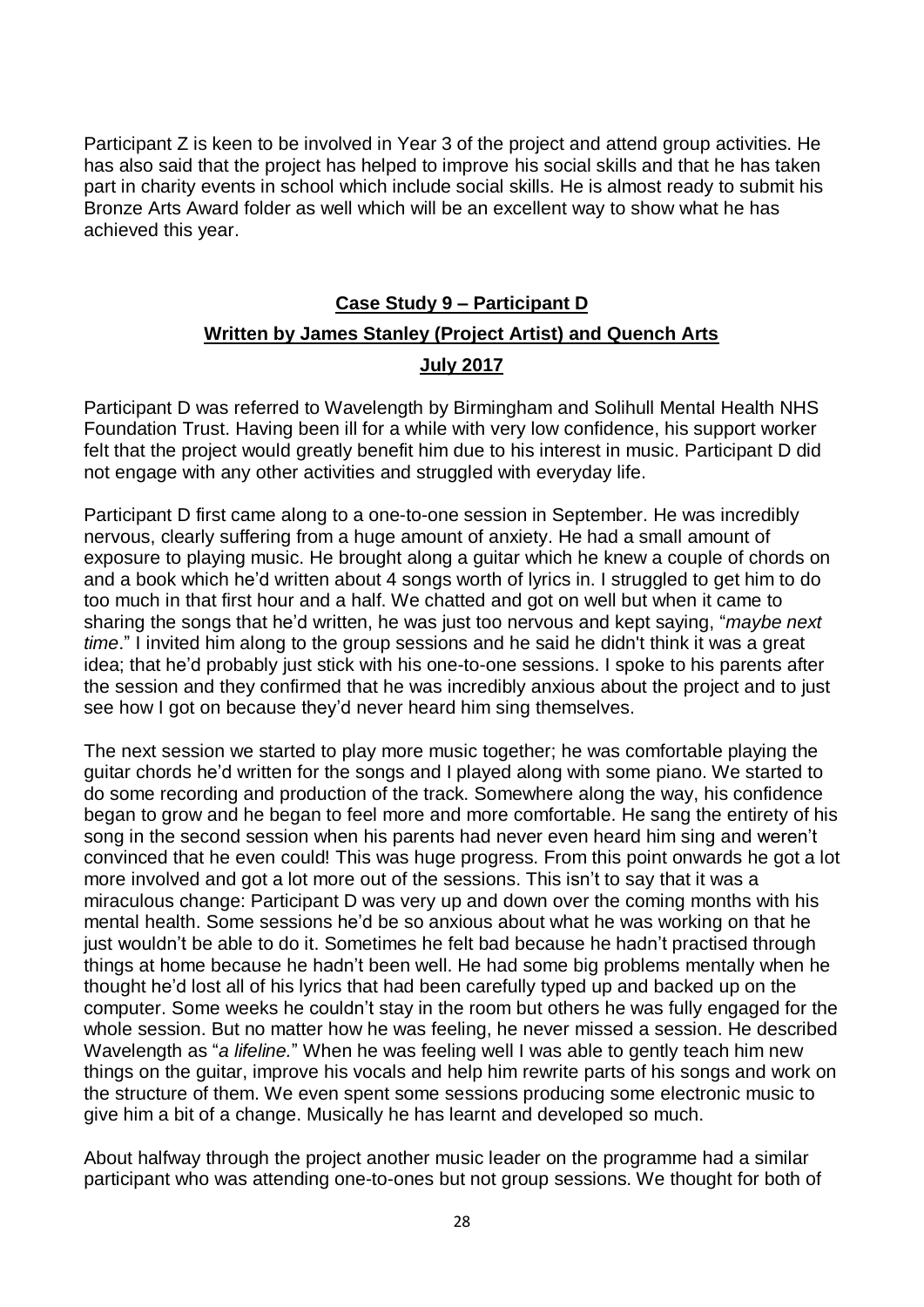them it'd be good to get some sort of social element out of the project so we manufactured a reason to bring them together. Participant D played guitar whilst the other participant played piano. You could almost see his confidence growing, see him realising that he did have some musical skills and that he could demonstrate them in front of others and that, when he did, he enjoyed it and was getting a lot of positive re-enforcement from it. After this session he said to me; "*what was it you said about those group sessions?*"

From then on he was fairly regular in attending group sessions. Initially he came in late, left early and spent most of the sessions quietly keeping himself to himself. Gradually you saw other members of the group go over and talk to him. He started playing guitar (not plugged in) along with everyone else. He stayed for longer and longer. The guitar was plugged in. He volunteered himself to sing as part of a group on one of the songs. He began approaching others to start conversations. It was a process that took time and at the end of the year, he's still nervous and anxious (he wasn't quite ready to play his song live at the final concert) and still has a way to go on his journey but has made so much progress! From someone that said he definitely wouldn't come to groups because he was too nervous he has progressed to someone who is actively a big part of the Wavelength team, even performing with the group in the final concert! It's helped him to see that he can interact with others and that he doesn't need to worry so much about what people think about him. I'm very glad that the project is continuing to run for another year so Participant D can still be a part of the activity in some way and keep improving with his own health.

#### **Baseline and Evaluation Information**

Through his self-assessed baselines, Participant D felt that he made significant progress of 3 points (on a scale of 1-7) in the statement, 'I have a good understanding of the different elements of music' and 1 point of progress against the statements, 'I am good of making sense of what other people are expressing though music' and 'I feel that I am good at working in a team'.

At the end of the project he stated a decline in his own self-assessment of 3 points (on a scale of 1-7) for the statements, 'I am pleased with my current level of musical ability' and 'I find it easy to sing/play in front of others'. His baselines also showed a decrease of 2 points for the statements, 'I feel like music making allows me to be creative', 'I've been feeling relaxed', 'I've been feeling good about myself', 'I feel that I have good social skills'. He also stated a decline of 1 point for the statements, 'I've been feeling like I can cope with challenges'. The explanation for these decreases in his baseline may be explained by 3 factors: he was perhaps disappointed in himself that he didn't feel ready to perform his own solo piece at the end of year gig (though he was incredibly proud of performing in the group tracks), his medication had recently been changed and his parents stated that he was really struggling as a result of this, and because he expressed a desire to complete the final baseline at home with his parents and so didn't have his initial baseline to refer back to. Whilst we will consider this data in our preparations for the next project year, Participant D's evaluation feedback follows and is very positive.

Participant D's evaluation stated that all aspects of the project were excellent. In relation to the best thing about Wavelength, Participant D stated "*more social interaction has given me the chance to get out of the house and mix with all sorts of different people.*" In regards to what the project could do better, he stated we could, "*Increase one-to-one sessions from once a month to two a month."* Participant D stated that the project "*has enabled me to take*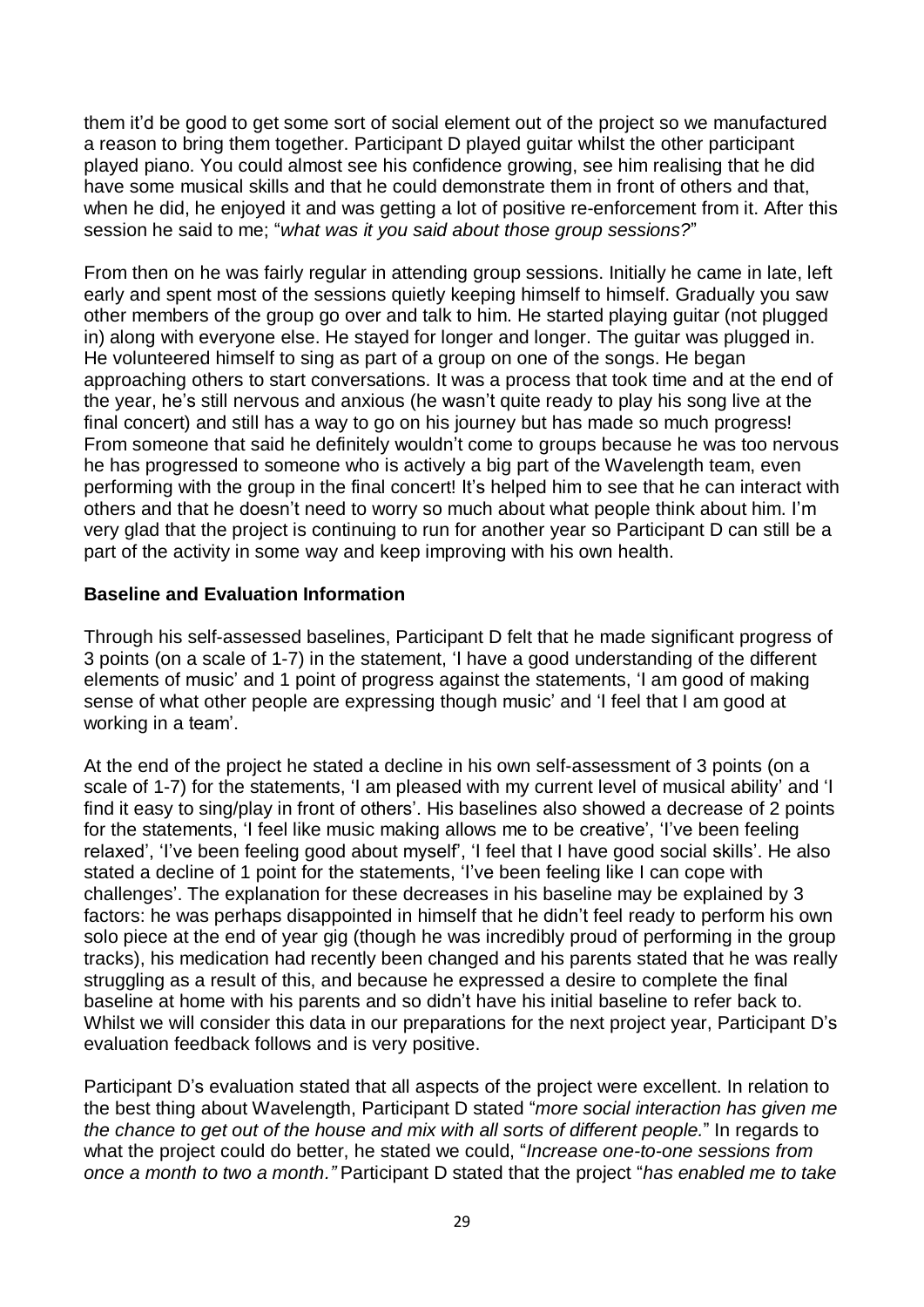*part in a group workshop which has encouraged social interaction, developed my skills to listen, write songs and play music on my guitar.*" Participant D stated, "*I have enjoyed all aspects of Wavelength. The individual lessons with James [artist] have given me confidence and even when my health has fluctuated he understands and changes the lessons to suit my needs. The workshops are a great opportunity to meet and work with different people with all sorts of skill sets to help me compose music.*"

Participant D's mum, in her evaluation, states that Participant D "*has enjoyed his one to one sessions on the guitar and the workshops learning to write, sing and play. The interaction with different people has really helped him. To be part of a group has increased his confidence. His confidence to speak and mix with different people has given him a boost. This has definitely given him self-worth in his own skills. [*Participant D*] has driven through his health issues to get to lessons and workshops.*" In regards to social skills, she states, "this is the biggest issue to us as a family and has helped us to go out more." She also *mentioned that, "the relaxed atmosphere and wonderful different skill sets of the tutors has made the course enjoyable and a pleasure to attend. It has given [*Participant D*'s] selfworth, confidence, communication and social skills a real boost. Wavelength has been a lifeline to our family*."

## **Case Study 10 – Participant N Written by James Stanley (Project Artist) and Quench Arts**

#### **July 2017**

Participant N was referred to Wavelength by his keyworker at Birmingham and Solihull Mental Health NHS Foundation Trust. Participant N has been ill for a while, especially since finishing his undergraduate degree. He had very low confidence but was a skilled musician so felt the project would help him boost his confidence.

In his last session, I spoke to Participant N about how he felt in his very first session. "*I'd not long been to a different music group. It was a really harsh environment where everyone* was competing to be the best. I didn't really do very well. When I first came here I thought it would be the same so I think I tried to be a bit too aggressive in putting my ideas across *and proving my musicianship*."

Participant N is a very accomplished musician already. He's written many songs, plays piano to a high standard, does his own recording and music production and sings. Throughout all of his one-to-ones sessions and group activity, he has improved in these things. I've taught him more about playing more distinguished parts on the piano between his right and left hand, I worked on his vocals and confidence in belting to hit the top of his range but this project was always going to be more about Participant N's social journey. As he himself stated, he started the project with slightly the wrong attitude. He was by far the most advanced musician out of all of the participants and he would jump in quite often to put his ideas across, sometimes getting a bit offended if his ideas weren't listened to over someone else. "*But I quickly realised that that wasn't the point, the Wavelength sessions are all about having fun, creating an atmosphere that's relaxed and helps everyone just to make music together. Once I saw this I was able to enjoy myself a lot more.*" This is also reflected in his baseline data, where he initially gave himself a 7 out of 7 in regards to how please he was with his current level of musical ability, reducing this to a 6 by then end of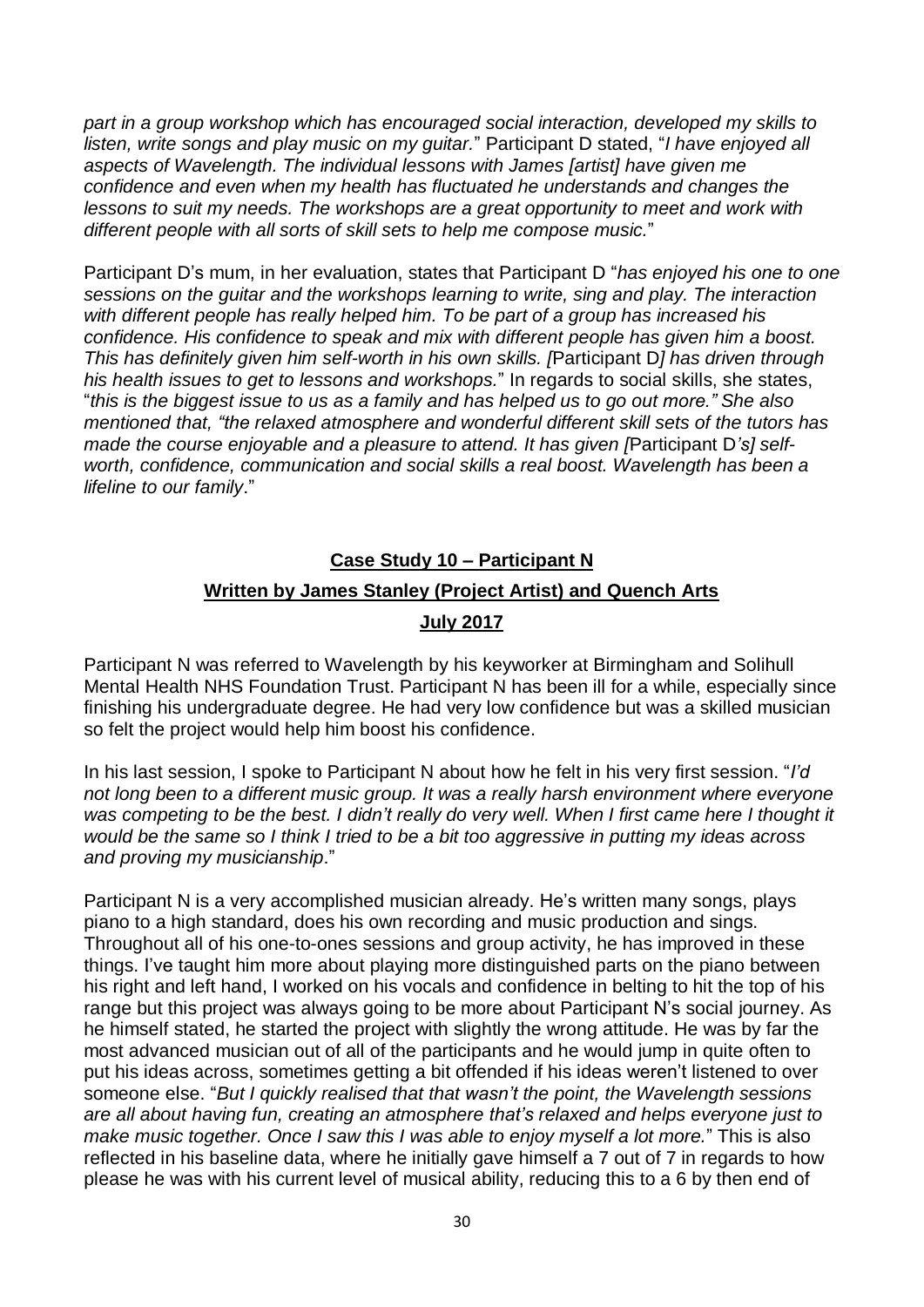the project, having gained more understanding of ensemble skills through the project, with greater awareness of how he could improve his musicianship.

Participant N very quickly changed his attitude and became almost instantly better at working with other people. This was partially down to how much his confidence had grown even in the first few sessions. I think he'd been left feeling a little crushed by his experiences with music, that he wasn't good enough. He was nervous about singing in front of others and would get very flustered if he played something on the piano a bit wrong; he was very used to being judged for his mistakes and initially he needed it reaffirmed to him that he was talented and worthy to be a part of the project. Once he'd built up his confidence enough to not have to be asserting his musical prowess all the time, sometimes he could take a back seat and let others have the limelight. He became incredibly patient and kind with others. There were times when he had an idea but would sacrifice it because another member of the group who wasn't as confident had come up with something. This also showed in his baseline data, where he improved in his social skills and ability to work as part of a team. He'd always really praise other people's ideas and try to make them work, expanding on what they'd said. In short, he totally understood the aims of the project and took it upon himself to help other members of the group just as much as the Music Leaders did. He made some real friendships amongst everyone on the Wavelength project and was always so thankful for the opportunity to be involved. "*Wavelength has taught me that music can be really fun again. And that it's just all about spending time with other people and doing something as part of a team*."

We've managed to spark Participant N's love for music again. We've managed to help him build confidence in himself but at the same time balance it with some wonderful qualities that enable him to work and communicate well with others. He's now actively making music on his own, recording songs and using all of the new skills he's learnt. His goal is to one day be a music leader. "*I've always thought that to be a musician you had to be selfish. But this has opened my eyes to the fact you can use music to help other people. That's what I want to do with my life.*" Participant N will be back in September as a volunteer (having recently turned 26) and we'll all be glad to have him back, pushing him to take on more responsibility in working towards this goal!

Participant N met both his personal aims for the project, to 'Go to gigs. Perform more. Improve my music. Make an album' and '[make] regular music friends. Make friends'. Participant N says that, "*I've performed at a live gig. My music has/is improving. In the process of finishing an album*" and "*I have more music friends who I would happily see and collab[orate] with*." In addition, as stated above, Participant N confirms, "*I now want to help more and give my experience with music to others.*"

For Participant N's evaluation of the project he marked all elements as 'excellent'. He stated that the best thing about Wavelength was 'connection with similar musicians who have/had similar struggles. Helping people with my skills and learning new skills.' He would have liked more one-to-one sessions, and is keen on encouraging collaborations and networking/friendships. In terms of the difference that the project has made, Participant N feels that it has made a 'huge difference to believing my potential, skills, ability' and helped him to make friends.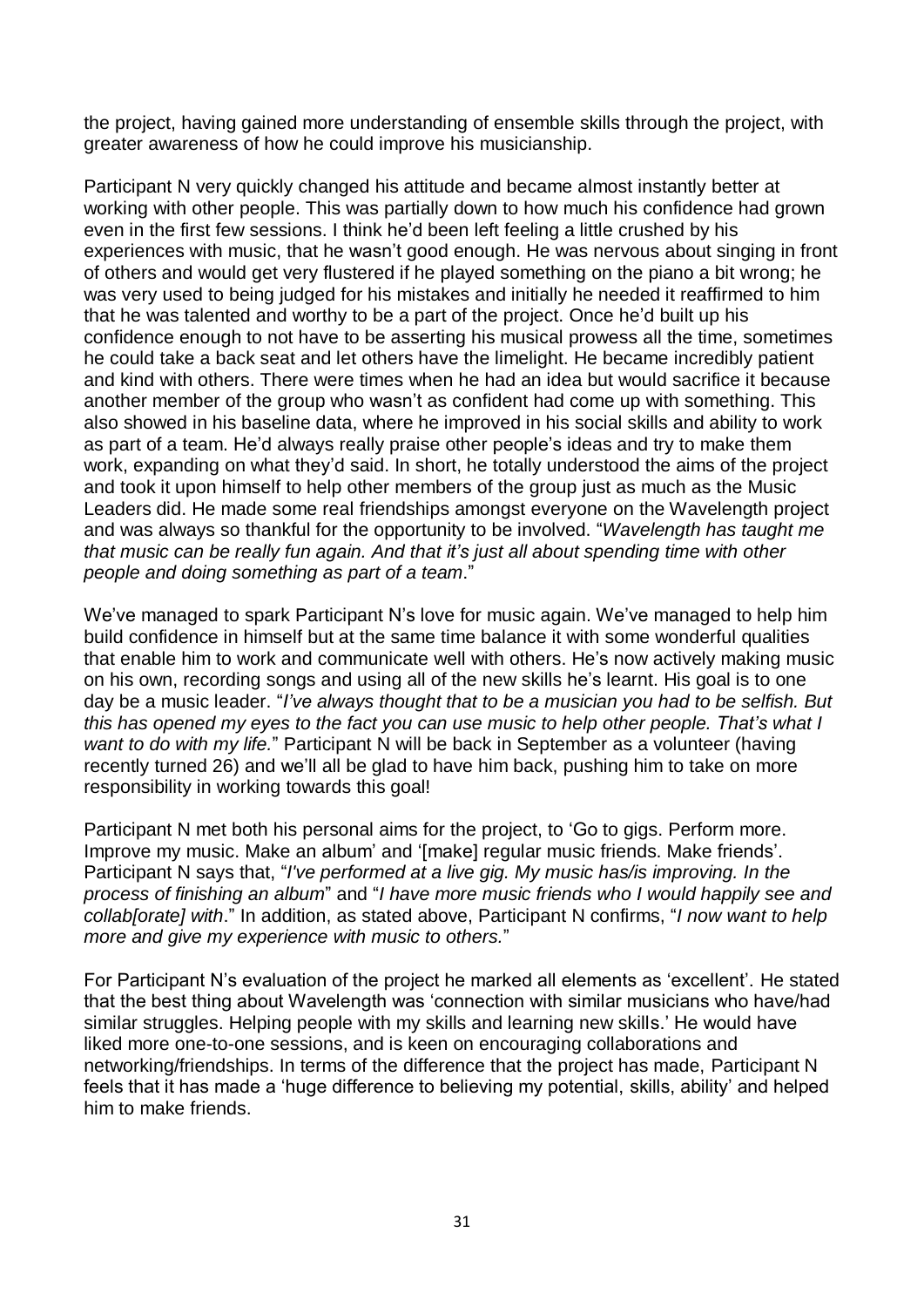## **Case Study 11 – Participant O Written by James Stanley (Project Artist) and Quench Arts**

#### **July 2017**

Participant O has been a big part of the Wavelength project for the last two years. She made a great deal of progress in the first phase which has already been documented but she is a great example of why the legacy of a project is so important, that by continuing to be involved, a person can continually reap more and more benefits than just those they picked up in the first 12 months.

Participant O is a young adult that has learning difficulties. As a result, her biggest barrier is communication with others. If Year One of Wavelength could be described as Participant O's musical and confidence development, Year 2 would relate to her social growth and her constant improvement in regards to her communication.

When working one-to-one with Participant O, she was always joined by both of her parents. Whilst this has had its benefits, I do feel like the relationship between father/mother and daughter has really heightened Participant O's communication difficulties. So often, particularly in the first few sessions, I would ask a question and it'd be answered by one or other of the parents. Participant O would just look to them to reassurance and they would instantly jump in. A turning point in this came when I asked Participant O if she'd be working on anything over the summer break that she wanted to share with me. Her dad quickly told me that they'd be very busy and that she hadn't really had time. The next week Participant O came armed with a book absolutely crammed full of lyrics, chords and other ideas that she'd been writing over the last few months after being inspired by the last year of Wavelength provision: "*We had absolutely no idea that she'd be working away up in her room on all of this until you asked her last week and she'd come home and shown us this book*" her dad said. You could tell he was quite emotional, these ideas weren't just random words, they were stories about how Participant O felt, what made her happy and what made her sad - they were real pieces of communication that her parents weren't used to seeing from her. From this point on her parents took a step back; they still sat in with us most of the time but they obviously recognised that Participant O has a little more to give than they once thought. From this point Participant O came on leaps and bounds in our one-to-one sessions. She discussed with me her ideas for how she wanted her song to sound. She used her voice to create all sorts of sound effects that would fit in with the song and then sang, completely solo, the entirety of the lyrics. If you listen to the track 'Cute Dolphins' you'll realise what a feat this was for a girl who previously only spoke in single words - now she's singing whole sentences! Her parents said, "*When she first starting coming two years ago, she spoke mostly in single words and to be honest, we got lazy because we normally knew what she wanted. But now she's speaking so much more independently and making friendships with everyone else on the project, we attribute a lot of that change to Wavelength.*"

That element of Participant O making friends with others is something that has really shone through in a group setting. In Year 1 she was quite independent and didn't mix that much with other participants. In Year 2 she came in as one of the 'experienced' members of the group. Gradually she became more and more confident in going up to others and talking to them. She's made friends with others in the group and is in regular communication with them (something her parents are amazed by) by phone, text, snapchat and other forms of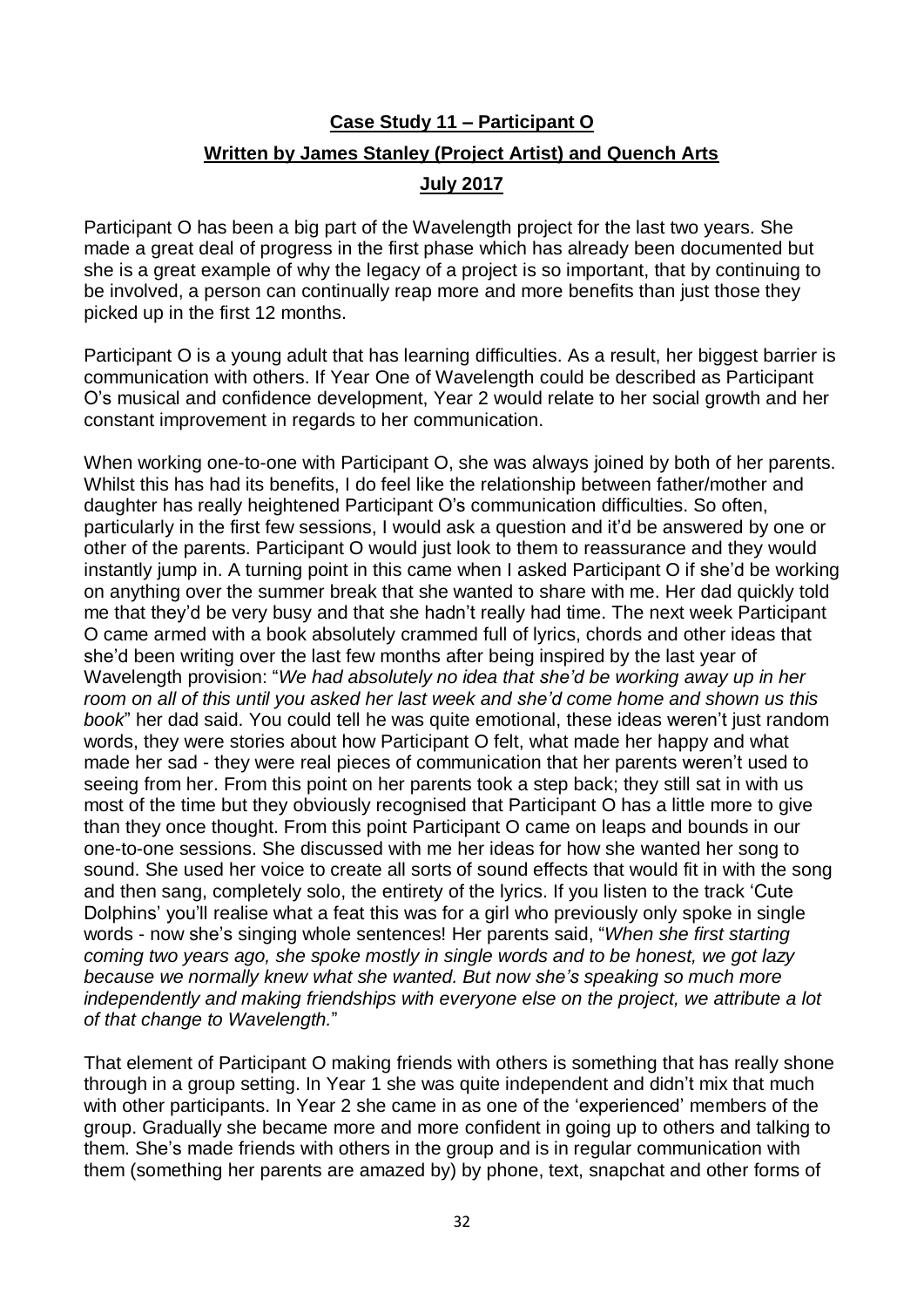social media. She also made a big effort with others by spending time knitting them gifts to bring to the sessions, something that she clearly got a lot of joy out of. It was a wonderful thing to see Participant O blossoming in this way. By the end of the project she was happy to go up to two of her new friends, ask them to sing backing vocals on her original song at the concert and teach them the lyrics and song structure. From one word answers to this!

Participant O has benefitted in so many other ways such as her musical skills, her confidence and her ability to work well with others. It's been a pleasure to work with her over the course of the project and I'm so glad it's been having such a profound effect on her.

#### **Baseline and Evaluation Analysis**

Participant O met all of her personal aims for the project this year which related to improving her instrumental skills, learning new chords on the guitar and singing, as well as meeting other people, having a good time as a team and having happy moods. She has set the following aims for the final year of Wavelength:

- Be nice to new participants and maybe collaborate with them in 1-2-1s.
- Play accordion in groups maybe start with keyboard need some numbers or letters on the keys.
- Learn something from Participant N and Participant C [2 other named participants}

Participant O's baselines have shown improvements in her feelings about her own musical ability and how she can express her thoughts, feelings and emotions through her music making. Personally, she felt that she wasn't coping with challenges as well at the end of the project year and showed decreased in her self-assessed scored for, 'I am good of making sense of what other people are expressing though music' and 'I have a good understanding of the different elements of music', though these last 2 decreases don't align with her evaluation statements and her artist's and parents' feedback.

In regards to the best thing about Wavelength, Participant O stated that this was '"*the gig with everyone coming to watch.*" Her parents stated that it was "*the overall support, everyone can speak out*" (Mum) and "*The shadows – very enthusiastic and good at spotting when someone needed help*" (Dad). In terms of improvements for next year, Participant O's parents have suggested writing less group material and spending more time refining and rehearsing group songs created, something the artistic team believe is a fair comment which will be addressed in Year 3. They feel that musically, Participant O has improved on ukulele and has now learnt to play guitar. They state that her communication skills have improved as she has been encouraged to talk to others in the group. They feel that the project has definitely given Participant O the confidence to share her thoughts with others. Overall her confidence has improved and Participant O wants to progress and learn new things. They feel that the project has helped her to approach others and talk to others outside of the group session by using 'WhatsApp'. They state that the project is a safe environment with a comfortable atmosphere and that the music making helps participants share their feelings in a safe way.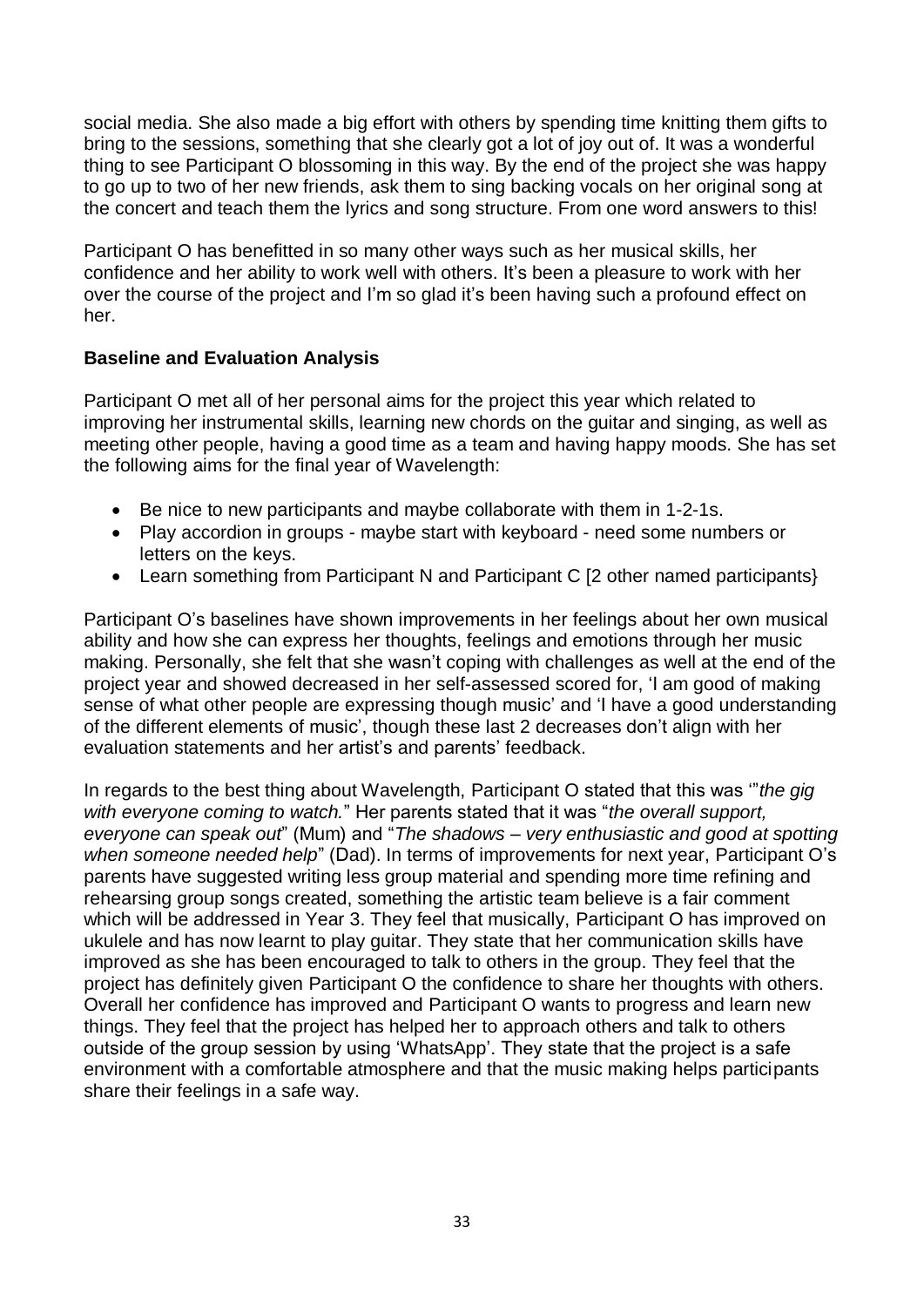## **Case Study 12 – Participant X Written by James Stanley (Project Artist) and Quench Arts**

#### **July 2017**

Participant X was referred by a Key Worker at Orsborn House, an adult community mental health residential unit run by Birmingham and Solihull Mental Health NHS Foundation Trust. On liaison with his key worker, Participant X's involvement in group activities was deemed too much of a risk at the time, due to the severity of his mental health condition so it was agreed that he would not engage in this aspect of the project and would always be supported in one to one sessions by their members of staff.

Participant X has been prolific as part of the Wavelength project. He took part in the one-toone sessions every month and in each session he has created a new track from scratch. He was already a very confident freestyle rapper. In fact, so confident that it was quite difficult for anyone to teach him anything. He already thought he was better than pretty much every other rapper in the world. This, of course, was all tied in to his mental health condition and, in his initial baselines he marked himself at the very top of the scale for every question in regards to all musical, personal and social statement.

What has been his journey then? I wondered this until our very last session. Participant X had come along to the final performance to do a song despite not knowing anyone. 3 staff members supported him to come as they felt it would be a great way to celebrate his achievements. He was absolutely buzzing from the experience and really wanted to know how he could continue to be involved in some sort of music so we spent some time assessing what he'd learnt, what his position was and how he could improve. He finally, after 12 months, admitted: "*I need some support from other people.*" He discussed how, in the next phase of the project, he wanted to join in with the groups. He talked about how he wanted to make some more musical friends who could help him produce beats or singers that could feature on his tracks. For Participant X this is a really big progressive step forward, it's teaching him to reach out to others for help, to not just rely on himself and to be more social in general which can only be of benefit to him. Sometimes the benefits of these projects can be about curbing someone's confidence slightly, helping them to see which areas they can work on and grow in and teaching them that sometimes it's others that can help us to do this! We will need to liaise with his key worker to see if accessing group activities is now deemed to be a potential option.

Participant X's final baselines and evaluation confirm his progress. To the statement 'I have a good understanding of the different elements of music', he marked himself as a 6 out of 7 on the scale, a decrease of 1 point since his initial baseline, evidencing that he now realizes that there is more to learn. In addition, in his evaluation Participant X stated about how the project has helped him, *"It's made me think a lot. It's inspired me. It's made me better."*

Participant X exceeded two of his personal goals for the project, to 'share tracks with others' as he performed at the final concert and also shared the project CD with staff at his setting, and 'to understand how Tupac makes music' as he stated that "*we listened to some Tupac tracks and were inspired by them.*" He also met his other personal aims of 'get better at making beats' and 'come to all my 121s'. His final aim of working with a female singer on his track was not met because of Participant X's mental health condition, the fact that he resided in a secure setting and was unable to attend group sessions. This is an aim for his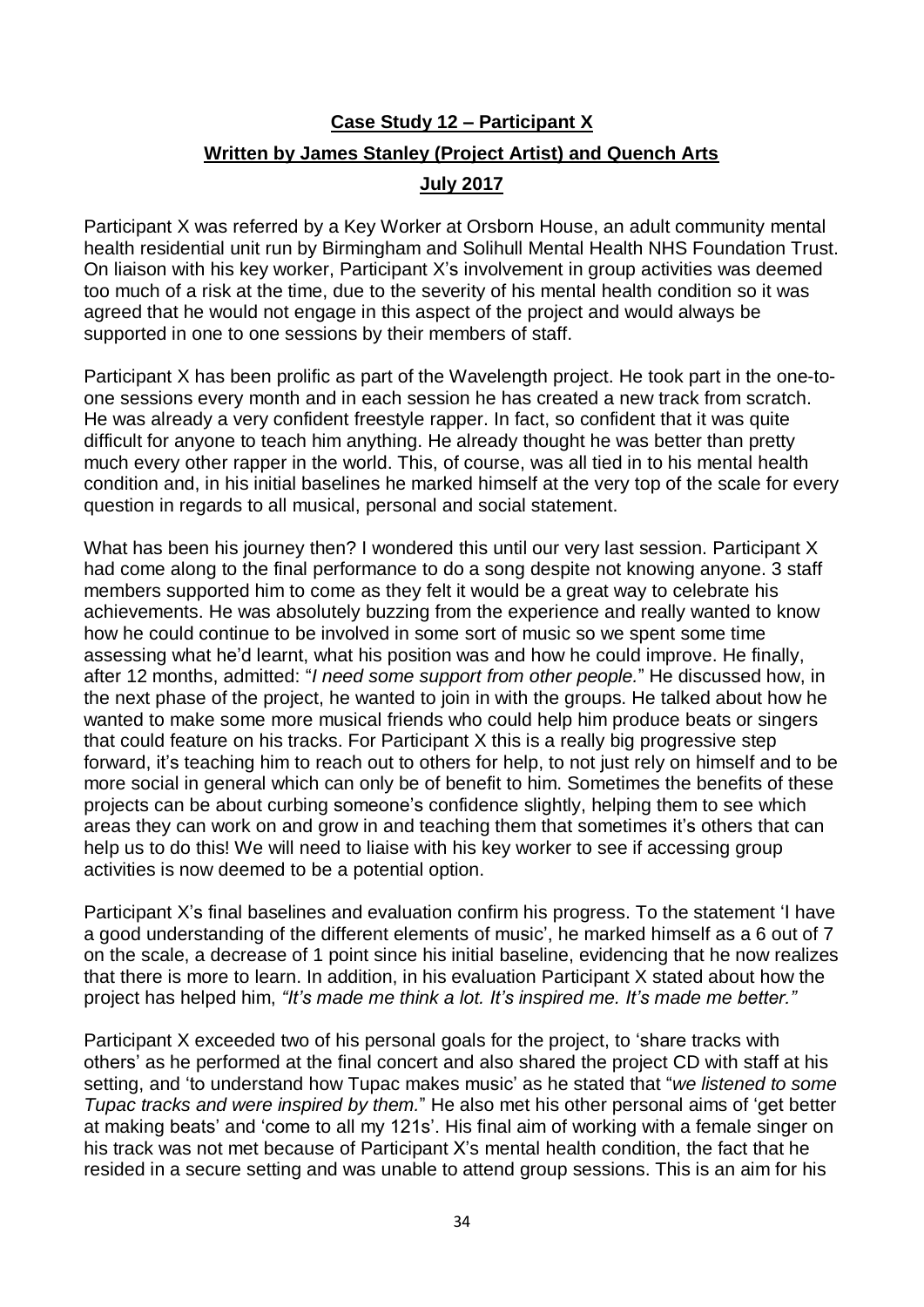engagement in the project next year, should he gain leave and/or staff support to attend group sessions.

William Gripp, Participant X's named nurse felt that Participant X had developed his musical skills as he was able to maximise potential with support. He felt that Participant X could, by the end of the project, *"communicate with more patience and clarity"*, was *"now able to see value in others for advice/help and was more open to input from others."* He stated that Participant X's *"confidence had increased as shown in the end show"* and stated that Participant X had *"always had high self-worth but now had more substance in his claims."* In regards to social skills, he felt that Participant X had *"gained more patience and tolerance."*

#### **Wavelength Year 2 (2016-17) Analysis of Workforce Development/Sharing Practice Progress**

The final sections of the report relate to our Youth Music outcomes 4 and 5.

As with measuring participant progress, we used similar baseline scales for shadow artists to monitor their progression/confidence as music leaders, together with training evaluations and personal aims and observation notes from our peer reviews based on the 'Do, Review, Improve' framework.

#### **This section is related to Youth Music Outcome 4.**

- **Outcome:** To develop the current practice, confidence and standards of the local music and mental health workforce in providing music making activities in youth mental health settings.
- **Indicators:** Trainees' and shadows' self‐assessment of their practice, confidence and standards in providing music‐making activities in youth mental health settings. Local workforce numbers attending training. Numbers of the workforce accessing online blog and annual impact report. Numbers of project team observing and reflecting upon another professional's delivery, and being observed themselves.
- **Evidence:** Trainees' and shadows' evaluation reports. Registers/bookings for training opportunities. Data on number of blog visits/annual impact report link 'likes' and 'shares'. Project team observation/reflection reports.

#### **Background**

In our original plans we had intended to recruit 2 shadow roles per year to the Wavelength project however, due to the high standard of applications, we were grateful to Youth Music for agreeing, in year 1, to our proposal to offer 5 applicants a reduced role extended for two years, subject to appraisal. All performed well in year 1 and, of the five original shadows, three were able to continue in year 2 (one relocated for further study and the other was offered work as a guitar tutor Wolverhampton Music Hub which clashed with Wavelength group sessions).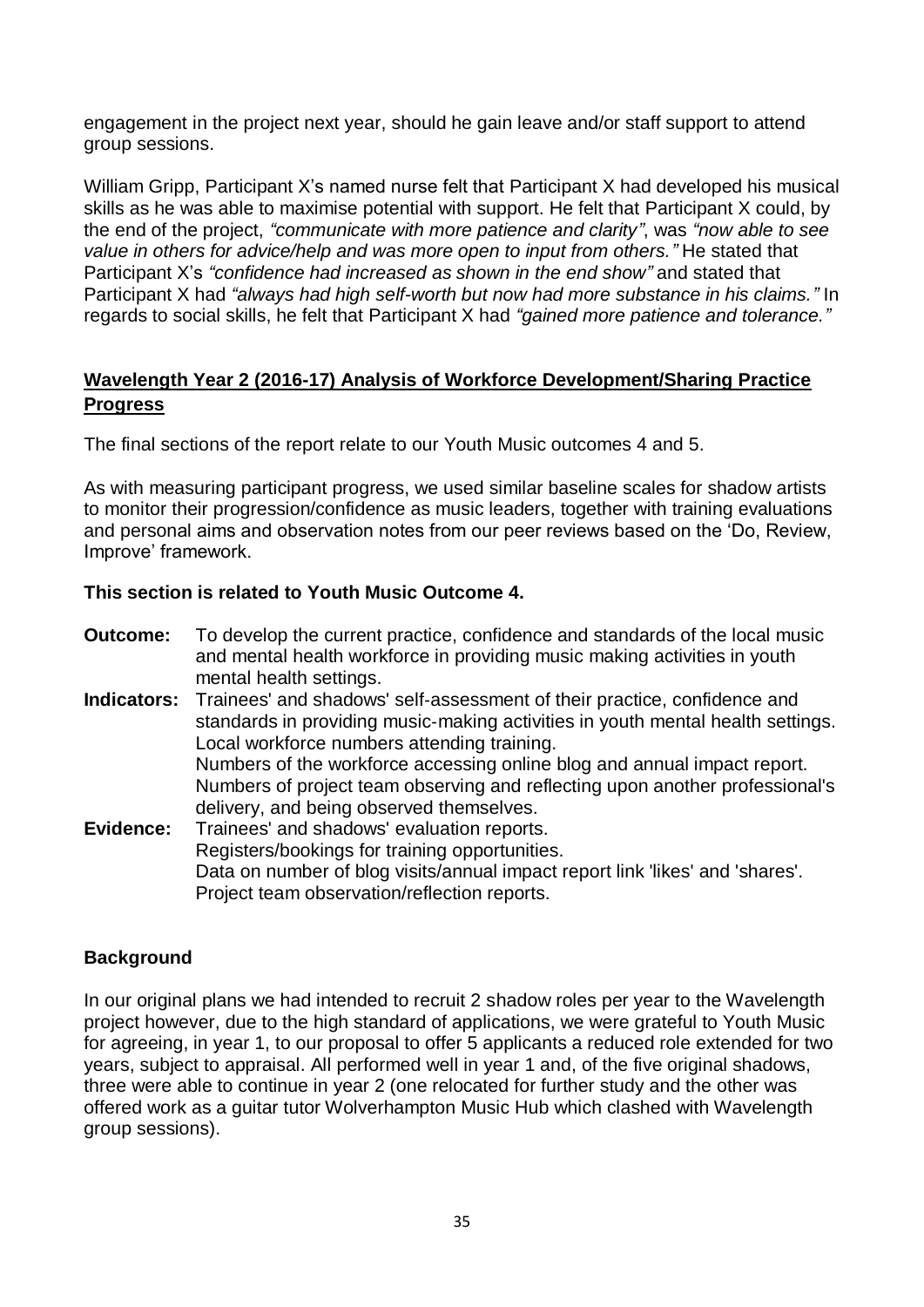As all three shadows had previously undertaken training on our project approach and how to support young people in sessions, in Year 2 we provided training to address their specific needs as highlighted in the first year evaluations and baseline feedback. Shadows attended training on using music technology in group sessions, in particular Logic.

- 100% rated the training as excellent.
- 100% felt more confident in using Logic.

As a result of being engaged in the project for 2 years, all 3 shadow artists were well embedded in the project approach and had an excellent rapport with participants and parents. Feedback from Participant O's father, who attends sessions, shows the value of these shadows and what they bring to sessions: *"The shadows are very enthusiastic and good at spotting when someone needed help."*

Other comments from the lead artists regarding the shadow artists include:

- *"KS is very good in supporting staff and young people. She is a true team player."* (Lead Artist MG).
- *"DB has made the most amazing progress. She is fantastic!"* (Lead Artist MG).
- *"DB is new to Hip Hop production. With some pointers, and her given production time, she did a really good job of arranging some vocal samples and synths into a complete piece of music for the CD."* (Lead Artist PC)
- *"DB led vocal warm ups which brought everyone together and injected confidence into the room."* (Lead Artist SW)
- *"KS has developed her guitar skills to a really good level and is now able to accompany others."* (Lead Artist PC)
- *"MH has started learning the guitar in her own time in order to support the Wavelength participants more effectively."* (Lead Artist MG)
- *"The shadows should not underestimate how brilliant they are at picking up which participants are needing a bit of help or just someone to talk to. Lead Artists are often so busy juggling everyone that it is hard to give that little bit of extra time to someone who needs it. The shadows just have developed the instinct of when they need to support."* (Lead Artist MG)

All shadows were offered the opportunity to lead sessions in the centre specific sessions alongside one experienced lead artist (at Parkview and Ardenleigh wards). Two shadows accepted this role and this was an excellent progression opportunity for them. As stated by shadow DB:

*"I feel my confidence in leading group and one-to-one song writing sessions has grown tremendously. This was aided by having opportunities to lead different parts of the process with different music leaders, experiencing their alternative approaches to running an overall group of sessions culminating in a completed song."*

At the beginning of year 2 we asked the shadows to complete a new baseline activity, self assessing their confidence and skills on a scale of 1 to 7, which was then revisited this at the end of the second year. This was also compared to their initial year 1 baselines when each trainee started their shadow role. In summary, results showed that all 3 shadows showed significant progress in their confidence and skills in music leadership throughout the opportunity, with a huge 70% of potential progression points possible from their baseline scales being achieved by the end of the opportunity. Collectively, the most progress was found against the statements,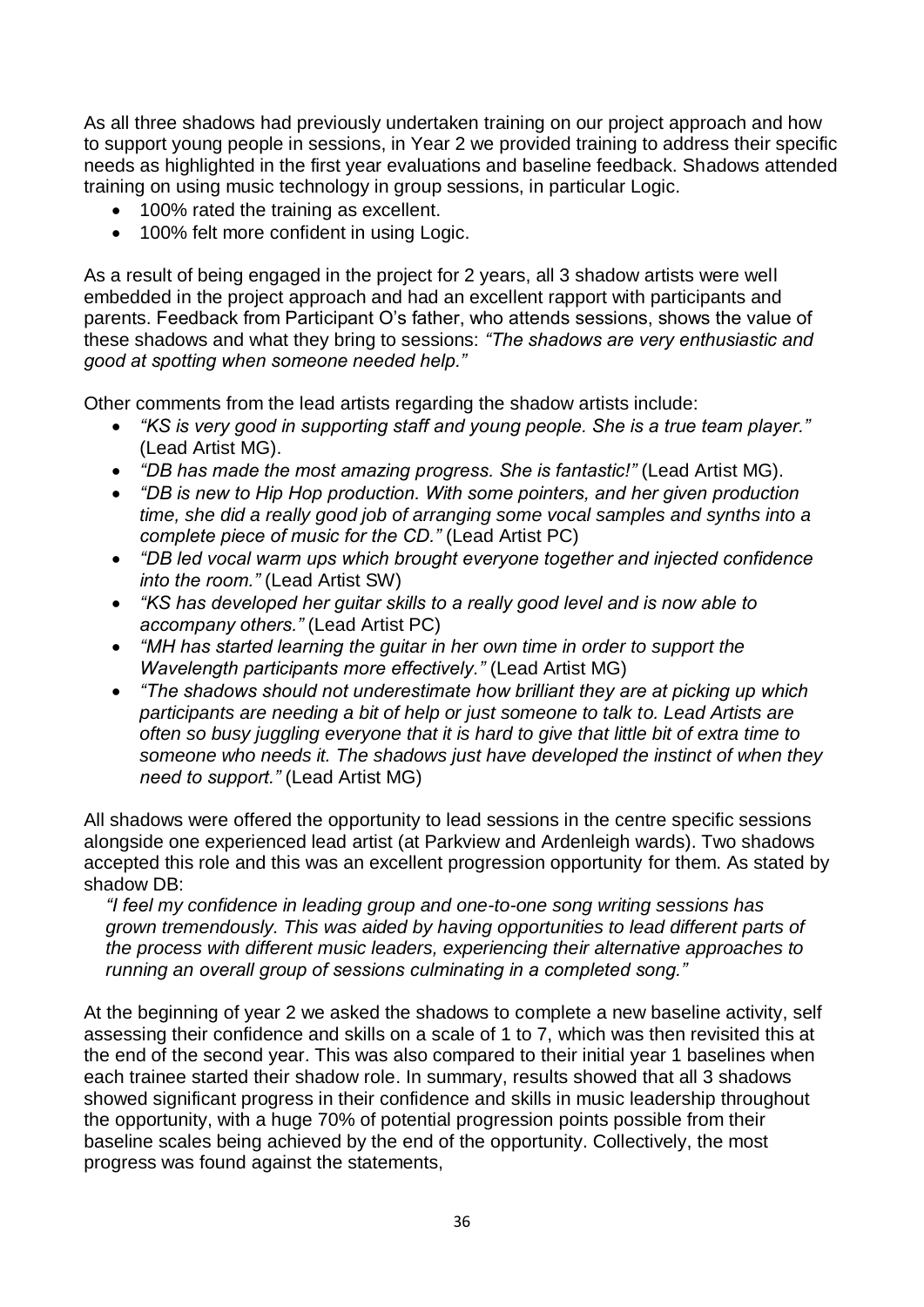- I feel confident about developing positive relationships with young people in music sessions (67% of potential progression points achieved)
- I feel able to provide appropriate, suitable and engaging activities that will enable all young people to take part in my sessions, whatever their ability or specific needs (65% of potential progression points achieved)
- I feel confident about working with young people with mental health conditions. (62.5% of potential progression points achieved)
- I feel confident in running music activities with groups of musicians with varied skills, experience and musical interests (60% of potential progression points achieved)

All 5 shadow recruited in Yr 1 have progressed to music related employment and/or higher education. The 3 shadows continuing to Year 2 of the programme have all been employed by Quench Arts on other projects, as well as by other local arts organisations. As stated by shadow KS,

*"I have new ideas for generating lyrics and feel more confident that I can help sculpt lyrics to make a good song! Although I didn't lead any lyric writing with the whole group, I was given responsibility of smaller groups throughout the year with the specific task of writing lyrics and this was an extremely valuable confidence building experience."*

5 music leaders and 1 project manager have attended Mental Health First Aid training through the project, with 10 further training places to be offered across 2017-18. Monthly project updates are presented at the Birmingham Music Education Partnership meetings and this annual impact report will be presented to our project steering group and disseminated to arts and health networks, Birmingham and Solihull music education hubs and via our social media and the Youth Music Network.

We have had 558 reads of our Wavelength Youth Music Network Year 2 blog posts. One of these blog posts was by MH, one of our shadow artists, who states, "*The biggest thing I have learnt from Wavelength … is to remember that we are all just people, each with our own individual strengths and vulnerabilities and that's why these projects are so unique everyone is treated as an individual in their own right, not as a label. In fact, as a shadow artist, I don't even know any specifics about why our members are there. We are just all involved… for the same reason: we are passionate about music and believe in the healing power of music and songwriting."*

#### **Peer Observations**

We continue to run a peer observation programme, using Youth Music's 'Do, Review, Improve' framework through Wavelength, which artists greatly appreciate. In their initial training, our 3 shadow artists set personal aims for their development using the 'Do, Review, Improve' framework, each focusing on 3 self-selected criteria. These were reviewed through informal mentoring after every session by the lead artists. In addition, each of our 4 lead music facilitators has been observed by another team member, focusing on specific criteria that they identified themselves from the 'Do, Review, Improve' framework. Feedback discussions together after each observation continue to be used to reflect on their learning as joint development. As Lead Artist, SW, states about the peer review process: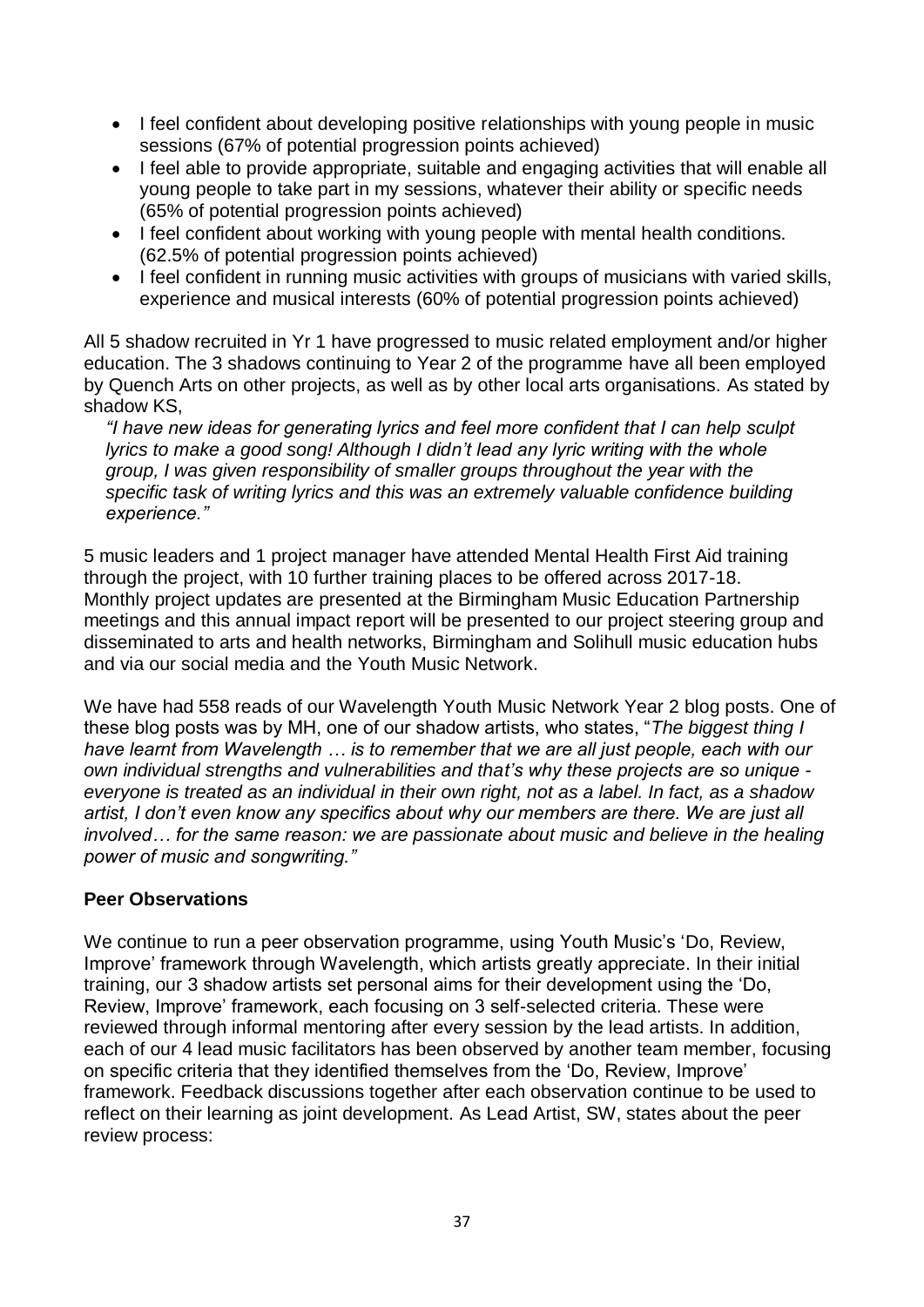*"Wavelength is as much for the artists as it is for the participants. I have personally got so much out of the project myself and it is so lovely working with such a supportive team. I have learnt so much from them all and they are so generous with their feedback. It's a cathartic experience for me."* Lead Artist SW

Each shadow was asked to create a series of personal development aims for their role on the project, based on the criteria from 'Do, Review, Improve.' Aims ranged from those with a technology focus to increasing personal knowledge and experience. A selection of examples are given below:

- Learn the editing/fine-tuning process of creating a recording (e.g. how to correct tuning/timing of live singing/instruments).
- Increase my knowledge of different musical genres (e.g. rock/indie/hip-hop/punk) and know how to create songs in those styles.
- Become more comfortable approaching things from a chordal prospective rather than a melodic one.

Shadows were also given the opportunity to reflect on their progress towards these outcomes after every session, which they found valuable. As shadow DB states about the opportunity:

*"The two-year experience as a shadow artist has been exceptional and I really feel I have developed as a music leader. It would be great to now have an opportunity to return in some capacity to continue to develop skills and learn from other leaders as the sharing of work processes over the past two years has helped keep my own work fresh and interesting. Two years may seem like a long time but it flew by and came to such an abrupt end!"* DB, Shadow Artist.

Where possible, we have supported artists' development within the project activity. For example, all 3 shadows felt under confident in the use of music technology for recording and production of the project CD so we offered Logic training and each was supported by a lead artist to support recording sessions and gradually take on more responsibility to build skills and confidence here, positively affecting their practice. In addition, we have supported 2 shadows, highly skilled Conservatoire instrumentalists, in the development of guitar skills in order to support their accompanying skills and ability to lead songwriting sessions, through funding guitar lessons outside of the project as part of our CPD offer. As stated by shadow KS, this has had a significant impact,

*"My guitar playing has improved greatly as I am now able to support the song writing session with basic chords and patterns. I am also able to help participants who need guitar based help! In particular I was able to support a smaller off shoot group who were practising singing the melody away from the main group. I was also able to help [participant D] learning particular chords for the final concert."* Shadow KS

We continue to engage with other referral organisations/settings through correspondence, meetings, by presenting project opportunities to their young people and through inviting them to disseminate material at our marketplace signposting session (Spurgeons Young Carers, Stonham Home Group, Musical Connections/Brainstorm, PAUSE/Forward Thinking Birmingham sites, Solar/BSMHFT sites, Blue Whale Studios, LouDeemy, The Rep, etc). We have had representation/promotional material at annual community engagement open days/celebrations at BSMHFT sites across the city. We attended the 'Big Recovery Conversation', 'Reach Out Recovery' and 'M.A.S.H.' 'What About Us?' (Mentoring & Advocacy Support Hub) events/conferences, giving project information via stalls/carousel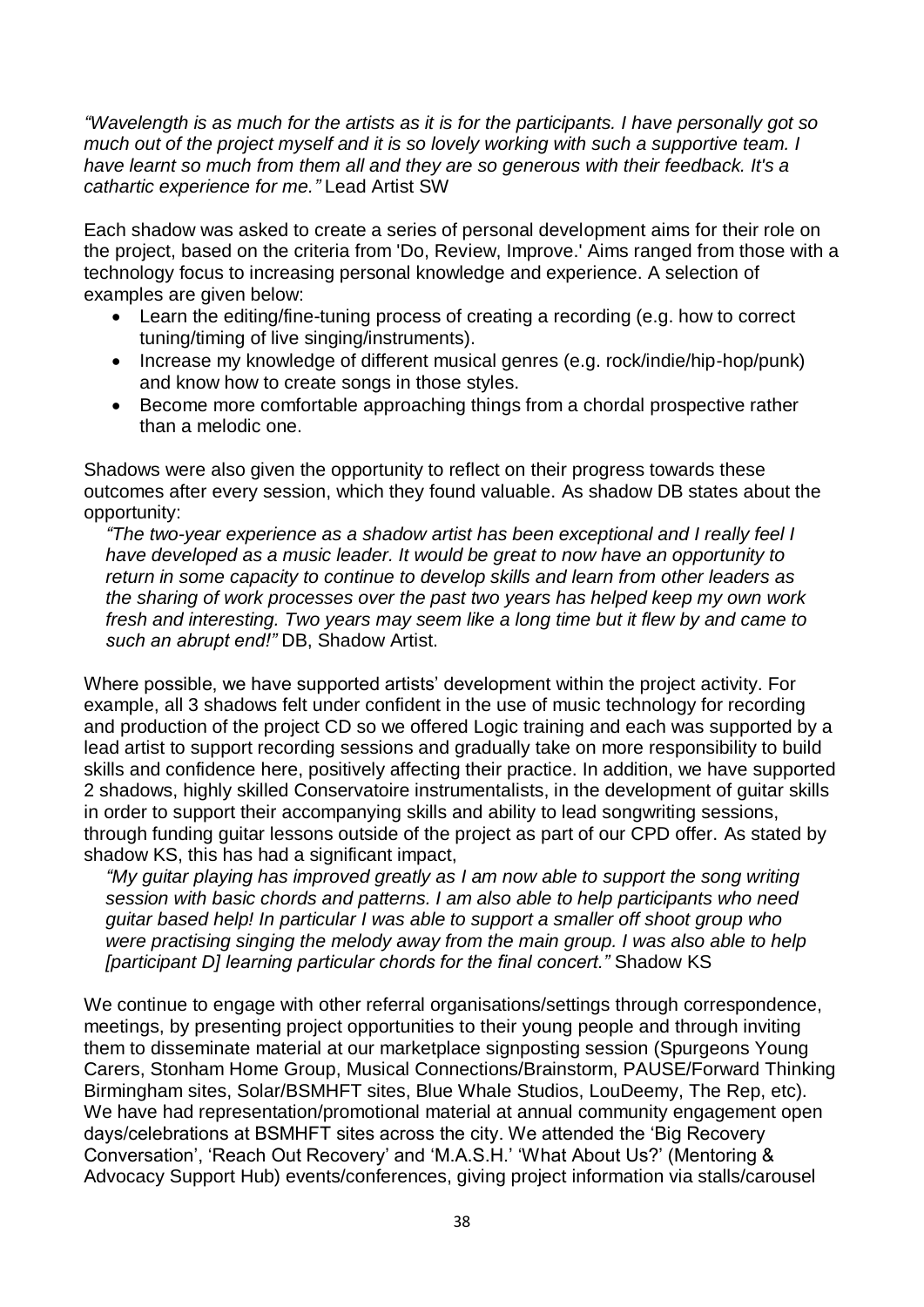discussions. Our social media presence is strong and we regularly share learning and resources on our own platforms and Youth Music Network, as detailed above.

#### **This section is related to Youth Music Outcome 5:**

- **Outcome:** To develop families' and mental health professionals' understanding and knowledge of the therapeutic value of music making for early intervention and create an evidence base for this work.
- **Indicators:** Parent and mental health trainees' self-assessment of their own understanding/knowledge of the therapeutic value of music‐making for early intervention. Numbers of parents/mental health professionals attending training opportunities. Numbers of parents/mental health professional's accessing online blog, impact reports, learning seminar. Number of testimonials/quotes about the project impact in participant case studies. **Evidence:** Training evaluations from parents/ mental health professionals. Registers/booking forms for training opportunities. Data on number of blog visits/annual impact report link 'likes' and 'shares' by parent/mental health professional trainees.

Register for learning seminar.

Case studies and annual impact reports (and data/quotes within these).

Training for parents and mental health service staff has been delivered this year as part of a partnership with Birmingham and Solihull Mental Health Trust's Recovery College. These sessions were attended by a mix of Wavelength parents, carers, mental health staff and adult service users. We entitled the sessions 'Music Making to Aid Recovery and Build Resilience.'

The sessions took trainees through the Wavelength approach to group sessions, giving information regarding why we do certain activities and what the benefits were. These sessions were very well received and we plan to deliver them again in Year 3. Feedback included:

- 100% said the training was excellent
- 100% stated that they understood the benefits of music making for recovery/ building resilience by the end of the session

Trainee evaluation quotes include:

- *"I think music can immensely help because of the bonds you form and the thoughts you can express."*
- *"[Music] allows you to share your thoughts in a safe way."*

In Year 2, 5 parents have been actively engaged within the project sessions, taking part and supporting as appropriate for the participants, so have seen first-hand the impact that music making can have. In addition, we've built a strong partnership with Stonham Home Group who have run our family support sessions during group sessions. 6 parents benefitted from regular support/advice from Home Group and all were signposted to further support networks and help as a result of this input. We feel these family support sessions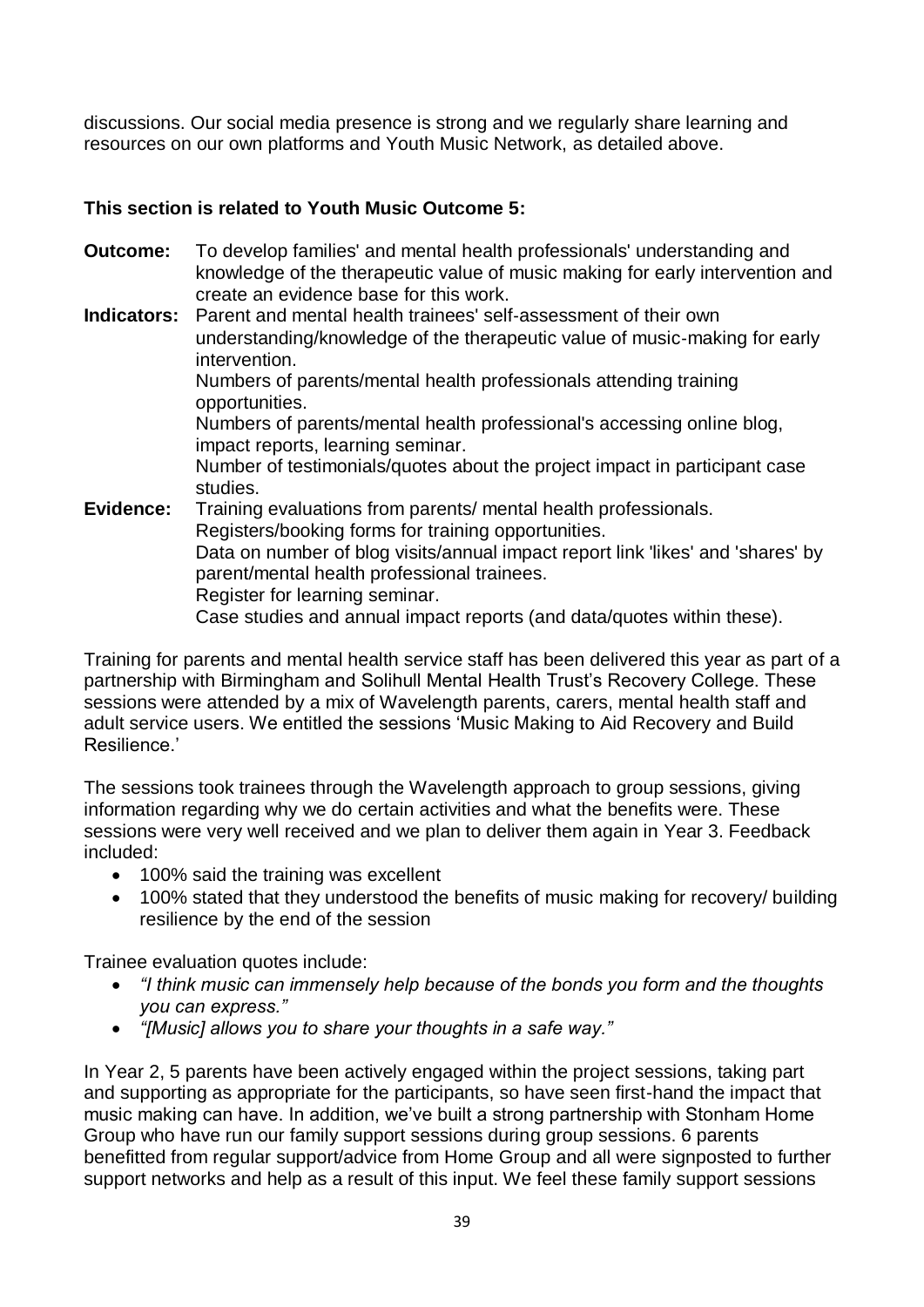are very important for parents to gain support on a regular basis. Parental feedback about the benefits of music making includes:

- *"It gives them a platform to build social confidence, break out of their safe social circles and build a skill sets (sic) that gives them pride and increased self-worth."* (Parent of Participant C)
- *"Music helps enormously with mental health issues, it not only gives a sense of purpose, and it also helps in channelling feelings and emotions. Thank you for this wonderful experience."* (Parent of Participant E)
- *"This is the only 'out of the house' experience [Participant K] has, the rest of [Participant K]'s time is in his bedroom with his keyboard and his dog. [Participant K] loves music, it helps him cope with the world around him that he finds very stressful and challenging..[Participant K] has loved every minute, it's the only thing he has even said 'he looks forward to'. We will treasure the disc he is featured on."* (Parent of Participant K)
- *"It has given [participant D]'s self-worth, confidence, communication and social skills a real boost. Wavelength has been a lifeline to our family." (Parent of Participant D)*
- *"[Music] Lets them express themselves and feel part of something. A way to release negative emotion and free their mind from any anxiety."* (Parent of Participant Z)

Quotes from trainees attending the courses we ran in conjunction with the Recovery College include:

- *"The best thing is to make people confident in playing and writing songs."*
- *"It's eye opening to see how music can be used as a time out fun activity."*
- *"The best thing is the togetherness."*
- *"It focusses you on something outside of self, building self-esteem."*

We have shared all blogs on our social media and with partners on the steering group. Most parents of core participants have joined our social media accounts to access the information. BSMHFT's Community Engagement Team is sharing blogs on their intranet across the Trust.

#### **Reflections and Lessons Learned**

There are no significant changes to the Y3 programme if full match funding can be achieved. To date the project has a shortfall of £9,500 for Year 3 delivery, with one funding application pending which we will hear about in November. Whilst we are still trying to liaise with and gain some support from Forward Thinking Birmingham and approach other potential match funders, we are also liaising with our grant officer at Youth Music to see if they will approve some programme alterations/reductions, should the match not be achieved.

We continue to make good progress documenting project impact. Young people and our music leaders are happy with monitoring tools embedded and use of 'Do Review Improve' for reflection, peer reviews and personal aims, however we have decided not to use our baseline evaluation tools during the projects based at Birmingham Children's Hospital Parkview Clinic and Ardenleigh Forensic CAMHS. The sessions here are mini projects and due to the nature of these settings and the severity of the young people's mental health conditions, sessions tend to run as 'drop-in' group sessions. Asking such detailed questions in this context therefore seems inappropriate. Instead, we will rely on sessional feedback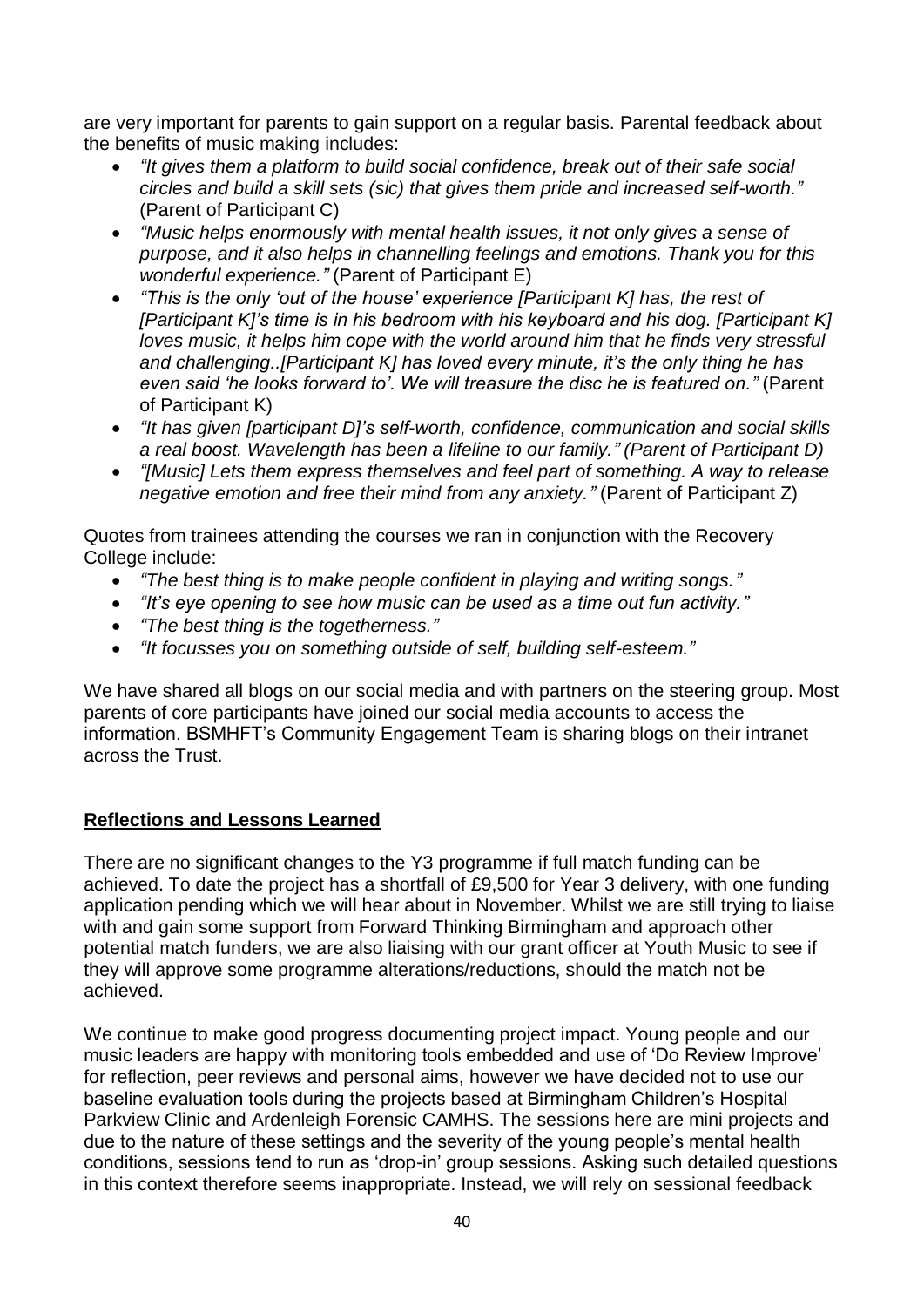including graffiti walls and plenary discussions, with artist and staff observations included, also producing case studies where engagement and impact deems these appropriate.

Two core participants involved in Year 2 are now 26 years old, so fall outside the remit of the Wavelength project for year 3. However, both these participants brought an awful lot musically and personally to the project so we aim to engage them as volunteers in Year 3, providing support and guidance to new participants and also contributing service users' perspectives to our Recovery College training sessions.

Finally, in year 1 we appointed 5 shadow artists to the project over 2 years, as all applicants were of high quality (our original target was 2 per year, giving a total of 6 shadows over the 3 years). In year 2 only three of these people remained involved as shadows: 1 moved out of the area; the other couldn't fit the role around music service teaching (but worked as a lead artist for Parkview mini projects). Originally we intended to appoint 2 new shadow artists to year 3 of Wavelength. However, Youth Music has approved our request to recruit/appoint only 1 new shadow to the programme in Year 3, with the 3 other shadow artists involved to date sharing out the final Yr3 role with Youth Music funding, if full match funding is achieved to cover project delivery, as they have built an excellent rapport with participants continuing project activities. Despite this alteration to new shadow recruitment in year 3 we will have still have reached our target of 6 shadow artist roles completed through the project.

As stated in our assessment of outcome 1, evaluation feedback has suggested that the format of the project structure (a weekly rotation of 1-to-1, songwriting, group, recording sessions) does not allow for sufficient revisiting of songs produced in one session, or much time for rehearsal and revision of songs created at the beginning of the year when we prepare for the end of year concerts. Taking on board this feedback, we will build in further time for revisiting and refining of songs created and more ensemble time to rehearse material created within the project structure this year. Overall this will mean that fewer group tracks are created and recorded but that the musical material will be of a higher quality with participants understanding more about the process of refining creative material and also having more opportunity to develop their ensemble skills.

As we approach the final year of Wavelength we are aware of the need to look ahead and plan for sustainability. We are building a strong evidence base of need and impact to apply for funding from a variety of sources. Our programme of work in the mental health sector is growing, as is our reputation, and we hope to also have more direct 'buy in' of services from the NHS, health and social care sector. However, in the current climate we are finding this difficult due to funding cuts and resources. We are instilling musical independence in participants so they can to some extent without our input and we are signposting them to other projects/support in the local area. We believe that there will always be a need for projects such as Wavelength as there will, unfortunately, always be young people developing mental health conditions. Due to links between poverty and mental ill health, it's important that projects are funded and, therefore, free, so that they're accessible for all.

In Year 3 we will work hard to develop our strategic partnerships, particularly with Forward Thinking Birmingham and local mental health commissioners in order to sustain the Wavelength project into the future. We have a committed project steering group with 'on the ground' representatives from BSMHFT, Forward Thinking Birmingham, Birmingham Children's Hospital Parkview Clinic, Ardenleigh Forensic CAMHS, Mac Makes Music,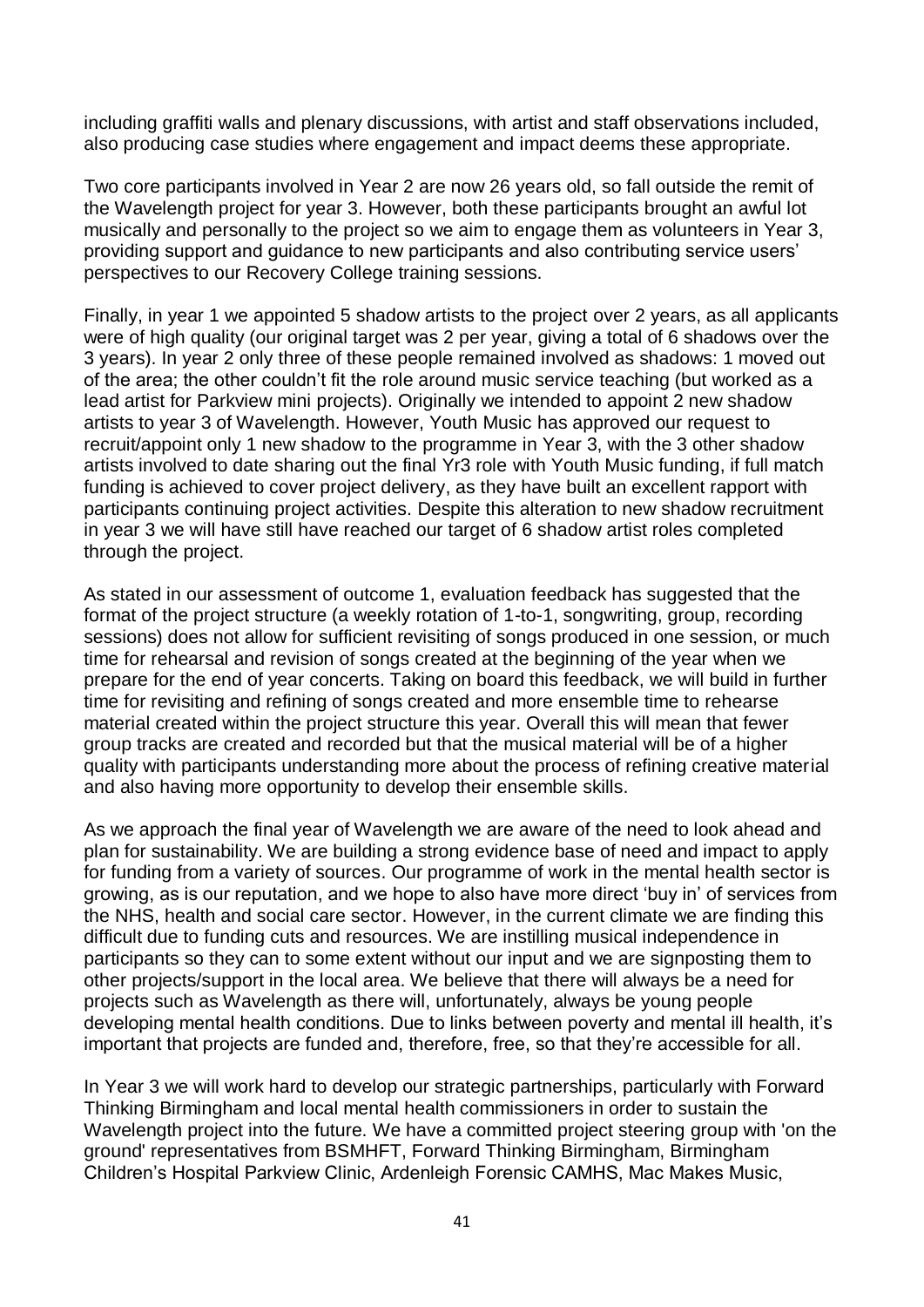Birmingham Music Education Partnership and Solihull Music Service. This year, attendance from senior staff representing Forward Thinking Birmingham and BSMHFT has, however, been inconsistent, hindering strategic conversations about the project's future, though minutes have been circulated. We will address this with partners for the next project year, and hold individual meetings where necessary, to further develop our plans for Wavelength in the future.

#### **Links:**

Photographs from the End of Year Sharing:

[https://www.facebook.com/quench.arts.3/media\\_set?set=a.857888984377491.1073741916](https://www.facebook.com/quench.arts.3/media_set?set=a.857888984377491.1073741916.100004691913615&type=3) [.100004691913615&type=3](https://www.facebook.com/quench.arts.3/media_set?set=a.857888984377491.1073741916.100004691913615&type=3)

Monthly blog posts on the Youth Music Network, written by our artistic team who were given guidance on topics to write about:

- [http://network.youthmusic.org.uk/posts/mental-health-first-aid-training-impact-it-has](http://network.youthmusic.org.uk/posts/mental-health-first-aid-training-impact-it-has-had-my-practice-adammoffatt-shadow-artist)[had-my-practice-adammoffatt-shadow-artist](http://network.youthmusic.org.uk/posts/mental-health-first-aid-training-impact-it-has-had-my-practice-adammoffatt-shadow-artist)
- [http://network.youthmusic.org.uk/posts/my-transition-shadow-artist-leading-one-one](http://network.youthmusic.org.uk/posts/my-transition-shadow-artist-leading-one-one-sessions-wavelengthmini-summer-project-davina)[sessions-wavelengthmini-summer-project-davina](http://network.youthmusic.org.uk/posts/my-transition-shadow-artist-leading-one-one-sessions-wavelengthmini-summer-project-davina)
- [http://network.youthmusic.org.uk/posts/importance-socialising-outside-music](http://network.youthmusic.org.uk/posts/importance-socialising-outside-music-sessions-%E2%80%93-howstructured-social-events-can-increase)[sessions-%E2%80%93-howstructured-social-events-can-increase](http://network.youthmusic.org.uk/posts/importance-socialising-outside-music-sessions-%E2%80%93-howstructured-social-events-can-increase)
- [http://network.youthmusic.org.uk/posts/catering-different-religious-backgroundsnot](http://network.youthmusic.org.uk/posts/catering-different-religious-backgroundsnot-using-offending-topicssarah-wilson-quench-arts%E2%80%99)[using-offending-topicssarah-wilson-quench-arts%E2%80%99](http://network.youthmusic.org.uk/posts/catering-different-religious-backgroundsnot-using-offending-topicssarah-wilson-quench-arts%E2%80%99)
- [http://network.youthmusic.org.uk/posts/engaging-participants-little-musical-interest](http://network.youthmusic.org.uk/posts/engaging-participants-little-musical-interest-james-stanley-quencharts%E2%80%99-wavelength-music)[james-stanley-quencharts%E2%80%99-wavelength-music](http://network.youthmusic.org.uk/posts/engaging-participants-little-musical-interest-james-stanley-quencharts%E2%80%99-wavelength-music)
- [http://network.youthmusic.org.uk/posts/developing-emotional-resilience-through](http://network.youthmusic.org.uk/posts/developing-emotional-resilience-through-music-making-meldra-guzaquench-arts%E2%80%99-wavelength-music)[music-making-meldra-guzaquench-arts%E2%80%99-wavelength-music](http://network.youthmusic.org.uk/posts/developing-emotional-resilience-through-music-making-meldra-guzaquench-arts%E2%80%99-wavelength-music)
- [http://network.youthmusic.org.uk/posts/what-i%E2%80%99ve-learnt-shadow-artist](http://network.youthmusic.org.uk/posts/what-i%E2%80%99ve-learnt-shadow-artist-wavelength-project-impactit-has-had-participants-and-how-it)[wavelength-project-impactit-has-had-participants-and-how-it](http://network.youthmusic.org.uk/posts/what-i%E2%80%99ve-learnt-shadow-artist-wavelength-project-impactit-has-had-participants-and-how-it)
- [http://network.youthmusic.org.uk/posts/how-volunteering-quench-arts%E2%80%99](http://network.youthmusic.org.uk/posts/how-volunteering-quench-arts%E2%80%99-musical-connectionsproject-adults-helped-me-prepare-my-shadow) [musical-connectionsproject-adults-helped-me-prepare-my-shadow](http://network.youthmusic.org.uk/posts/how-volunteering-quench-arts%E2%80%99-musical-connectionsproject-adults-helped-me-prepare-my-shadow)

Soundcloud link to the first Wavelength album

[https://soundcloud.com/quench\\_arts/sets/wavelength-year-2-cd-1](https://soundcloud.com/quench_arts/sets/wavelength-year-2-cd-1) [https://soundcloud.com/quench\\_arts/sets/wavelength-year-2-cd-2](https://soundcloud.com/quench_arts/sets/wavelength-year-2-cd-2)

Further information about Mental Health First Aid training: <http://mhfaengland.org/>

Further information about the Five Ways to Wellbeing and Outcomes Star: <http://www.neweconomics.org/projects/entry/five-ways-to-well-being> http://www.outcomesstar.org.uk/mental-health/